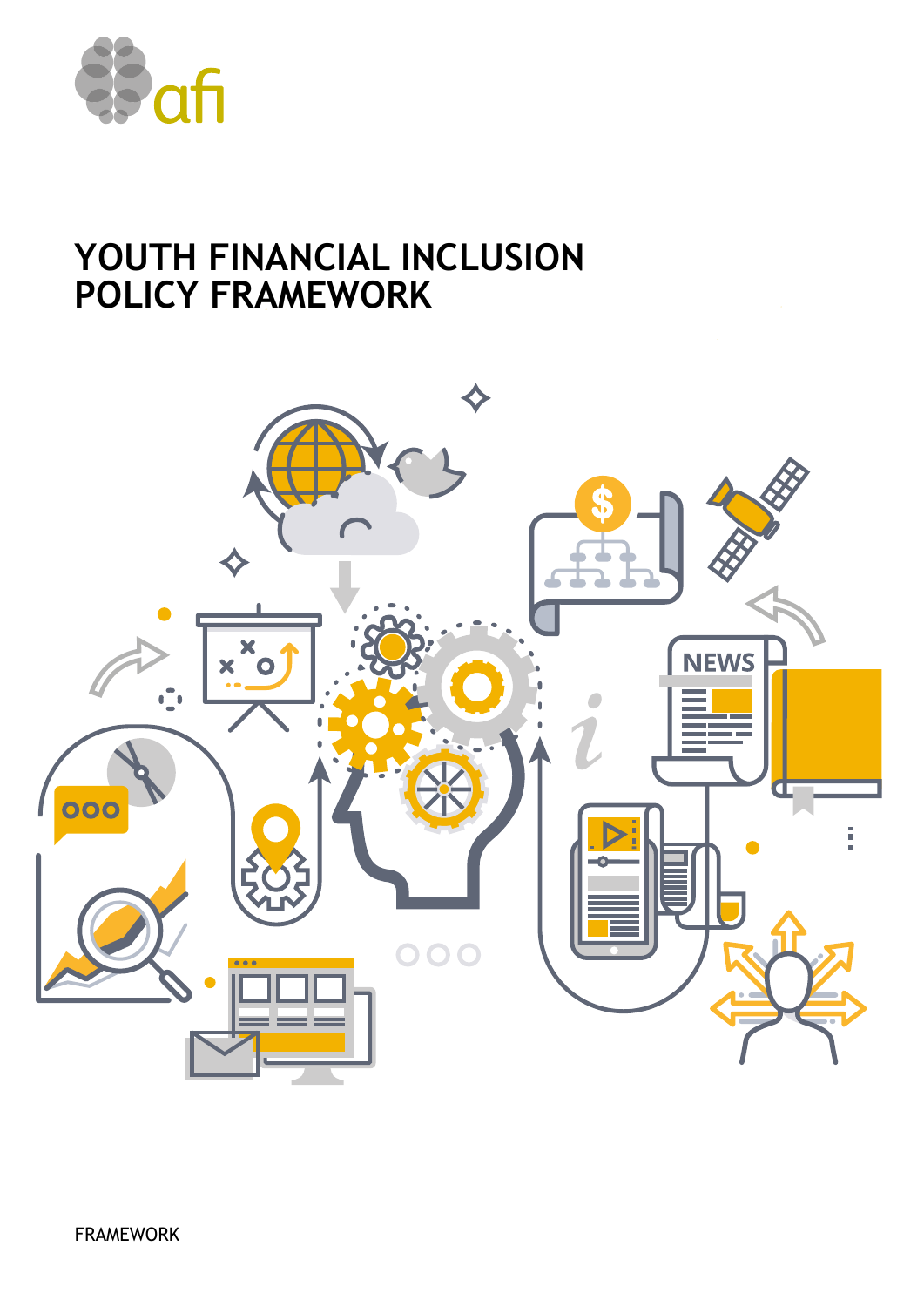# **CONTENTS**

| <b>EXECUTIVE SUMMARY</b>                                        | 3               |
|-----------------------------------------------------------------|-----------------|
| <b>INTRODUCTION</b>                                             | 5               |
| <b>GLOBAL POLICY</b>                                            | 5               |
| <b>DEFINING YOUTH</b>                                           | 6               |
| THE FINANCIAL NEEDS OF YOUTH AT DIFFERENT<br><b>LIFE STAGES</b> | 7               |
| YOUTH AND THEIR ROLE IN ECONOMIC DEVELOPMENT                    | 8               |
| THE LANDSCAPE OF YOUTH FINANCIAL INCLUSION                      | 9               |
| <b>BARRIERS TO FINANCIAL INCLUSION FOR YOUTH</b>                | 14              |
| <b>VALUE PROPOSITION FOR YOUTH FINANCIAL INCLUSION</b>          | $\overline{18}$ |
| POLICY FRAMEWORK FOR YOUTH FINANCIAL INCLUSION                  | 21              |
| I. Data collection                                              | 22              |
| li. National strategies                                         | 25              |
| lii. Regulatory reforms                                         | 28              |
| Iv. Public policies and non-regulatory interventions            | 34              |
| THE IMPACT OF COVID-19                                          | 38              |
| <b>ACRONYMS</b>                                                 | 39              |
| <b>BIBLIOGRAPHY</b>                                             | 39              |
| <b>ANNEX</b>                                                    | 45              |

#### **ACKNOWLEDGMENTS**

AFI members through a member-driven process in accordance with AFI's mandate as an independent, member-owned institution. This product provides policy guidance based on implementation across full ownership of this report, which also serves as a public good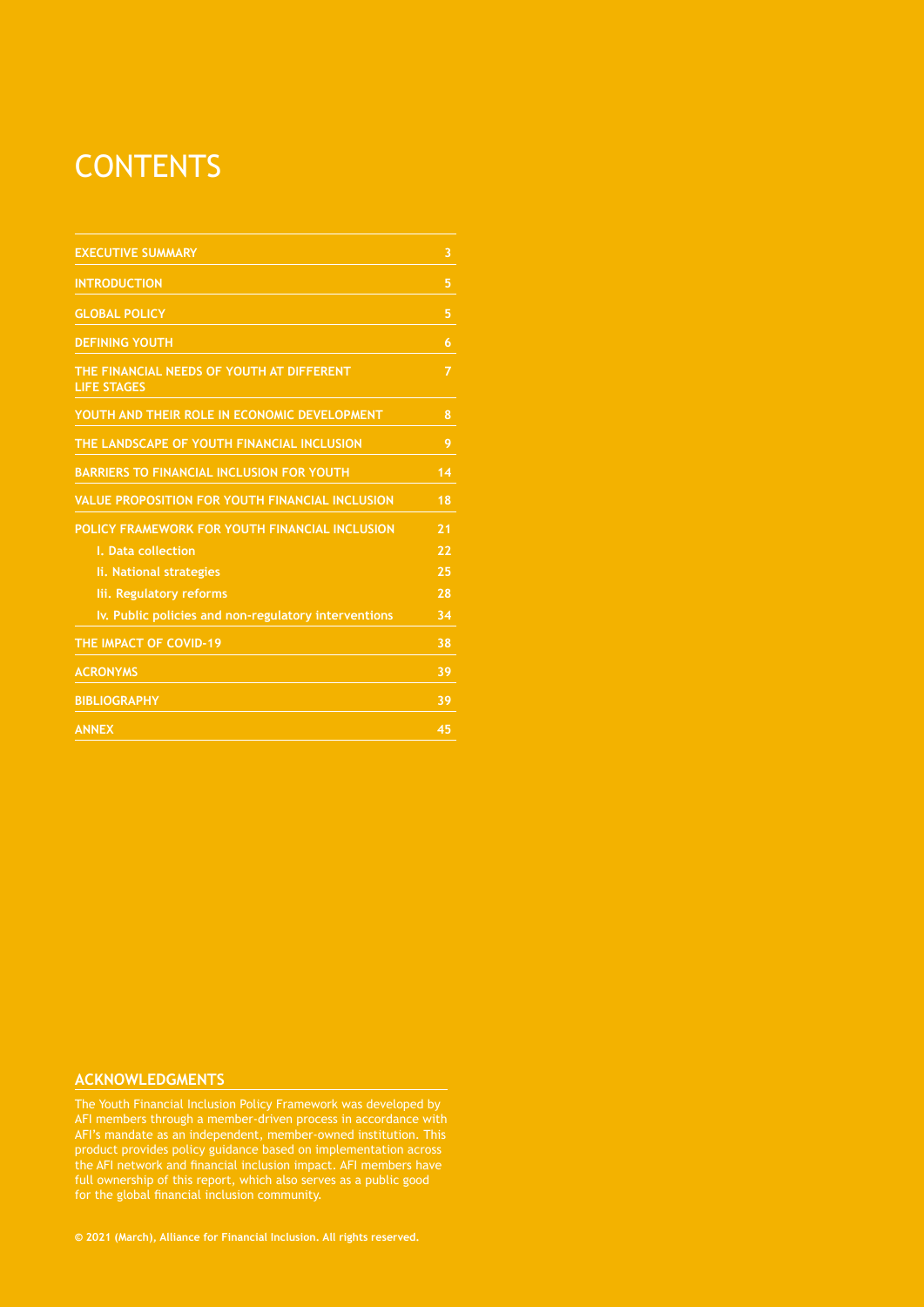# EXECUTIVE SUMMARY

There is increasing awareness that youth have potential to drive economic growth. In many developing countries, youth are the largest and fastest growing segment of the population. Still, young people face numerous barriers to economic participation, from insufficient educational opportunities to an absence of jobs when they transition out of school. With limited options to generate income, young people, especially in developing countries, opt for self-employment. However, their earnings potential is stymied by a lack of financing tools to invest in their businesses and increase their incomes.

The persistent financial exclusion of youth has a negative impact on individuals, communities and the broader economy. A strategic effort to enhance financial inclusion for youth can make economies more dynamic and strengthen economic resilience over the long term.

Youth are not a homogeneous group. Young people experience distinct life stages, first as adolescents with financial pressures primarily related to their education and, later, as young adults when they are under greater financial pressure to help support their household and eventually their own family. These transitions are a defining feature of young people's lives and require nuanced approaches to regulations, financial products and other support to ensure effective financial inclusion.

Financial products and services that could address youth needs are often out of reach because regulatory frameworks and societal biases tend to favor older, more stable population segments. Some of the same, often inadvertent, regulatory and policy barriers that affect other vulnerable populations have a strong impact on youth, who often lack resources and financial experience. These hurdles are experienced more acutely by youth who are most vulnerable, such as persons with disabilities, rural residents, refugees and others. Even when financial services are theoretically available, account ownership, usage and financial literacy are generally low among youth. This creates a vicious cycle that inhibits the development of financial

capabilities and thwarts economic potential from generation to generation.

Lack of usage is often the result of regulatory and product design that overlooks youth-specific demands and constraints. Young entrepreneurs struggle to access credit due to information asymmetries common in developing countries, inadequate credit bureaus and contract enforcement, and high collateral requirements that young people can rarely meet. Young women are especially disadvantaged due to additional cultural barriers that limit their mobility and access to resources.

Although financial technology appears to be a promising tool for expanding the outreach and increasing the uptake of formal financial services, digital financial services (DFS) present new risks for the financial sector and young consumers. An inclusive financial sector therefore requires supportive macro-level policies, as well as incentives and technical support to build capacity, manage risk and develop new product innovations that are truly accessible and ultimately used by youth.

This combination of high potential and persistent financial exclusion of youth requires urgent action to facilitate access to appropriate financial tools. The economic crisis caused by COVID-19 has further amplified young people's need for mechanisms to invest in income-generating activities and improve their resilience in the face of financial shocks. Regulators and policymakers have a major role to play.

Youth financial inclusion can be improved by examining regulatory frameworks and public policy initiatives along four dimensions (see graphic on page 4):

- **>** Data Collection
- **>** National Strategies
- **>** Regulatory Reforms
- **>** Public Policies and Non-Regulatory Interventions

By addressing these various dimensions, public policy stakeholders can lay a foundation to support youth financial inclusion and vital economic growth. This framework draws on the experiences of AFI members and best practices in inclusive finance to provide the rationale for, and sound approaches to, policy-level promotion of youth financial inclusion.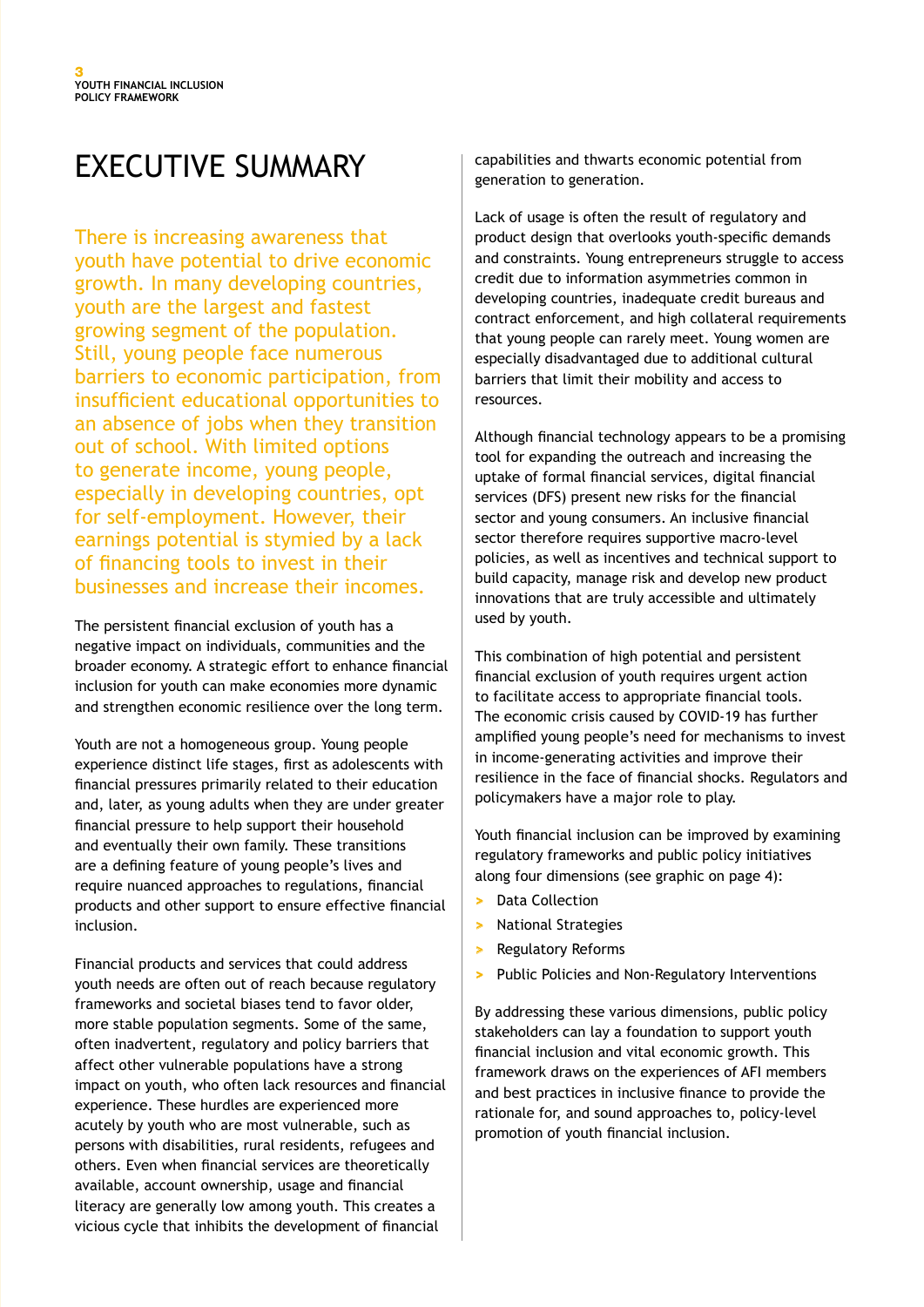## THE FOUR DIMENSIONS THAT CAN IMPROVE YOUTH FINANCIAL INCLUSION BY EXAMINING REGULATORY FRAMEWORKS AND PUBLIC POLICY INITIATIVES

## DATA COLLECTION

Systematically from different perspectives:

- **>** Regulatory-side
- **>** Supply-side
- **>** Demand-side

This data and information will inform regulators and policymakers of the disparities youth experience, and how regulatory frameworks impact financial access, usage and quality for youth, both now and over time.

## NATIONAL STRATEGIES

Integrate youth financial inclusion in:

- **>** National Financial Inclusion Strategies (NFIS);
- **>** National Financial Education Strategies (NFES); and
- **>** National Youth Development Policies.

Policymakers should integrate the needs and constraints of youth in national strategies as part of a cohesive, integrated and multisectoral approach.



## REGULATORY REFORMS

- **>** Lower minimum age (ensuring an effective consumer and data protection framework);
- **>** Establish risk-based tiered KYC requirements;
- **>** Promote credit constraint solutions;
- **>** Promote digital financial inclusion; and
- **>** Institute youth-focused consumer protection and responsible finance.

Implement reforms to address constraints to youth financial inclusion through innovation, while also ensuring consumer protection and responsible finance.



## PUBLIC POLICIES AND NON-REGULATORY INTERVENTIONS

Implement public policies to promote:

- **>** Financial literacy;
- **>** Investment in youth MSMEs;
- **>** Institutional capacity building of FSPs; and
- **>** Linkages between formal and semi-formal financial services.

Promote these policies through partnerships with the public and private sector to bolster the financial and business capabilities of youth and financial institutions.

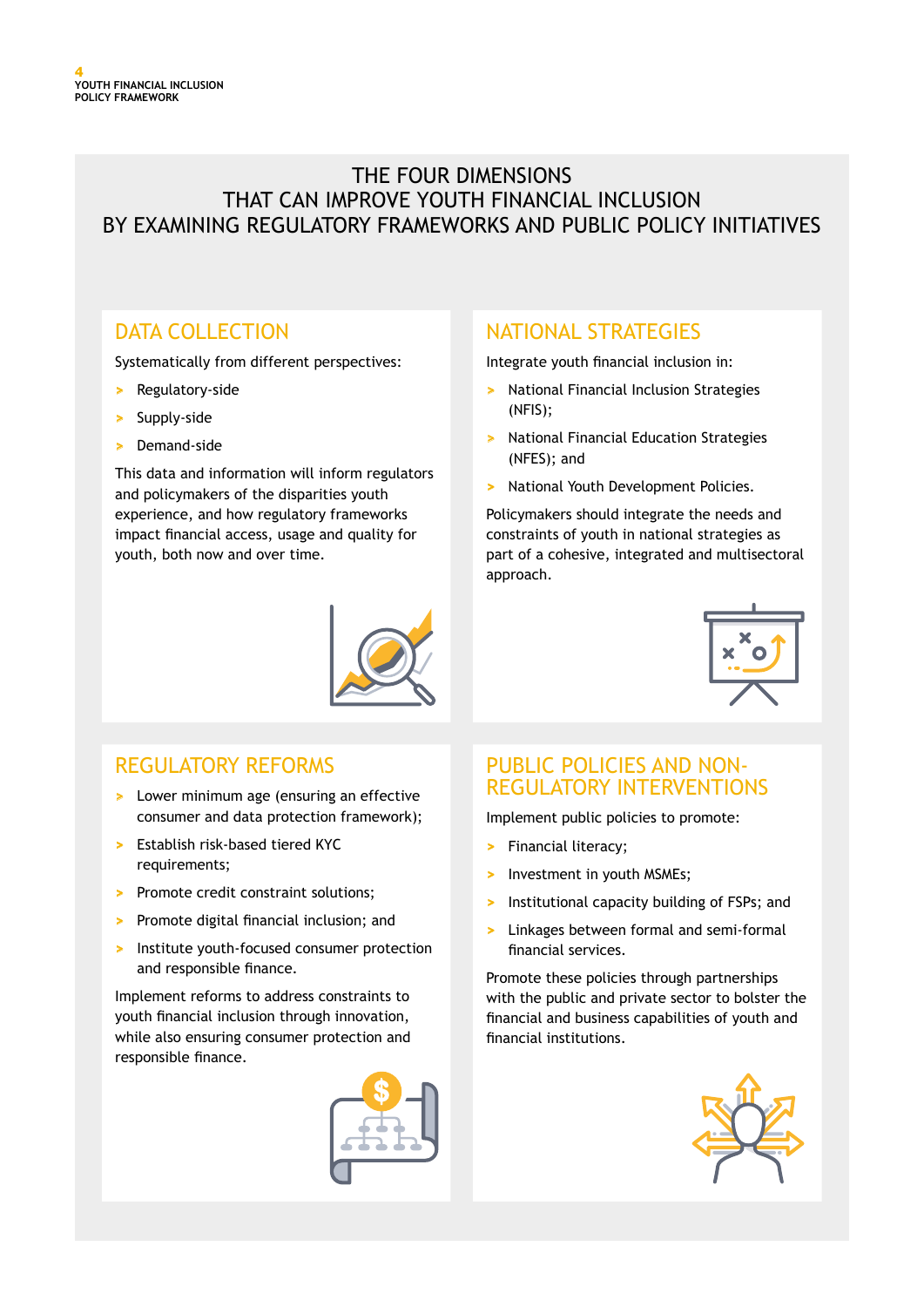# INTRODUCTION

The Youth Financial Inclusion Policy Framework provides recommendations for regulators and policymakers to advance financial inclusion for youth. This report draws on an extensive literature review, as well as the results of a Youth Financial Inclusion Survey (AFI YFI Survey) conducted with more than 30 members of the AFI network shortly after the start of the economic crisis triggered by the COVID-19 pandemic. The report is enriched with the insights from 10 AFI member institutions and other 10 stakeholders from public and private sector, including young entrepreneurs, who participated through in-depth interviews.

The report begins with key global policy statements on youth financial inclusion, followed by an overview of the role and importance of youth in economic development and definitions of their diverse financial needs. Next, the report summarizes the state of youth financial inclusion in developing economies, followed by a discussion of the barriers young people face from a regulatory, supply and demand perspective. The report then recommends specific regulatory and public policy approaches to advance youth financial inclusion based on the experiences and examples of AFI members. A companion piece to this report, Guideline Note on Integrating Youth into a National Financial Inclusion Strategy, is available to members and stakeholders seeking to integrate youth policy considerations in their NFIS (AFI, 2020).

# GLOBAL POLICY

Recognizing the economic significance of youth and the financial barriers they face, AFI members approved the Kigali Statement during the 2019 Global Policy Forum, a declaration that focuses on disadvantaged groups (AFI, 2020a).

The Kigali Statement acknowledges that youth are currently a disadvantaged group in the formal financial system that rely more heavily on unregulated informal financial services, have less access to economic opportunities and are at greater risk of being trapped in a cycle of intergenerational poverty.

The Kigali Statement is one of a growing number of international commitments to financial inclusion for youth over the last few years. In 2015, the United Nations, through the Addis Ababa Action Agenda recognized that investing in youth through financial and employment opportunities is critical to achieving inclusive, equitable and sustainable development for present and future generations (United Nations, 2015).

A year later, at the G20 Summit in China, leaders explicitly recognized the critical importance of financial inclusion to serve the needs of all people, especially youth, women and other disadvantaged groups (G20, 2016). The 2017 G20 Financial Inclusion Action Plan reaffirmed the G20 Leaders' commitment to advancing financial inclusion, putting an emphasis on underserved groups, such as the poor, women, youth, rural residents, as well as society's most vulnerable groups, including the elderly, migrants and forcibly displaced persons (GPFI, 2017). Most recently, the Saudi Arabia G20 2020 Presidency prioritizes a digital financial inclusion agenda for youth (GPFI, 2020).

**Out Office** 

INTEGRATING YOUTH INTO A NATIONAL **Scale to** 



**A companion piece to this report, Guideline Note on Integrating Youth into a National Financial Inclusion Strategy, is available to members and stakeholders seeking to integrate youth policy considerations in their NFIS (AFI, 2020).** 

**[> View here](https://www.afi-global.org/publications/integrating-youth-into-a-national-financial-inclusion-strategy/)**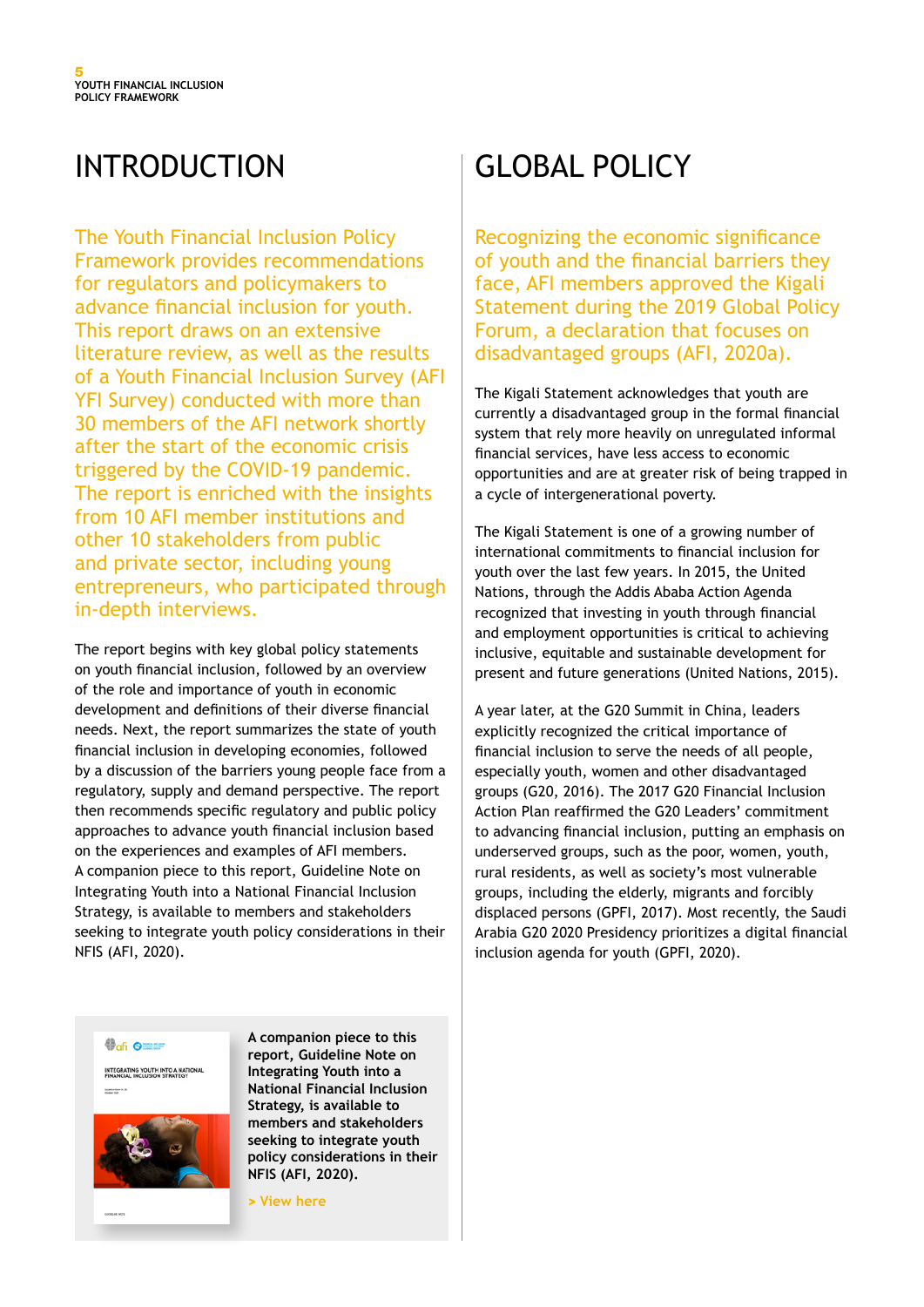# DEFINING YOUTH

There is no universal definition of youth in terms of age. For statistical purposes, the UN defines youth as persons between the ages of 15 and 24 years.

Most youth data from international organizations are based on that same age range. However, official age definitions differ by country, a reflection of different sociocultural, institutional, economic and political factors. In some countries, the definition of youth includes adults up to 35 years. The AFI YFI Survey provides evidence of the different approaches to defining youth. Table 1 features some examples.

Based on the UN definition of youth, the world is now home to more young adults than ever before.

1.2bn

As of 2019, there were 1.2 billion young adults between the ages of 15 and 24, with a greater proportion of youth in less developed regions (UNDESA, 2019b)

In fact, in least developed countries (LDCs), the number of youth is expected to grow from more than 200 million to more than 330 million in the next 20 years (UNDESA, 2019). Africa has the youngest age distribution of all regions.

This exponential growth in the share of the youth population creates an opportunity for a "demographic dividend", which can have a positive impact on economic growth, political stability, innovation and social and sustainable development.<sup>1</sup> However, young people often face age-related challenges and barriers to participation in economic, political and social life that not only hinder their own development, but also sustainable development (World Youth Report, 2018).

1 For further information, see the section, "THE VALUE PROPOSITION FOR YOUTH FINANCIAL INCLUSION", on page 22.

#### **TABLE 1:** AGE DEFINITIONS FOR YOUTH

## "IS THERE AN OFFICIAL DEFINITION OF 'YOUTH' IN YOUR COUNTRY?"

| <b>AFI COUNTRIES</b> | <b>AGE RANGE</b>                                          |
|----------------------|-----------------------------------------------------------|
| <b>MEXICO</b>        | 12-29 years (Law of the Mexican Institute of Youth, 2006) |
| ICOSTA RICA          | 12-35 years (General Law of the Young Person, 2002)       |
| <b>MADAGASCAR</b>    | 14-35 years (Act of the Youth policy, 2004)               |
| <b>MALAYSIA</b>      | 15-30 years (Malaysian Youth Policy, 2019)                |
| <b>TANZANIA</b>      | 15-35 years (National Policy of Youth Development, 2007)  |
| <b>TONGA</b>         | 15-34 years (Tonga National Youth Strategy, 2007)         |
| <b>EGYPT</b>         | 18-35 years (Ministry of Youth)                           |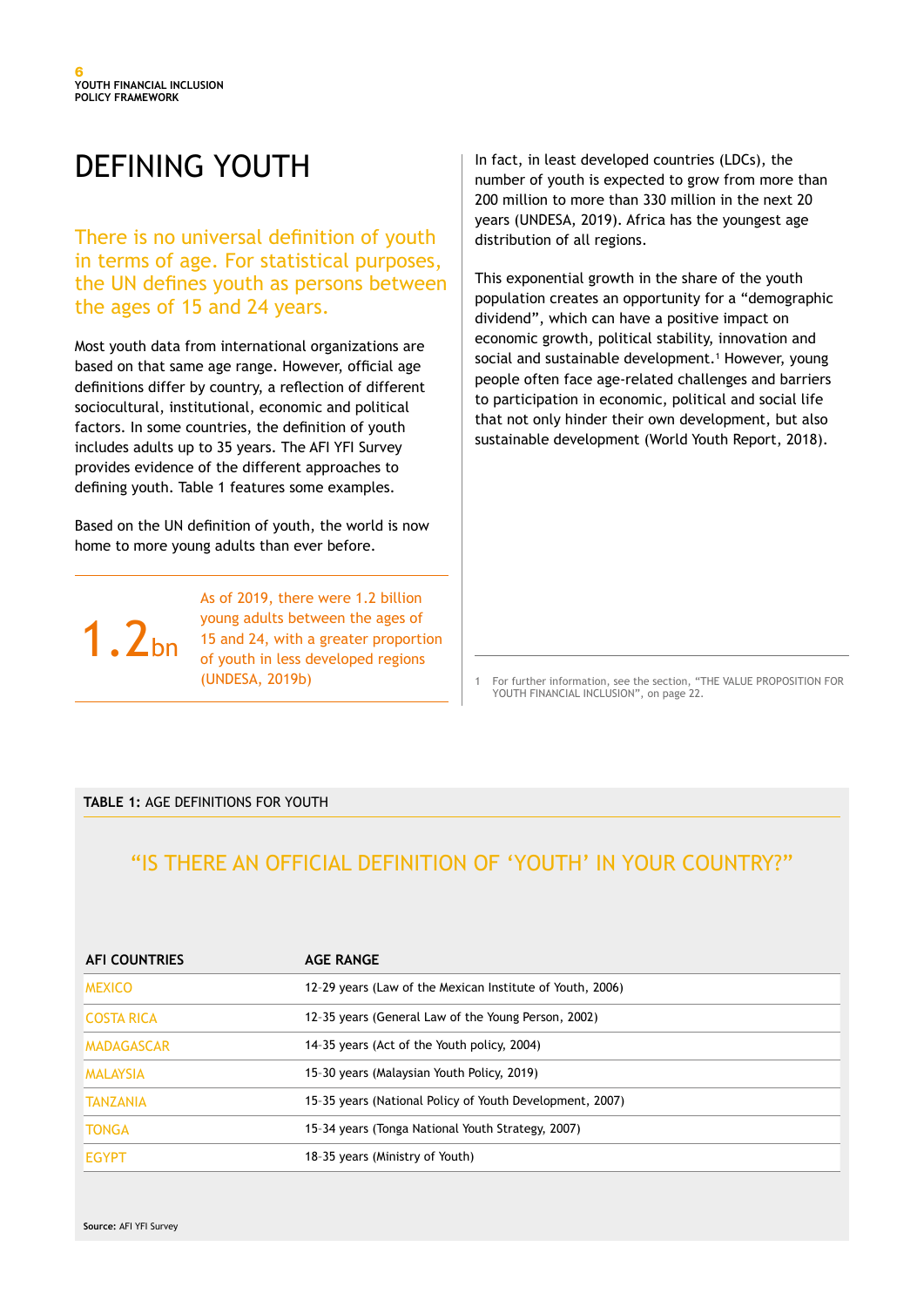# THE FINANCIAL NEEDS OF YOUTH AT DIFFERENT LIFE STAGES

Regardless of their precise age, there is consensus that youth are in a transitional phase of life. The transition from socioeconomic dependence to increased financial pressure and financial independence can be very difficult for young people, especially when they are unable to meet their financial needs. This experience primarily affects lower income communities that are already adversely impacted by poverty.

Although it is recognized that life stages and their respective ages are not fixed and universal categories, and vary by cultural context, the following typology provides a general classification that can serve as a proxy for different life stages and the financial and

non-financial needs experienced in these stages. It is recommended that AFI members use this model as a reference to develop their own analysis based on their context.

The stages of this transition begin at early adolescence (ages 12 to 14), followed by late adolescence (ages 15 to 17) and young adulthood (ages 18 to 24) (Anderson, Hopkins & Valenzuela, 2019; Dueck-Mbeba and DasGupta, 2015).

Youth in early stages may be focused entirely on education and are likely to need funds to pay for school and basic personal needs. Those in later stages face increasing financial pressures, such as contributing to their parents' household income and eventually providing for their own households and families, including their children's education. Youth in these later stages therefore focus on income-generating activities. Youth in between these stages may have a mix of needs, from education and training to income-generating activities (SEEP, 2013, Anderson et al., 2019). Youth are therefore a heterogeneous group, with different financial pressure points and varying levels of maturity that translate into distinct financial needs (see Table 2).

|                                             | <b>TABLE 2: YOUTH LIFE STAGES AND FINANCIAL NEEDS</b>                                                                               |                                                                                                     |                                                                               |
|---------------------------------------------|-------------------------------------------------------------------------------------------------------------------------------------|-----------------------------------------------------------------------------------------------------|-------------------------------------------------------------------------------|
|                                             | <b>EARLY ADOLESCENCE</b>                                                                                                            | <b>LATE ADOLESCENCE</b>                                                                             | <b>YOUNG ADULTHOOD</b>                                                        |
| <b>LIFE STAGE</b><br><b>CHARACTERISTICS</b> | > Approx. 12-14                                                                                                                     | > Approx. 15-17                                                                                     | > Approx. $18-24$                                                             |
|                                             | > Possibly in school<br>> Likely to depend entirely<br>on parents/guardians to<br>meet needs                                        | > End of schooling for some<br>youth<br>> Likely to start earning income                            | > Likely to be out of school<br>> Employed or self-employed                   |
| <b>FINANCIAL PRESSURE</b><br><b>POINTS</b>  | $\blacktriangleright$ Education<br>(school fees and supplies)<br>> Basic personal needs<br>(including personal hygiene<br>products) | $\blacktriangleright$ Education<br>Basic personal needs<br>×<br>> Contribute to household<br>income | > Food and shelter for own<br>family<br>Children's education<br>×<br>> Health |
|                                             |                                                                                                                                     | $\geq$ Health                                                                                       |                                                                               |

**Source:** Anderson, Hopkins and Valenzuela (2019); Dueck-Mbeba and DasGupta (2015).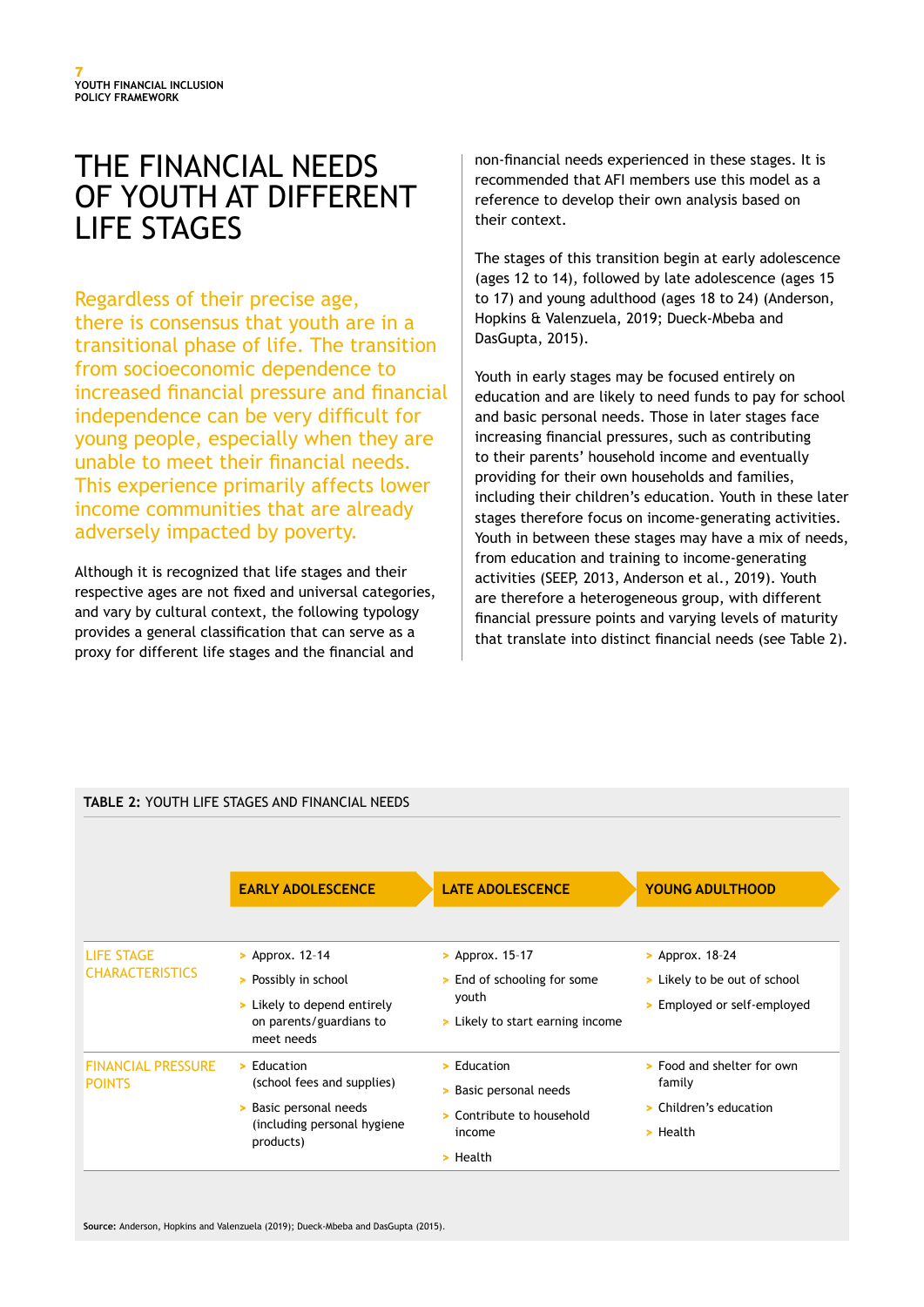Financial inclusion plays a key role in addressing many of these challenges. The integration of financial education in school and tertiary curriculum can enhance understanding of concepts such as money, personal finance and entrepreneurship. Financial services can also strengthen the financial capability of young people by providing mechanisms to manage their money, which is crucial as financial pressures intensify. Solid money management skills, combined with financial tools, are therefore crucial for youth to become more resilient to financial shocks. Given the economic crisis of COVID-19, which has led to many young people coping with significant losses in income, the ability to face financial difficulties is more important than ever.

Financial inclusion in the form of savings, educational insurance/life policies and access to educational loans can equip youth and their families with financial tools to invest in their education. School fees represent some of the largest household expenses (Anderson et al., 2019). In many countries, families with limited resources and multiple children often prioritize the education of their sons while girls have to drop out. As education is cut short, so is the ability to develop income-earning skills and opportunities later in life. However, access to savings or payments on installments via mobile money can give families the ability to pay for their children's education.

In contexts with low levels of formal employment, youth turn to self-employment as an income-generating option, often in the form of small-scale enterprises. For young entrepreneurs, having funds to invest in their business is key to their potential earnings (Cho and Honorati, 2013). Even youth engaged in the 'gig economy' need financial services to bridge income gaps when business stops (e.g. due to illness), to acquire the necessary equipment for the gig, or to land bigger opportunities (Deshpande, 2020b).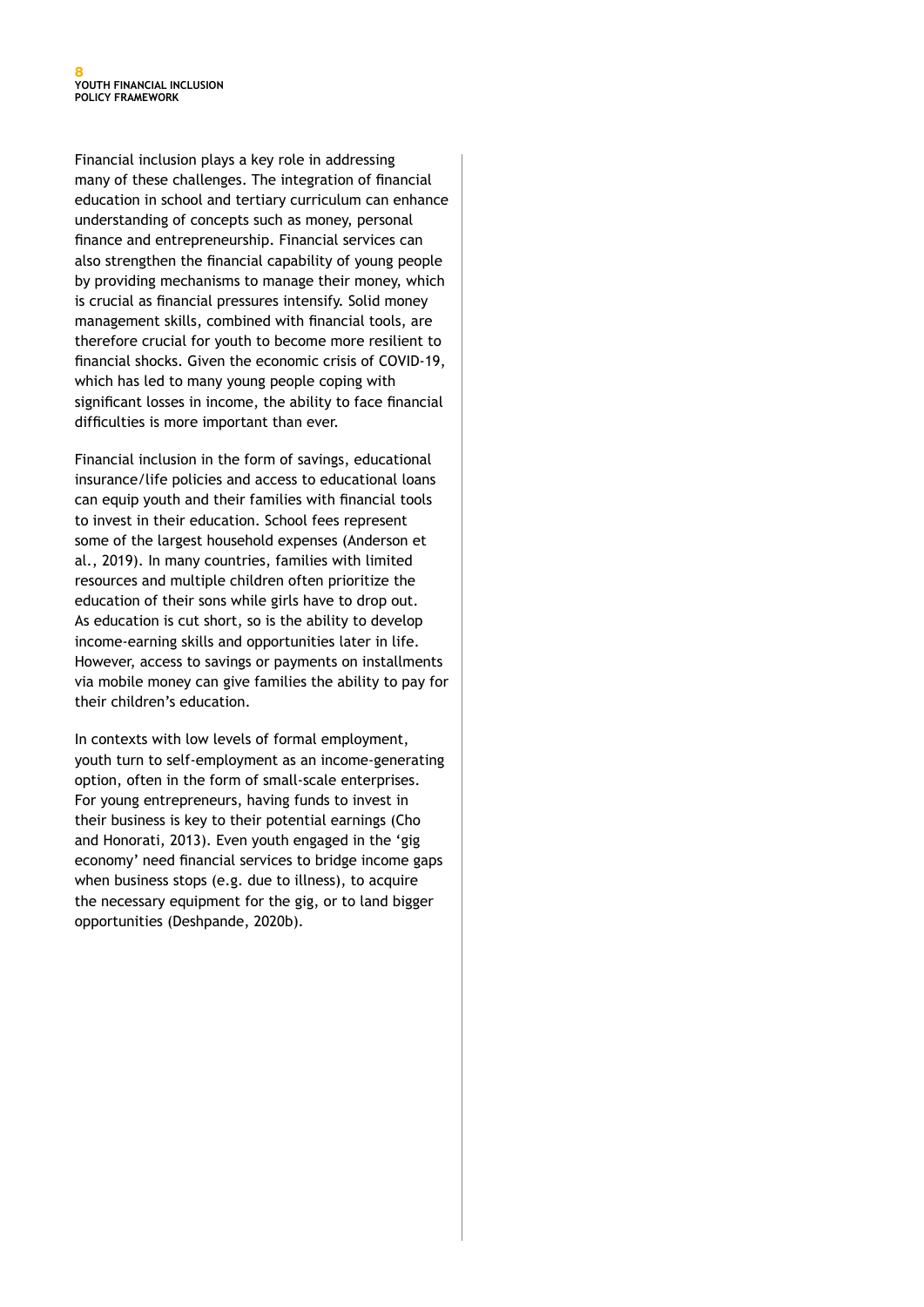# YOUTH AND THEIR ROLE IN ECONOMIC DEVELOPMENT

The economic, social, political and structural conditions of developing countries limit employment and educational opportunities, leading a higher propensity for youth to be unemployed or underemployed.

Due to a scarcity of jobs in the formal sector, young people are often drawn to the informal economy and, increasingly, the gig economy (Goldin, Hobson, Glick, Lundberg and Puerto, 2015; Deshpande, Kibe and Kaaria, 2020).<sup>2</sup> However, these types of incomegenerating sources often lack basic social protections and benefits, such as insurance and unemployment income.

According to the International Labour Organization (ILO) (2019b), more than one in five of the world's youth are 'not in employment, education, or training' (NEET). As this significant proportion of youth remains idle, neither actively participating in the labor market nor acquiring skills to enhance future employment prospects, countries forgo the potential economic benefits of this growing population segment. An estimated 156 million youth in low- and middle-income countries (LMICs) live in poverty (UN, 2018).

Gender-disaggregated data of youth in NEET reveal more worrisome patterns:

# $>30<sub>\%</sub>$

Over 30 percent of all young women in the world are not in employment or education, compared to 13 percent of all young men (2019b).<sup>3</sup>

Meanwhile, young women are also at a life phase when they might typically start their own families. Thus, as young women begin feeling increasing economic pressure, they also face a shortage of livelihood opportunities and become more economically vulnerable.

Despite having access to education, many young people struggle to find employment because educational systems and curriculum have not fully integrated the specific skills the modern job market requires.<sup>4</sup>

The economic crisis created by the COVID-19 pandemic has made youth more vulnerable and will likely have an increasingly negative impact on their livelihoods. Young people are facing multiple shocks as a result of the pandemic, including disruption to their education and training and employment and income losses, both of which could lead to the emergence of a "lockdown generation" (ILO, 2020).

With many developing countries lacking the necessary digital infrastructure to ensure that classes can continue online, this will have negative medium- and long-term effects on their economic potential and the labor market.

Youth are overrepresented in informal economic sectors ravaged by the COVID-19 pandemic, and are therefore largely excluded from the formal financial sector and social security schemes. More than one in six young people (18 to 29 years old) are out of work as a result of the pandemic, with young women feeling the effects most (ILO, 2020).

<sup>2</sup> The gig economy matches people or businesses to consumers in shortterm contracts or freelance work through digital platforms.

<sup>3</sup> The situation is especially alarming in the Arab States, where 45 percent of young women are NEET compared to 15 percent of young men.

<sup>4</sup> Globalization, technology, expanding webs of trade and commerce, automation and the rise of artificial intelligence are changing labour markets at a rapid, uneven pace around the world. In this context, youth need specific skills: foundational skills, transferable skills, job-specific skills, entrepreneurial skills and digital skills. For more information, see: https://www.unicef.org/bih/en/stories/millionsyoung-people-need-better-job-skills-heres-how-businesses-can-help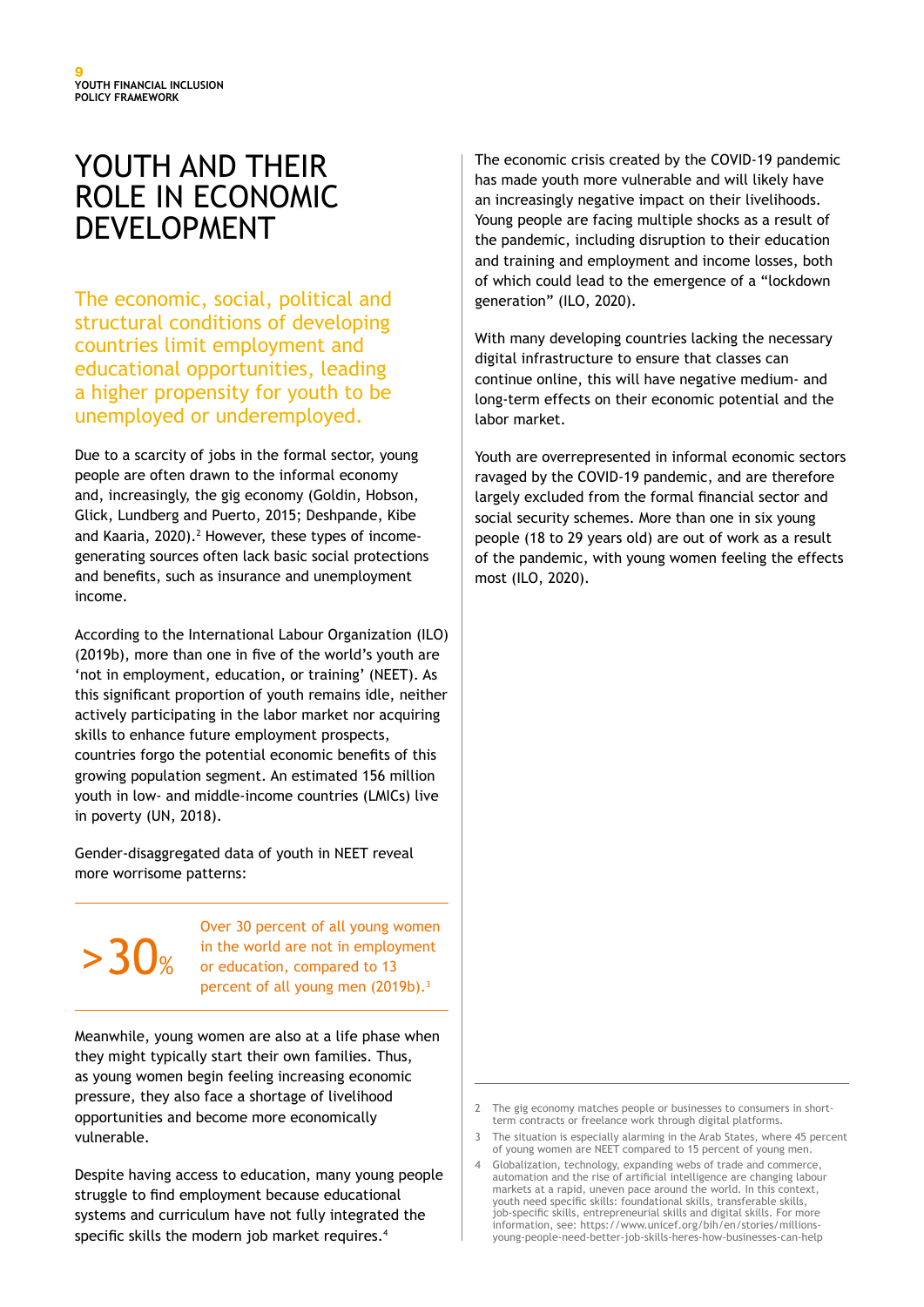# THE LANDSCAPE OF YOUTH FINANCIAL INCLUSION

Four major dimensions of financial inclusion are explored in this landscape analysis: account access, savings, credit and digital financial services (including digital payments). Other financial tools, such as insurance, are not explored in depth due to a lack of youth-specific data.5

#### **ACCOUNT ACCESS**

Significant progress has been made in financial inclusion, both globally and in developing countries. According to the 2017 Global Findex (Demirguc, Klapper and Singer, 2017):

> Of people over the age of 15 in LMICs now have an account, compared to 42 percent in 2011.<sup>6</sup>

53%

 $63%$ 

However, financial inclusion for youth in LMICs remains elusive, with only 53 percent (15 to 24 years old) having access to formal financial services, compared to 66 percent for adults (25+ years old).

 $51<sub>%</sub>$ 

Young women are at an even greater disadvantage, with just 51 percent having access compared to 56 percent of young men.7

Account penetration varies across regions. East Asia and Pacific have the highest percentage of youth account ownership and the narrowest gap between youth and adults. Young women have comparatively lower levels of access to formal financial institutions in all regions except East Asia and Pacific. Sub-Saharan Africa has the lowest level of financial access for female youth (see Figure 1).

#### **SAVINGS**

For the 41 percent of young people in LMICs who saved money in the past year, only 15 percent did so at a

formal financial institution. In comparison, in highincome economies, 43 percent of youth saved at a financial institution. Half of the regions show similar levels of formal savings for both young women and men, but in East Asia and Pacific, Latin America and the Caribbean and Sub-Saharan Africa, young men save in a financial institution at levels about five percentage points higher than young women (see Figure 2).

These figures indicate that a high proportion of savings by youth is kept outside formal financial institutions. Informal savings mechanisms, while still valuable, have limitations. First, informal savings that are easily accessible are at greater risk of being spent or lost. Also, informal savings do not permit young people to establish a transactional history that financial institutions can use to offer additional products, an increasingly common practice.<sup>8</sup>

In all regions, young people more often save to expand a farm or business than save for old age (see Figure 3). This difference is significantly more pronounced in Sub-Saharan Africa where youth tend to be self-employed (Filmer and Fox, 2014) and need to invest in their enterprises. Formal financial services could provide a more effective way for them to build up enough savings.

A young person's ability to cope in the face of financial adversity is a critical indicator.<sup>9</sup> According to the Global Findex, the likelihood of youth in LMICs to have funds to finance emergencies is 48 percent, compared to 64 percent of youth in high-income countries. The main source of emergency funds is from family or friends (46 percent), livelihood (28 percent), savings (19 percent) and bank, employer or private lender (two percent).

Given the financial crisis stemming from the COVID-19 pandemic, these findings have significant implications. Since the financial shock has been felt at a systemic level and affected large swaths of the population, especially low-income communities, the most common sources of emergency funds are being rapidly depleted.

<sup>5</sup> All data in this section is from the 2017 Global Findex database.

<sup>6</sup> Denotes the percentage of respondents who report having an account (by themselves or with someone else) at a bank or other type of financial institution, or who report having personally used a mobile money service in the past 12 months.

<sup>7</sup> Calculated from 2017 Global Findex microdata.

<sup>8</sup> Savings in a savings group (also known as Village Savings and Loan Associations, or VSLAs) can be used to obtain loans from the group. However, in some contexts, the amounts are limited to the funds available in the group at any given time.

<sup>9</sup> The 2017 Global Findex survey asked respondents whether they could come up with an amount equal to 1/20th of gross national income (GNI) per capita in local currency within the next month.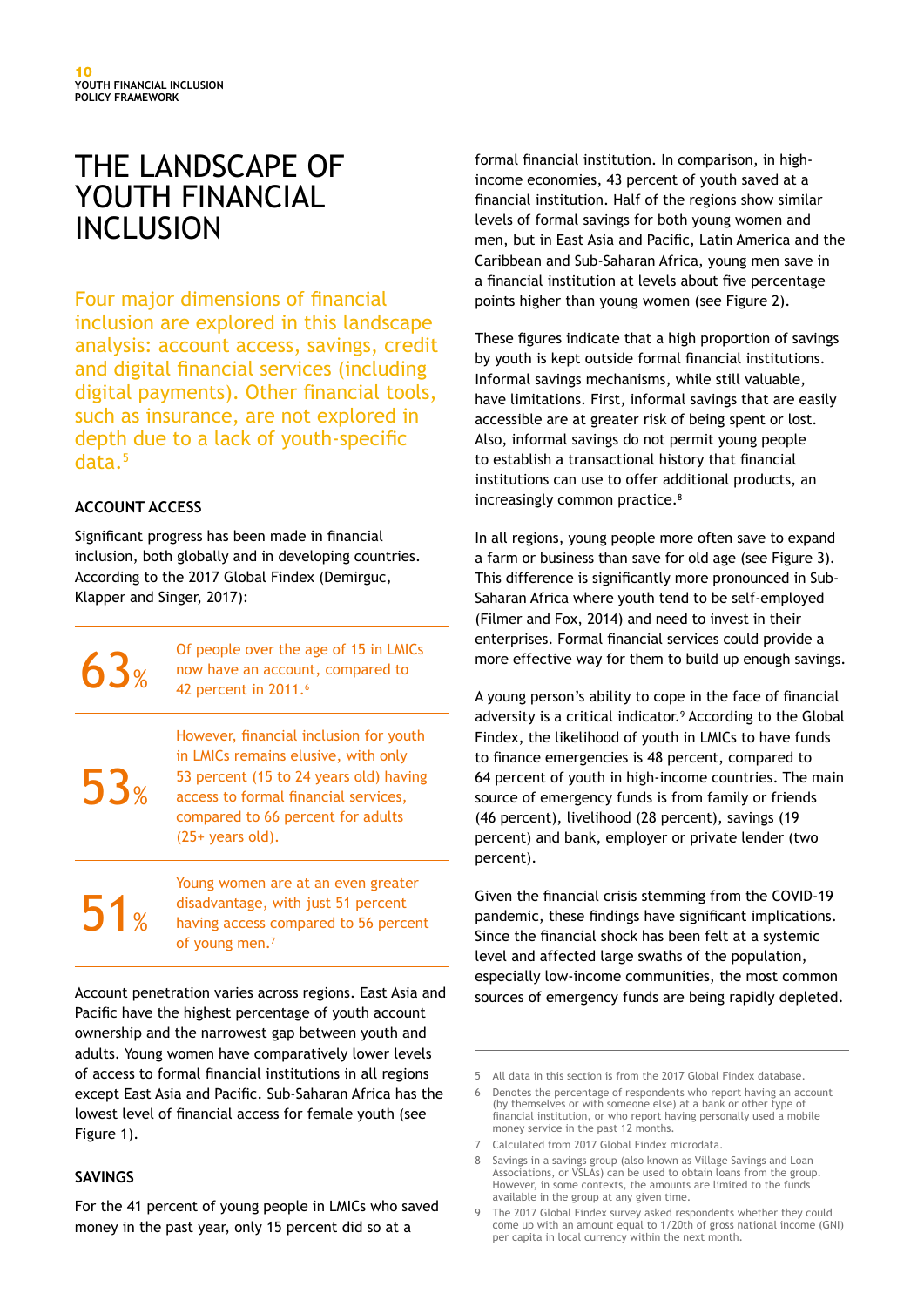





**Source:** Calculated from 2017 Global Findex microdata (excludes high-income countries)



#### **FIGURE 3:** REASONS FOR SAVING, BY REGION (15–24 YEARS)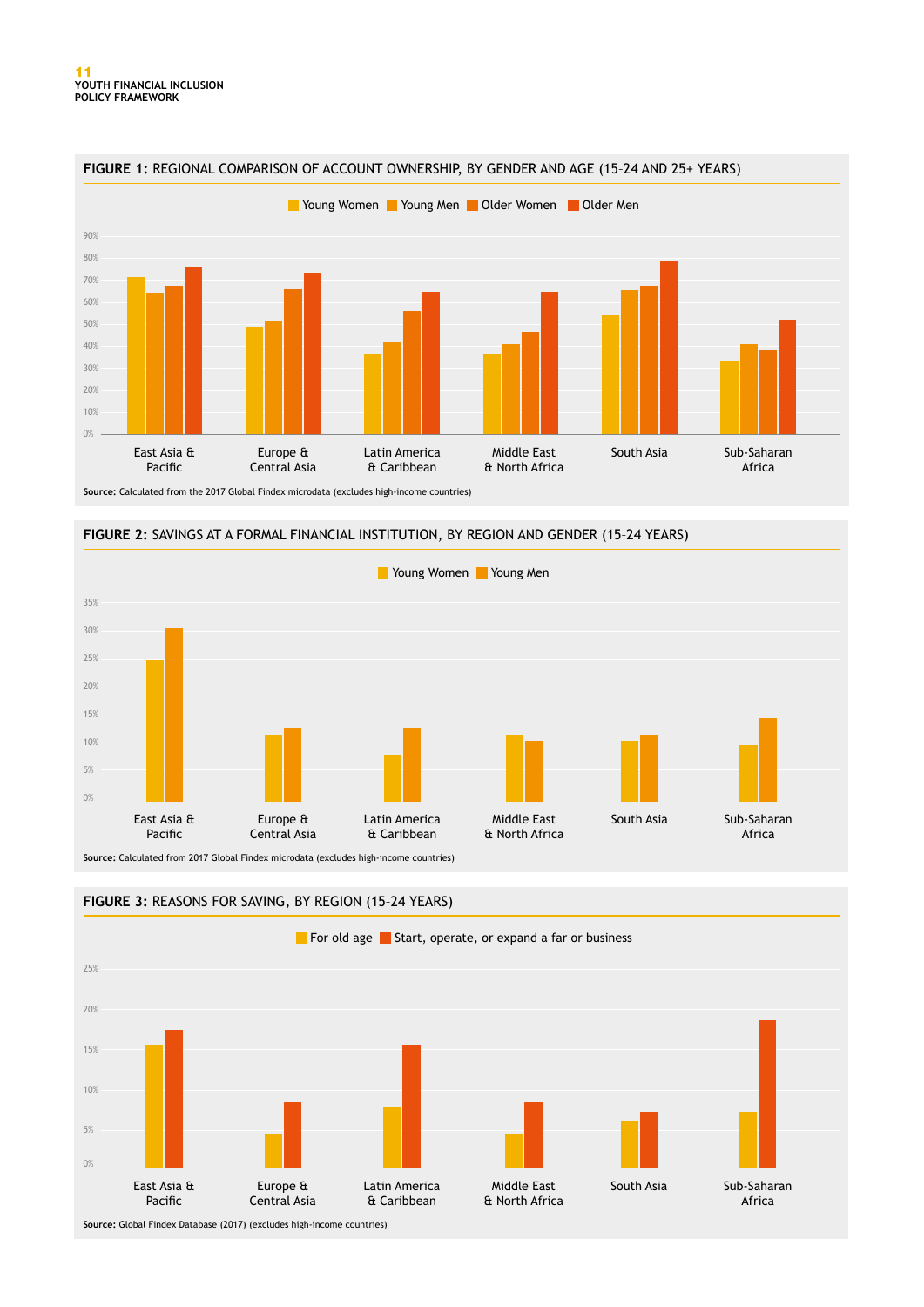#### **CREDIT**

Approximately a third of youth from LMICs borrowed money in the past year, primarily through informal mechanisms. Access to credit through financial institutions is limited for all population segments across the world, but even more so for youth. On average, only about five percent of young people have borrowed from a financial institution—half the proportion of adult borrowers. In all regions, youth indicate that they borrow primarily for health reasons, although youth in Sub-Saharan Africa tend to borrow in higher proportions for health and business reasons (see Figure 4).

#### **DIGITAL FINANCIAL SERVICES**

Digital financial services (DFS) have the potential to enhance financial inclusion, support economic growth and reduce poverty by expanding financial access at scale and making financial services more affordable. This is all possible because DFS, primarily through mobile phone platforms, allow frequent transactions in small amounts—features that are a good fit for the irregular and uneven income of young people in LMICs (Lauer and Lyman, 2015).

Digital financial services encompass a broad range of financial services accessed and delivered through digital channels, including payments, credit, savings, remittances and insurance. The concept of digital financial services includes mobile financial services (AFI, 2016).

DFS are expected to have an even greater impact on young people because they are known to be early adopters of innovation and technology. In most regions of the world, young people tend to have higher rates of mobile money accounts than adults (Demirguc et al., 2017). They also have higher levels of digital literacy than previous generations, which is an opportunity that should be seized.

A recent demand-side study in Sub-Saharan Africa found that DFS adoption among youth is commonly driven by ease of access through agent networks, low transaction costs, stable and reliable networks, ease of use and service (Heitmann, Peterson and Kinzinger, 2018).

However, gender disparities persist in access to technology, including mobile phone ownership. For instance, young women in South Asia and Sub-Saharan Africa have the lowest levels of mobile phone ownership across all regions (see Figure 5). Some of the barriers include the cost of owning and using a mobile phone, insecurity and harassment, discriminatory social norms,

lack of trust in agent operators and low technical literacy (GSMA, 2015).

Still, DFS offer the most promise to advance financial inclusion for youth, especially through mobile platforms. In Sub-Saharan Africa, young people might first sign up for a mobile money account to send or receive a remittance, although some youth also report using their accounts to save money for future purchases (Heitmann et al., 2018). Increasingly, youth use other forms of DFS, including through smartphone apps or via the internet. In 2017, 36 percent of youth reported they had made or received digital payments in the past year, an increase from 27 percent in 2014 (Demirguc et al., 2017). East Asia and Pacific record the highest usage of digital payments.

Digital payments through mobile money are another important financial entry point for youth, particularly those who do not have a savings account. In some countries, mobile money wallets can be linked directly to a bank account or enable access to nanoloans. Youth are likely to use such tools because of their familiarity with mobile technology and because nanoloans might meet some of their most immediate needs. Even when mobile wallets do not offer direct access to other financial products, they are an opportunity for young people to learn about financial services through a low-risk channel, and to establish a transactional history that can ultimately facilitate access to other financial products.

The rise of financial technology (FinTech) has led to innovations that can foster financial inclusion for young people (Newnham, 2020). Advanced analytic solutions, such as algorithms, can provide a credit risk assessment for youth without a traditional credit history or collateral, and digital technology can facilitate account access through electronic know-your-customer (KYC) identification for youth without an official ID card.<sup>10</sup>

Of course, innovations in DFS introduce new risks, especially for young people who have less experience managing money and using financial products. A primary example is the high default rate of digital loans in Kenya. As the number of digital loans has doubled in the past two years, so has the number of loan default rates, which is three times higher than for traditional products (MicroSave, 2019). Youth are also susceptible to identity theft or the misuse of their personal data generated and stored through online transactions.<sup>11</sup>

<sup>10</sup> For more information on the role of FinTech in financial inclusion, see AFI, "Fintech for Financial Inclusion: A Framework for Digital Financial Transformation": https://www.afi-global.org/publications/2844/FinTechfor-Financial-Inclusion-A-Framework-for-Digital-Financial-Transformation

<sup>11</sup> The options for fun and friendly competition are endless for young online gamers, but there is also an increased risk of cybercrime. See: https:// cybercrimesupport.org/guide-to-protecting-youth-online-gamers/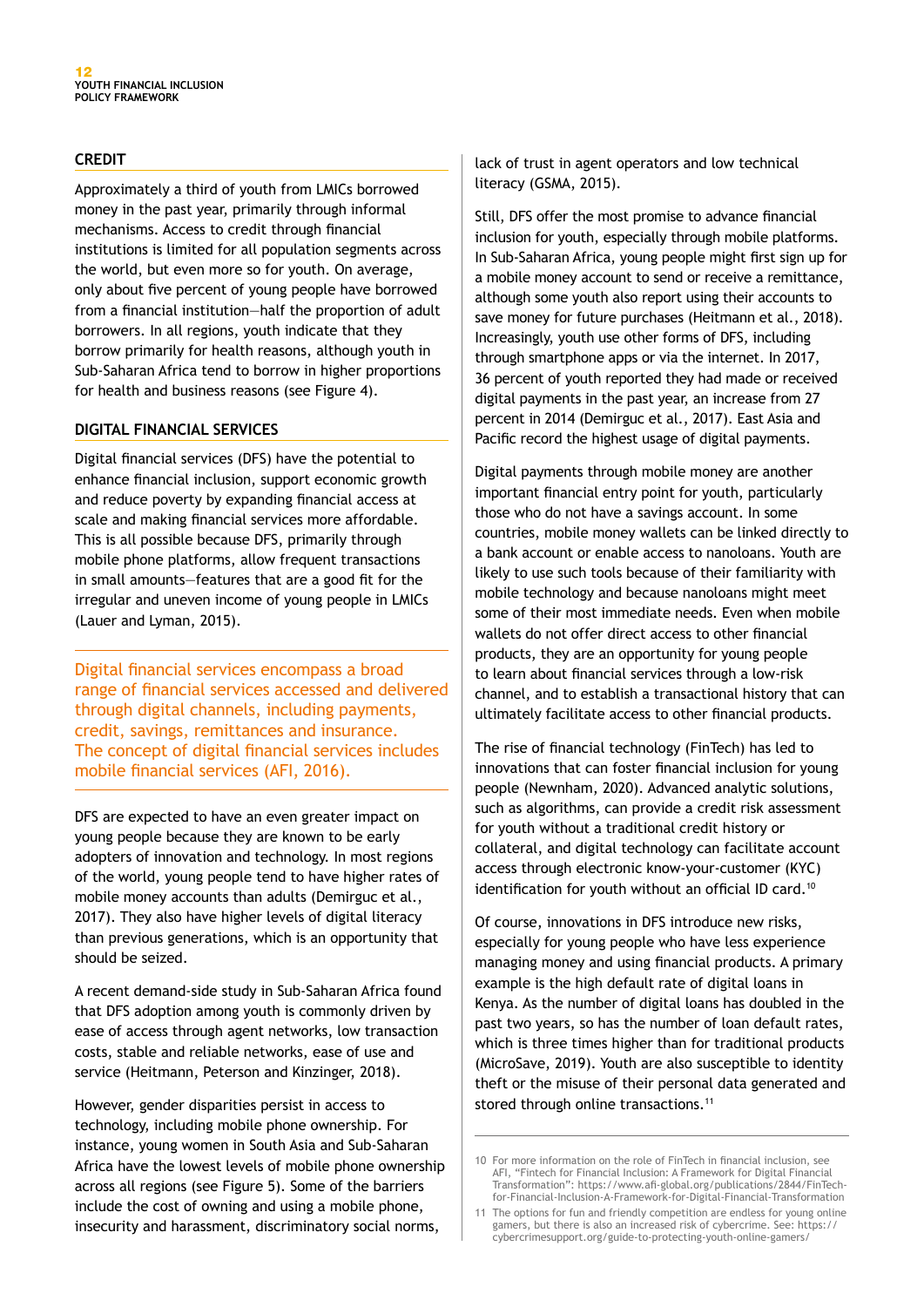



**FIGURE 5:** MOBILE PHONE OWNERSHIP, BY GENDER, REGION AND AGE (15–24 AND 25+ YEARS)

**Source:** Calculated from 2017 Global Findex microdata (excludes high-income countries)



#### **FIGURE 6:** MADE OR RECEIVED DIGITAL PAYMENTS IN THE PAST YEAR (15–24 YEARS)

**Source:** 2017 Global Findex database (excludes high-income countries)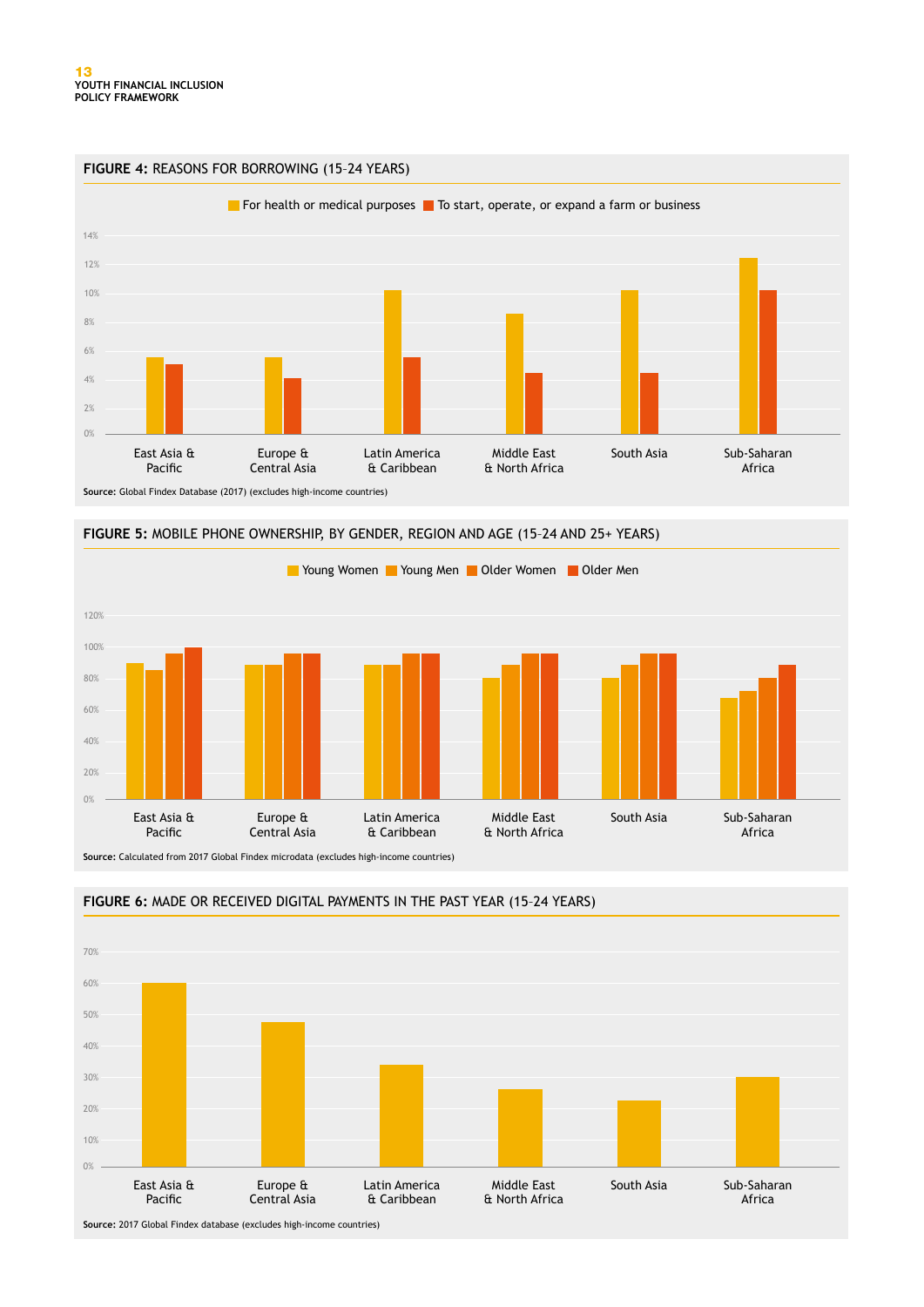# BARRIERS TO FINANCIAL INCLUSION FOR YOUTH

Lower levels of financial access for young people are a result of numerous barriers, some of which are age-specific while others affect a broader swath of the population, including youth.

These broader barriers tend to have a greater negative impact on youth financial inclusion because young people tend to have fewer resources and assets, and lower levels of knowledge and experience with formal financial services. Young entrepreneurs, who require a variety of financial services ranging from savings to credit, are especially affected.

According to the AFI YFI Survey, the most commonly cited barriers to youth financial inclusion are a lack of financial literacy,<sup>12</sup> followed by a lack of collateral and lack of appropriate financial products (see Figure 7).<sup>13</sup>

Barriers stem from the regulatory environment (policies and regulations), the supply side (financial sector) and even the demand side (youth). Although they vary greatly from country to country, several common limitations prevent youth from accessing and using formal financial services (see Table 3).



#### **REGULATORY ENVIRONMENT**

Restrictions created by legal and regulatory frameworks prevent youth from accessing and controlling formal financial services. The main limitations are presented below.

#### **MINIMUM AGE**

The primary restriction is the legal age at which a person is considered to be an adult and able to enter into a legal contractual relationship. In the case of financial institutions, this restriction means that youth are unable to open and transact on a bank account or access credit until they are of legal age, typically 18 years, and in some cases, 21 years (see Annex A).

However, countries can lower the minimum age to access certain financial products, including electronic wallets (e-wallets), while at the same time ensuring effective legal frameworks for consumer protection and responsible finance.

Minimum age requirements also have an impact on savings. In many developing countries, youth can open a bank account jointly with their parents, but only conduct parent- or guardian-approved transactions, such as withdrawals (Aldebot-Green and Sprague, 2014). In some cases, this effectively limits young people's ability to make decisions about their funds, and might make them less inclined to open an account. However, given the promise of financial well-being, safe custody of their money and the ability to accumulate savings for future needs, youth may still opt for savings accounts.

#### **KYC REQUIREMENTS**

Financial institutions enforce KYC requirements to comply with Anti-Money Laundering and Counter Financing of Terrorism (AML/CFT) regulations. KYC requirements have additional implications for young people trying to access credit, especially in countries without strong national identification systems. Lack of reliable information on individual identity can hinder the development of credit histories that financial institutions rely on to make credit assessments, therefore resulting in higher collateral requirements (UNESCAP, 2017). Young people, who are unlikely to have a credit history, own few resources and assets to meet collateral requirements. Hence, when national identification issues result in higher collateral requirements, youth are excluded from access to credit for this secondary reason.

#### **CREDIT REPORTING**

Credit reports provide information to financial institutions on the past financial behaviour of individual consumers, mitigating risk for lenders by reducing adverse selection and information asymmetries. However, if young people have been excluded from credit facilities in the formal financial sector they are unlikely to have any information registered in credit reporting systems.

#### **LIMITED PROPORTIONATE FINANCIAL REGULATION**

Regulators and policymakers have established a number of regulations to maintain the stability and integrity of the financial sector. However, if they do not include financial inclusion considerations, these regulations inadvertently impede access to formal financial services for youth. This results in banks charging higher interest rates and demanding rigid collateral requirements.

<sup>12</sup> Financial literacy is defined by the OECD and G20 as "a combination of awareness, knowledge, skill, attitude and behaviour necessary to make sound financial decisions and ultimately achieve individual financial wellbeing". This definition is often used interchangeably with "financial capability", which is preferred in some countries.

<sup>13</sup> Note that the survey question on barriers to youth financial inclusion allowed multiple responses.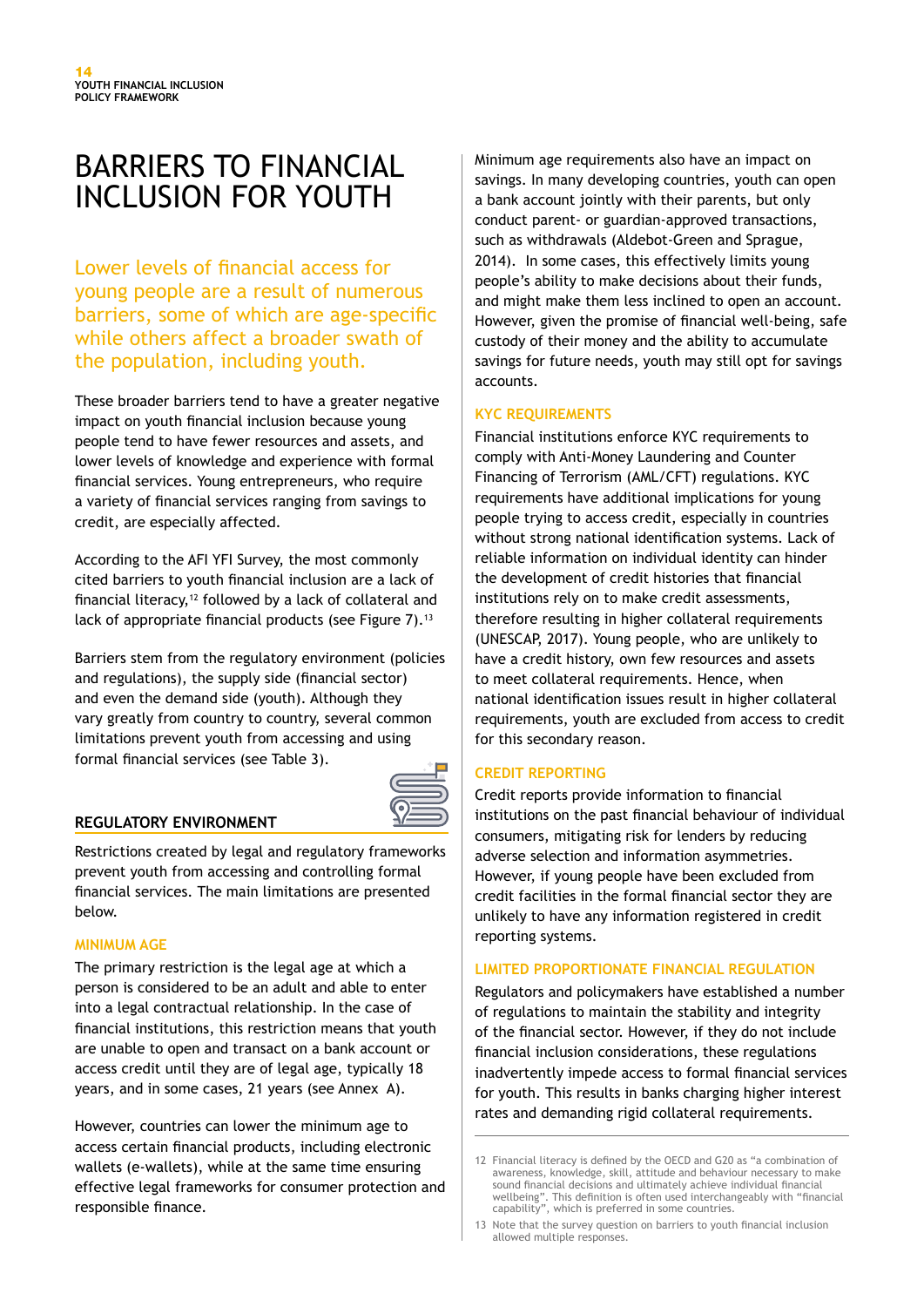

**TABLE 3:** COMMON LIMITATIONS TO YOUTH FINANCIAL INCLUSION

## **REGULATORY** ENVIRONMENT

- **>** Minimum age
- **>** KYC requirements
- **>** Credit reporting
- **>** Limited proportionate financial regulation

- **>** Information asymmetries (limited credit information and risk aversion)
- **>** Low-value and low-margin products
- **>** Limited knowledge and capacity to serve youth
- **>** Limited financial infrastructure
- **>** Low levels of internet penetration

## SUPPLY SIDE DEMAND SIDE

- **>** Lack of experience and knowledge of the formal financial system
- **>** Low levels of financial literacy
- **>** Lack of proof of ID/ documentation for KYC
- **>** Biases against financial institutions
- **>** Lack of traditional collateral or guarantees
- **>** Sociocultural norms





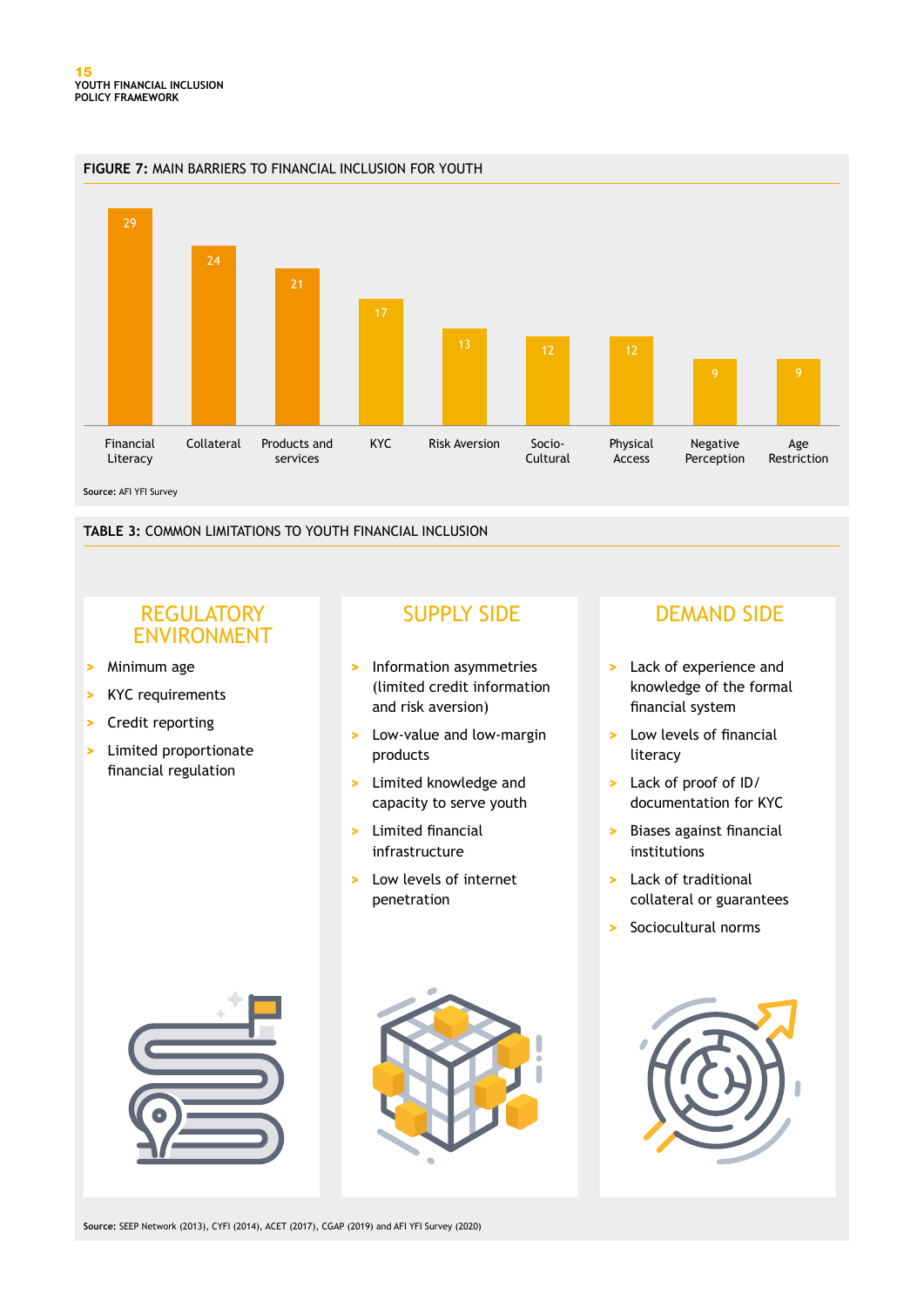Common credit products are often not well suited to the typical profiles of young people who lack traditional collateral and established credit histories. Instead, innovative financial products are needed to meet the financial needs of young people while also reducing risk for financial providers. In many countries, there is no regulation explicitly preventing the development of new financial instruments, but neither is there a regulatory framework incentivizing innovation or validating promising innovations. Clear regulatory frameworks that foster innovation are therefore needed.



#### **SUPPLY SIDE**

On the supply side, financial service providers (FSPs) face numerous challenges to making their products accessible and usable by young people. Key challenges include:

#### **INFORMATION ASYMMETRIES (LIMITED CREDIT INFORMATION AND RISK AVERSION)**

In the absence of adequate information on a young person's financial history (due to the issues described above), financial institutions view financing youth as risky. Weak contract enforceability in some countries causes further friction between borrowers and lenders (Dabla-Norris et al., 2015). As a result, financial institutions require high levels of collateral to compensate for higher risk exposure. For MSMEs, lack of collateral has typically been addressed through group guarantees, primarily via microfinance institutions (MFIs).

Group-based guarantees present some challenges for young people, however, such as the need to ensure that every group member meets the lender requirements, including identification. Moreover, group liability effectively shifts the responsibility for screening and enforcement from the lender to clients (Youth Business International, 2010). While this can work in stable communities, it might be difficult to enforce among young people in rural areas who tend to migrate, affecting the sustainability of the group (IFAD, 2015).

#### **LOW-VALUE AND LOW-MARGIN PRODUCTS**

Youth typically generate small income flows, and can therefore only save small amounts of money (SEEP, 2013). Although their income tends to increase as youth grow up and begin to diversify their income, financial institutions can expect to generate only very small margins in the short term, complicating the business case for serving this population (Kilara, et al, 2014). As with credit, youth might only be able to borrow small amounts, which increases proportional transaction costs

and lowers profits for lenders. The asset accumulation patterns and income flows of youth reflect their life stage. Public and/or public-private partnerships then become necessary to expand financial access for youth.

#### **LIMITED KNOWLEDGE AND CAPACITY TO SERVE YOUTH**

Financial institutions often do not understand the youth market well enough to offer appropriate products and delivery channels. Not enough demand-side data is readily available for them to consult, especially data disaggregated by age and gender. As explained earlier, disaggregated data is critical because youth are not a homogeneous group and require a variety of financial products. Moreover, many financial institutions lack the institutional capacity and inclination to serve this market (CYFI, 2010; ILO, 2016). Staff can be prejudiced against young people, perceiving them as a high-risk market (Making Cents, 2009). This lack of market knowledge and biases about youth mean that financial institutions do not usually offer products tailored to young people's needs. For instance, bank accounts might have minimum balances and operating fees that are too high for the small amounts that youth can save.

#### **LIMITED DIGITAL INFRASTRUCTURE**

50%

Nearly half of youth in developing countries live in rural areas (IFAD, 2019), but financial institutions typically do not have a strong physical presence in rural areas.

DFS<sup>14</sup> may gradually overcome this barrier, but for now it remains a major challenge as there is a considerable digital divide between regions.

#### **LOW LEVELS OF INTERNET PENETRATION**



In developed countries, 94 percent of young people aged 15 to 24 use the internet compared with 67 percent in developing countries.

90%

Nearly nine out of 10 young people not using the internet live in Africa or Asia and the Pacific.<sup>15</sup>

14 In addition, in some contexts is important to complement with physical presence of representatives of financial institutions to build trust, confidence and support the digital onboarding process.

15 ICT facts and figures 2017. See: https://www.itu.int/en/ITU-D/ Statistics/Documents/facts/ICTFactsFigures2017.pdf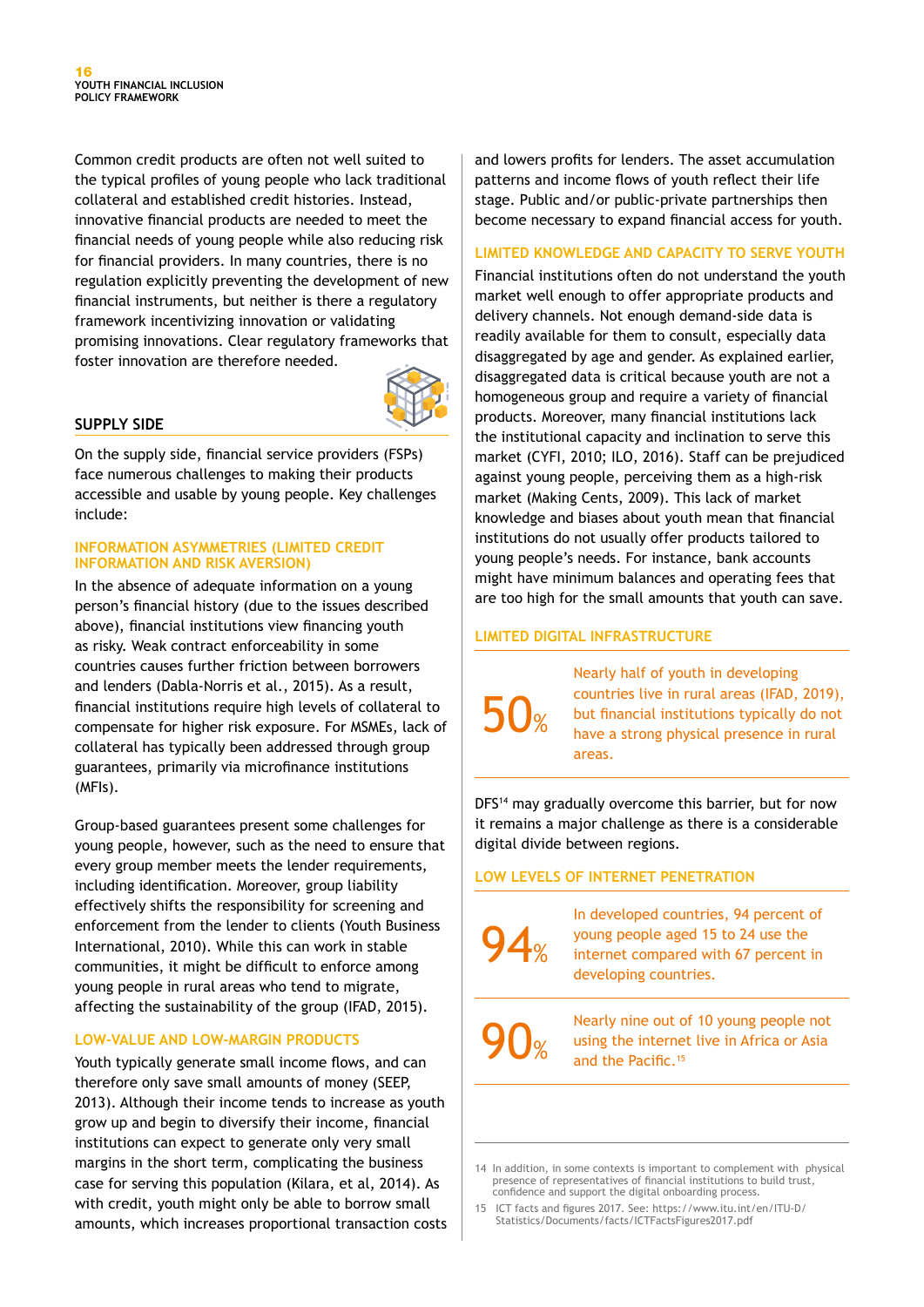

#### **DEMAND SIDE**

Young people face a variety of hurdles that make it difficult to access formal financial services:

#### **LACK OF EXPERIENCE AND KNOWLEDGE OF THE FORMAL FINANCIAL SYSTEM**

Youth often do not have any direct experience with formal financial institutions. When they do, it might be limited to seeing their parents or legal guardians make deposits or loan repayments (SEEP, 2013). This lack of experience hinders their ability to learn more about financial products and services, including terms and conditions.

#### **LOW LEVELS OF FINANCIAL LITERACY**

The last OECD Programme for International Student Assessment (PISA) from 2018 exposes the general tendency of low levels of financial literacy, especially among young students from LMICs (OECD, 2020). However, this issue is not exclusive to LMICs; Italy is among the countries with the lowest performance scores in financial literacy (476, significantly lower than the OECD average).

#### **LACK OF ID/DOCUMENTATION FOR KYC**

For many people, especially in developing countries, proof of identity requirements (as part of KYC guidelines) is a major barrier to financial access. According to the World Bank, approximately one billion people do not have official proof of identity, close to half of whom live in Sub-Saharan Africa (ID4D, 2020). Although some progress has been made in establishing national identification systems, significant disparities remain. Among the various sub-segments of the population, young women are most likely to face barriers related to identification. In Sub-Saharan Africa, only 70 percent of young women have a national ID compared to 90 percent of adult males.

#### **BIASES AGAINST FINANCIAL INSTITUTIONS**

Whether youth have experience with formal financial institutions or not, they often have negative perceptions of them. This is directly related to their exclusion from the formal financial system and lack of financial education. Youth might think that financial products are too expensive and not suited for their small and irregular income (SEEP, 2013), and bureaucracy and complicated procedures can also keep them away from the formal financial system.

Also, youth may not appreciate the benefits of formal savings, often fearing that may lose access to their money in savings accounts or worrying that they cannot repay loans. The language and codes used by FSPs are another limitation since most do not use youth-friendly

communication strategies (one of the CYFI's Child and Youth Friendly Banking Principles).

#### **LACK OF TRADITIONAL COLLATERAL OR GUARANTEES**

Young people are often unable to provide the collateral required by financial institutions for loans (ACET, 2019). For youth in rural areas, collateral such as land is especially difficult to attain since parents or legal guardians often maintain tenure over the family's land. Even when youth do inherit land, in many countries, land is commonly divided and inherited among male family members, leaving young women landless. In addition, proof of income as a form of guarantee is not possible for many youth in developing countries who are self-employed and lack the financial records to prove a steady income source. According to the AFI YFI Survey, access to collateral and guarantees is the most common challenge for youth-owned MSMEs, followed by a lack of appropriate products and services.16

#### **SOCIOCULTURAL NORMS**

Cultural traditions can limit the decision-making ability of young people, especially young women who face severe limitations to going out by themselves to earn money or engaging in any business or financial transaction (ACET, 2019).

<sup>16</sup> Often, there are challenges associated with valuing such collateral as there might be significant differences between the value of assets compared to those available in urban areas. Therefore, although youth may have land, it might be insufficient for obtaining loans.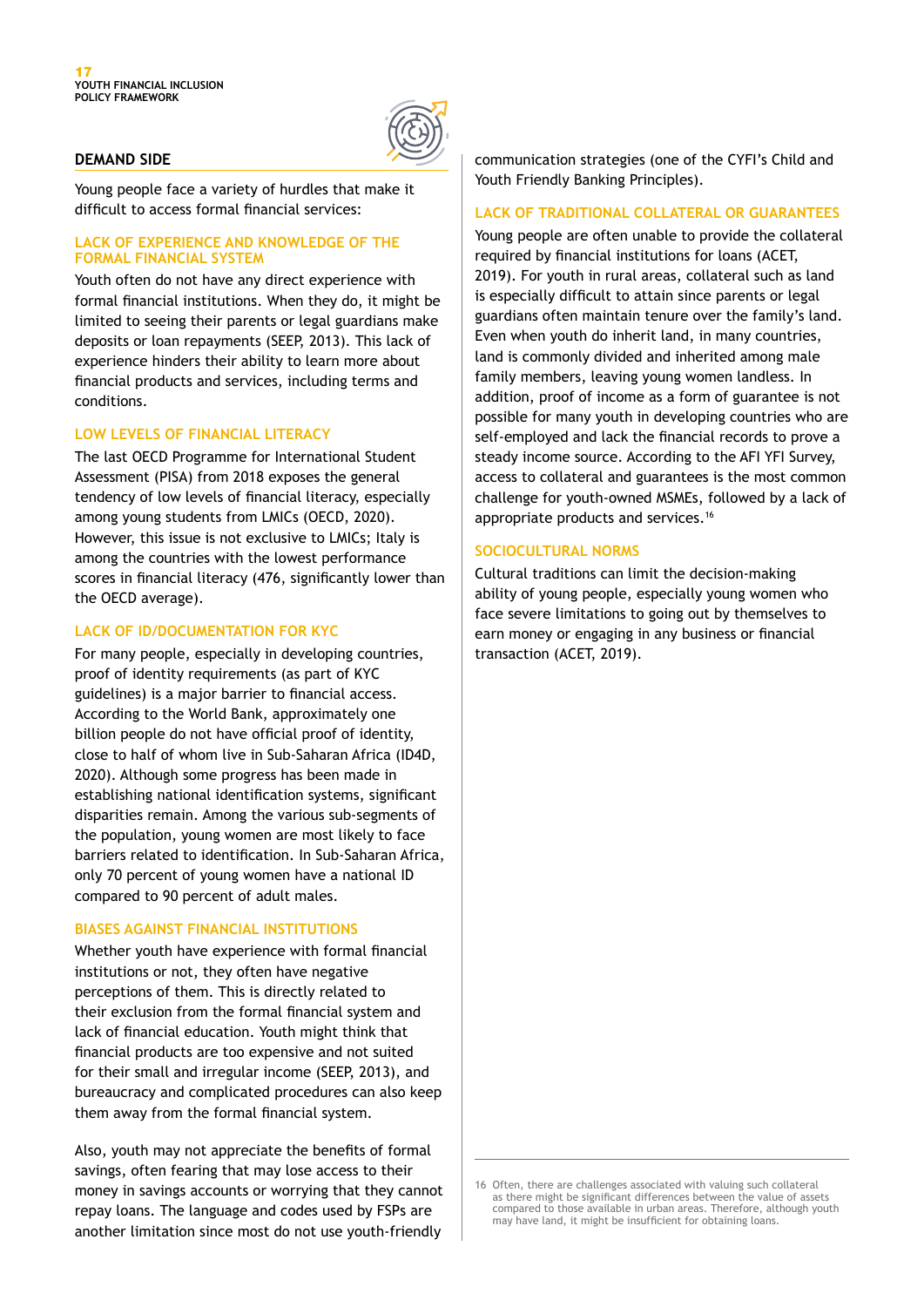# VALUE PROPOSITION FOR YOUTH FINANCIAL **INCLUSION**

Given the challenges and risks of enhancing financial inclusion for youth, why does this sector merit the attention and effort of policymakers, regulators and the financial sector in general? There is a solid rationale for promoting youth financial inclusion, and the value proposition falls into three main categories: macroeconomic impact, financial sector business case and microlevel benefits for youth.

#### **MACROECONOMIC IMPACT**

Young people represent a critical population segment for economic development. As a growing youth population engages economically, a country can usher in economic growth through increased investments and savings. This economic benefit, known as the demographic dividend, is particularly important for low-income countries. However, reaping these gains will largely depend on public efforts to help youth access to educational and labor opportunities.

At the macroeconomic level, evidence points to a positive correlation between general financial inclusion and economic growth (Cull et al., 2014). A CGAP analysis (2013) of youth financial inclusion revealed a high correlation between account penetration among youth and macroeconomic factors, such as gross domestic product (GDP) per capita and secondary school enrolment.

#### **FINANCIAL SECTOR BUSINESS CASE**

There is not yet consensus in the financial sector on the business case for serving the youth segment. Some remain unconvinced of the merits of catering to youth, and while they serve young people as part of their overall portfolio, they do not segment clients by age or offer youth-specific products (Sykes, Elder, Gurbuzer and Principi, 2016; Making Cents, 2009).

However, for some financial institutions, serving young people is viewed as a way to build their client base, foster long-term customer loyalty, diversify their 17 The MasterCard Foundation has invested significantly in this sector-\$54

portfolio and increase market share (Making Cents, 2009). Some also cite social responsibility as a reason to focus on the youth segment (with many receiving donor support to experiment with and invest in including youth).17

## $\epsilon$

When we've engaged with financial institutions [about incentives for YFI], we've looked at youth deposits as a stable source of funds for them. So rather than waiting until a child turns 16 to open up an account and start depositing, they can capture that child from as early as 5 years old."

(AFI member interview, Bank of Zambia, 2020)

A recent UNCDF study in Southeast Asia provides some evidence to support the business case for serving youth. The study found higher retention rates among youth clients, demonstrating customer loyalty, and lower likelihood of passive accounts among youth (UNCDF, 2018b). Additional research on the business case and demand for youth financial services has concentrated heavily on Sub-Saharan Africa, primarily led by The MasterCard Foundation (Dueck-Mbeba and DasGupta 2015). Research in this region has found that the aggregate value of informal and formal deposits made by young people is estimated at USD 2.2 billion. Although young people are generally small savers with low-balance accounts, the youth market is collectively estimated as having \$1.1 billion in assets.

In Africa, where young people show a strong preference for mobile services, there is growing evidence of a business case for reaching youth through digital solutions. For instance, data from digital credit provider M-Shwari (in Kenya) has shown that working-age young people aged 18 to 30 comprise more than half of M-Shwari's clientele (Dueck-Mbeba and DasGupta, 2015). Another key finding from that research is that the sub-segment of urban young adults are more likely to have higher incomes and demand a wider variety of financial products.

Because the financial needs of young people grow and change as they age, financial institutions need to take a long-term view of youth as customers (Dueck-Mbeba and DasGupta, 2015; Kilara et al., 2014; Loupeda, 2014).

million over five years (Dueck-Mbeba and DasGupta, 2016).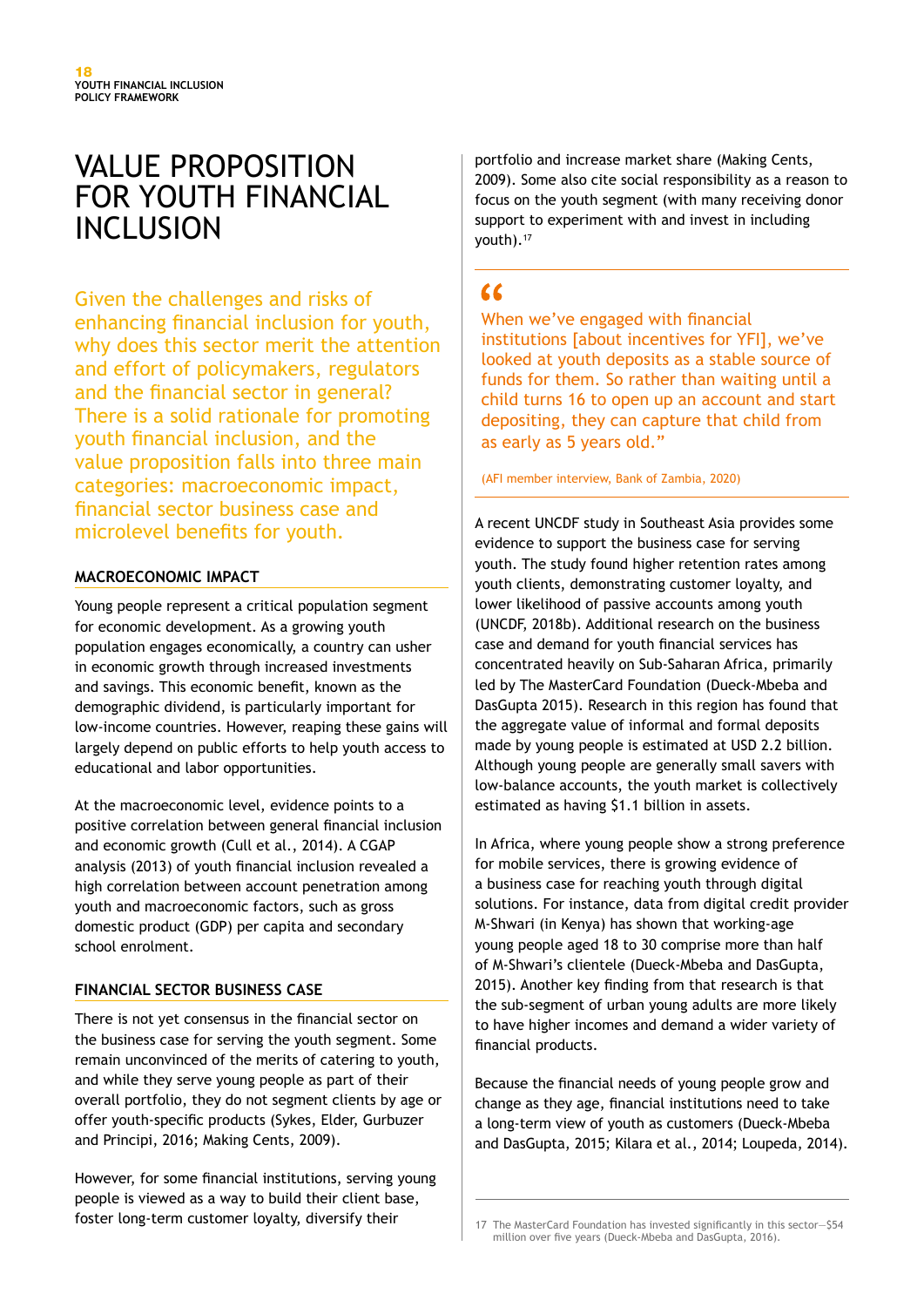Financial institutions can take a gradual, measured approach to serving the youth segment, which helps build experience and inclusion while also managing risk. Table 4 provides an overview of the types of financial products suited to the different life stages of youth.

## $\epsilon$

I first opened a bank account, so I could start saving. After about five months, I was offered the option of a loan, and that helped me a lot with my business."

(Young woman, 29 years old, Colombia, owner of a beauty salon)

This approach is in line with an ILO recommendation to apply an integrated and demand-driven approach to financial inclusion that supports youth employment, rather than treating youth financial inclusion as an end in itself. The ILO emphasizes the importance of assessing the needs of a target group before developing specific interventions. This measured approach helps to prevent detrimental effects, especially overindebtedness (Sykes et al., 2016).

#### **MICROLEVEL BENEFITS FOR YOUTH**

At the micro level, there are many benefits to young people using financial services, including:

#### **IMPROVED FINANCIAL BEHAVIORS**

This primarily includes higher savings and stronger money management skills (YouthSave, 2015; Dueck-Mbeba and DasGupta, 2015).18 These outcomes are especially pronounced when financial services are integrated with money management training, as young people are able to apply new skills to specific financial instruments. By looking at credit bureau records, Frisancho (2020) found that financial education can help young adults start their financial lives in better shape.

#### **POSITIVE EDUCATIONAL OUTCOMES**

These include continued schooling and stronger academic performance (Chiapa, Prina and Parker, 2014; Curley, Ssewamala and Han, 2010). Financial services can improve the ability of individuals to pay for their school expenses, either through accumulated savings or through digital payment mechanisms. For example, in Uganda, the mobile payment solution Kupaa allows parents to pay remotely in instalments on a phone while simultaneously enabling schools to keep track of those payments.19

- 18 However, evidence of the long-term impact of savings at a young age is limited to a few studies in high-income countries.
- 19 For more information on Kuupa, visit: https://www.mastercardcenter. org/insights/how-mobile-payments-can-help-keep-children-in-school

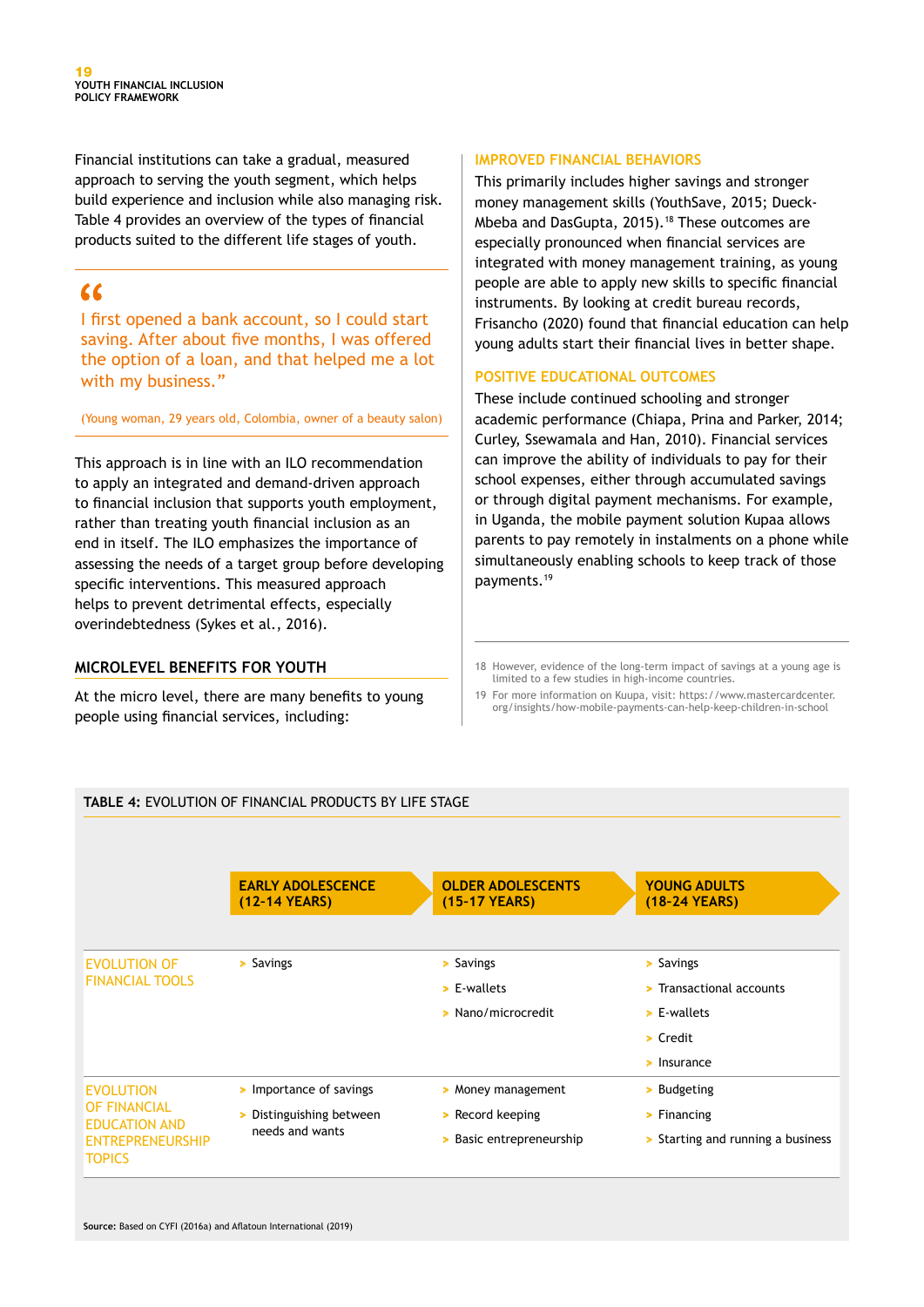#### **SECONDARY PSYCHOLOGICAL AND HEALTH EFFECTS**

These including improved decision making and selfesteem. These effects are especially notable among young women and include increased knowledge of sexual and reproductive health (YouthSave Initiative, 2015; UNCDF, 2015; Dueck-Mbeba and Das Gupta, 2015).<sup>20</sup> For young women, digital payments or a bank account offer the unique opportunity to maintain confidentiality and control over their scarce resources. Frisancho (2020) also found effects on self-control.

#### **GREATER ENTREPRENEURSHIP AND EARNING OPPORTUNITIES**

Access to finance is critical for young entrepreneurs starting their own business (Skyes et al., 2016). Moreover, when young entrepreneurs have access to finance, they are able to invest the funds in their business and enhance their business performance. Credit can be particularly meaningful for young women, suggesting that credit is the most significant constraint on their earning capacity (Choi and Honorati, 2013).

One approach to capturing all the benefits of youth financial inclusion is the economic citizenship theoretical framework developed by Child and Youth Finance International (CYFI)<sup>21</sup>(see Figure 8). This model consists of three components: financial inclusion (in the form of financial services); financial education; and social and livelihoods education. These are considered the building blocks of empowerment and financial capability and underpin economic citizenship for children and youth. The combination of all these effects can lead to improved financial security and asset accumulation over time; a more positive outlook on the future; improved portfolios for financial institutions; and economic growth.

- 20 These outcomes result in part from complementary sexual and reproductive health activities.
- 21 CYFI officially closed in December 2019 and its programs and initiatives will be run by different organizations. For more information, see: https://childfinanceinternational.org/

#### **FIGURE 8:** ECONOMIC CITIZENSHIP – KEY FACTORS INFLUENCING YOUTH FINANCIAL INCLUSION

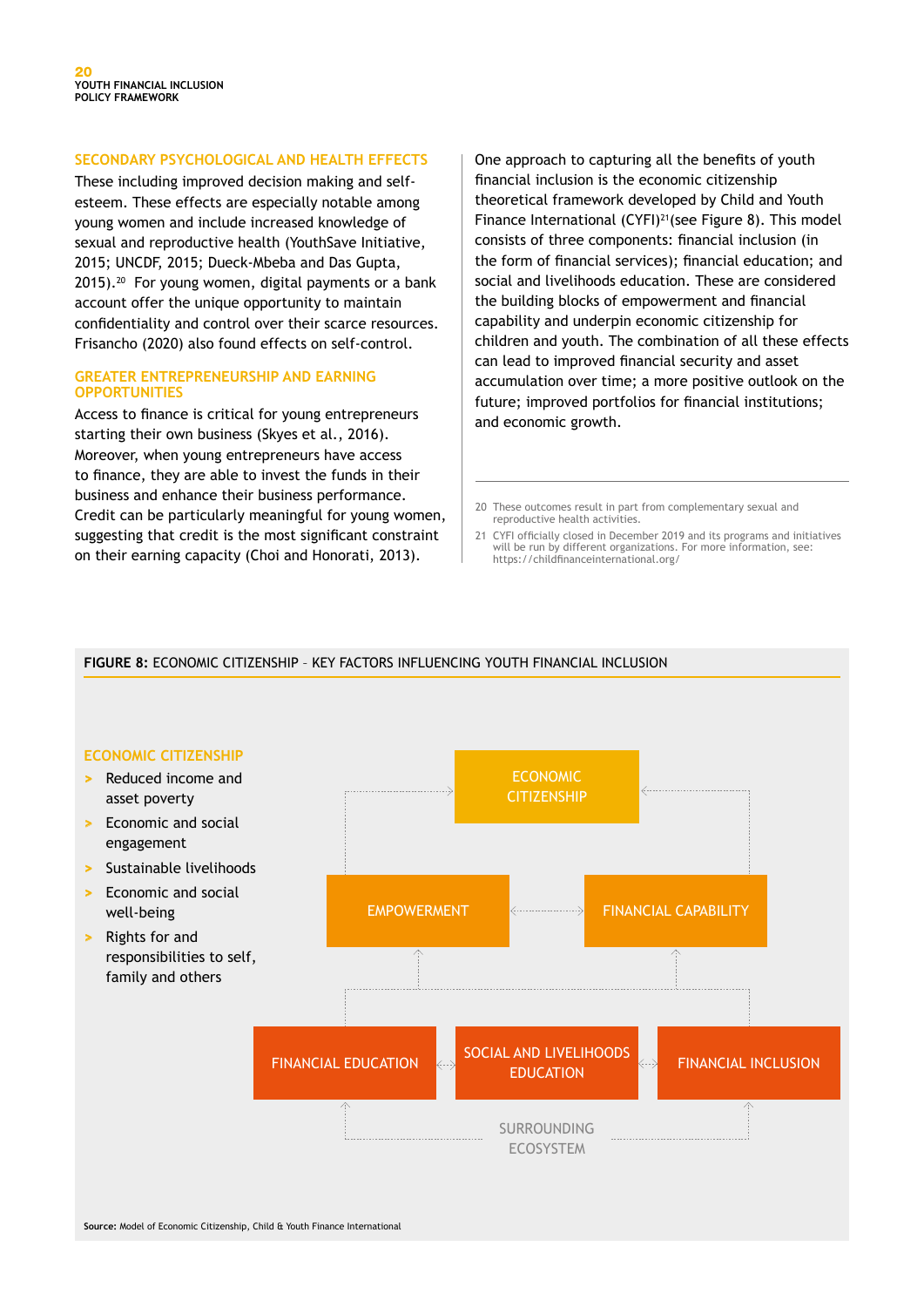# POLICY FRAMEWORK FOR YOUTH FINANCIAL INCLUSION

Based on the information and data presented thus far, regulators and policymakers can advance youth financial inclusion by enacting reforms and instituting new public policies in the following four areas:

## DATA COLLECTION

Critical for understanding the depth and breadth of financial access and use by young people at the country level, as well as the types of barriers young people face.

## NATIONAL STRATEGIES

Integrating the needs and constraints of youth within national financial inclusion and financial education strategies, while also addressing youth financial inclusion within broader youth development policies





### REGULATORY REFORMS

Regulatory reforms and/or new regulations that promote financial inclusion among young people while also protecting the financial sector against financial risk.

## PUBLIC POLICIES AND NON-REGULATORY INTERVENTIONS

Non-regulatory interventions, including public-private partnerships to build financial capability, support youth in general and young entrepreneurs in particular, and facilitate capacity building for financial institutions in the design of products and services for youth.





For each dimension, there are examples from countries in the AFI network in the form of mini-case studies, as well as recommended regulations and policies. Each section also addresses gender-specific concerns as a cross-cutting theme.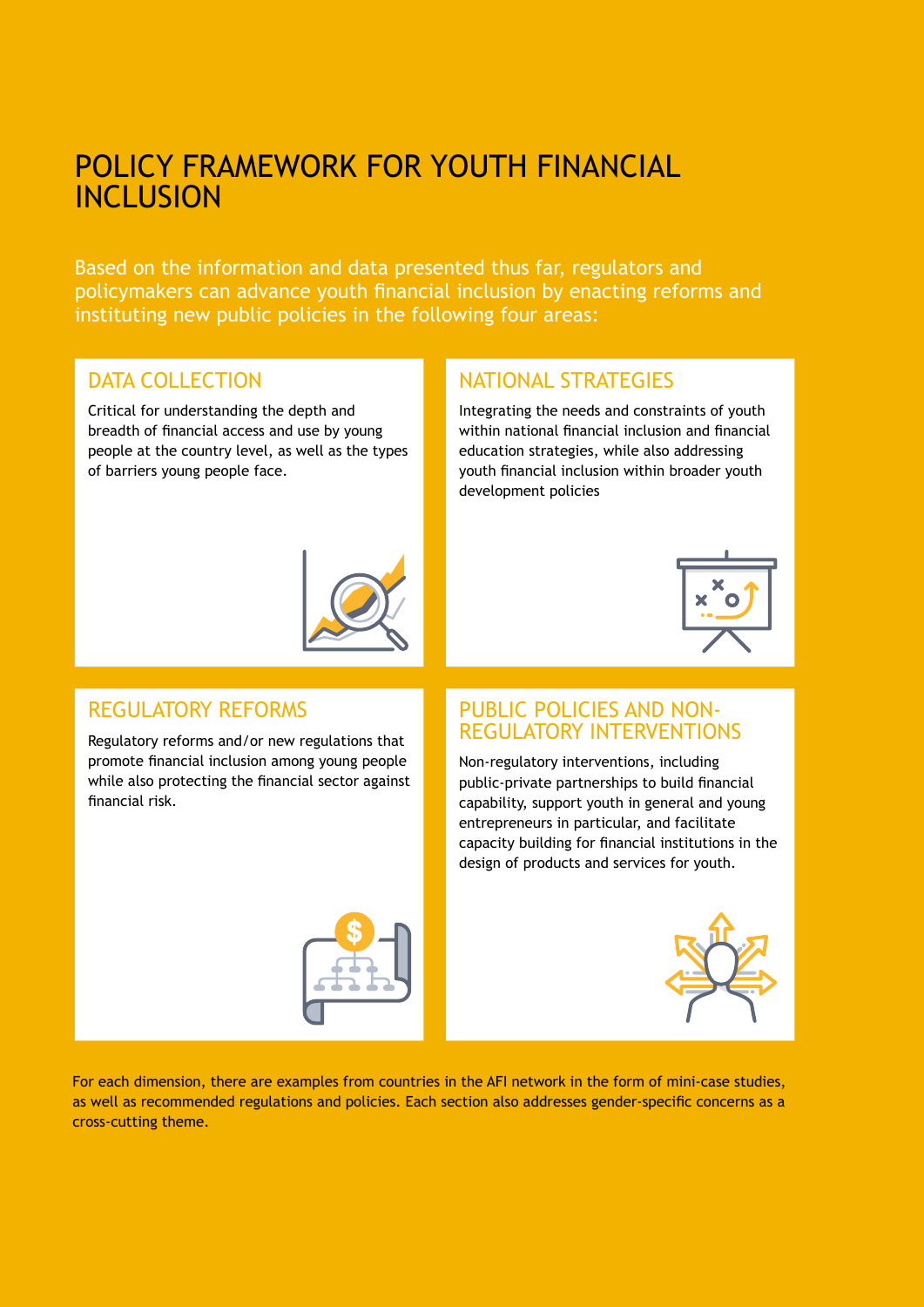# I. DATA COLLECTION

To develop a more precise understanding of the different characteristics, financial needs and types of barriers youth face, policymakers and regulators need to systematically collect national data from different perspectives, including:

- a) Demand side: on young people's financial access, usage and quality of financial services.
- b) Regulatory side: mapping financial inclusion policies and regulations tailored or applied to youth.
- c) Supply side: to identify youthfriendly financial products and services.



#### **A) DEMAND SIDE: AGE AND GENDER-DISAGGREGATED DATA**

Data should be disaggregated by age and gender, as well as other context-appropriate variables, including:

- **> Education:** in school and out of school
- **> Employment:** employed, self-employed or not employed
- **> Location:** urban and rural
- **> Religion**

The indicators should be consistent with the AFI Core Set of Financial Inclusion Indicators (AFI, 2013) and the G20 Financial Inclusion Indicators (2016) on access, usage and quality of financial services.

Data could be compiled in the form of a youth dashboard, similar to that provided by FinScope surveys (developed by FinMark Trust), which include indicators disaggregated by different age groups (15–17, 18–24 and 25–35 years) and offer valuable insights about the youth segment across various dimensions.<sup>22</sup> There are also financial inclusion data sources available from international organizations, such as the World Bank and the International Monetary Fund (IMF), that could supplement country-level data (see Annex B).<sup>23</sup> Consolidated data can then be analyzed by public and private actors to better identify the financial needs of youth at different life junctures and to track their inclusion over time.

## $\epsilon$

From the 2017 FinScope Survey we learned that youth have less access to FS, and that youth face many challenges, especially with identification."

(AFI member interview, Bank of Tanzania, 2020)

In addition, including the voices of youth in data collection, through qualitative data such as focus group discussions, creates a more detailed understanding of the financial needs and preferences of young people, and complements quantitative indicators.

<sup>22</sup> FinScope Surveys are limited mainly to Africa, plus a few other countries, such as Haiti, India and Nepal. For more information on youth dashboards, visit: http://finmark.org.za/\_research-themes/youth-andwomen/?fwp\_research\_themes=youth-and-women

<sup>23</sup> The Global Findex Database provides the most comprehensive set of financial inclusion indicators. Sex- and age-disaggregated data are available in the microdata set, which requires additional analysis by users.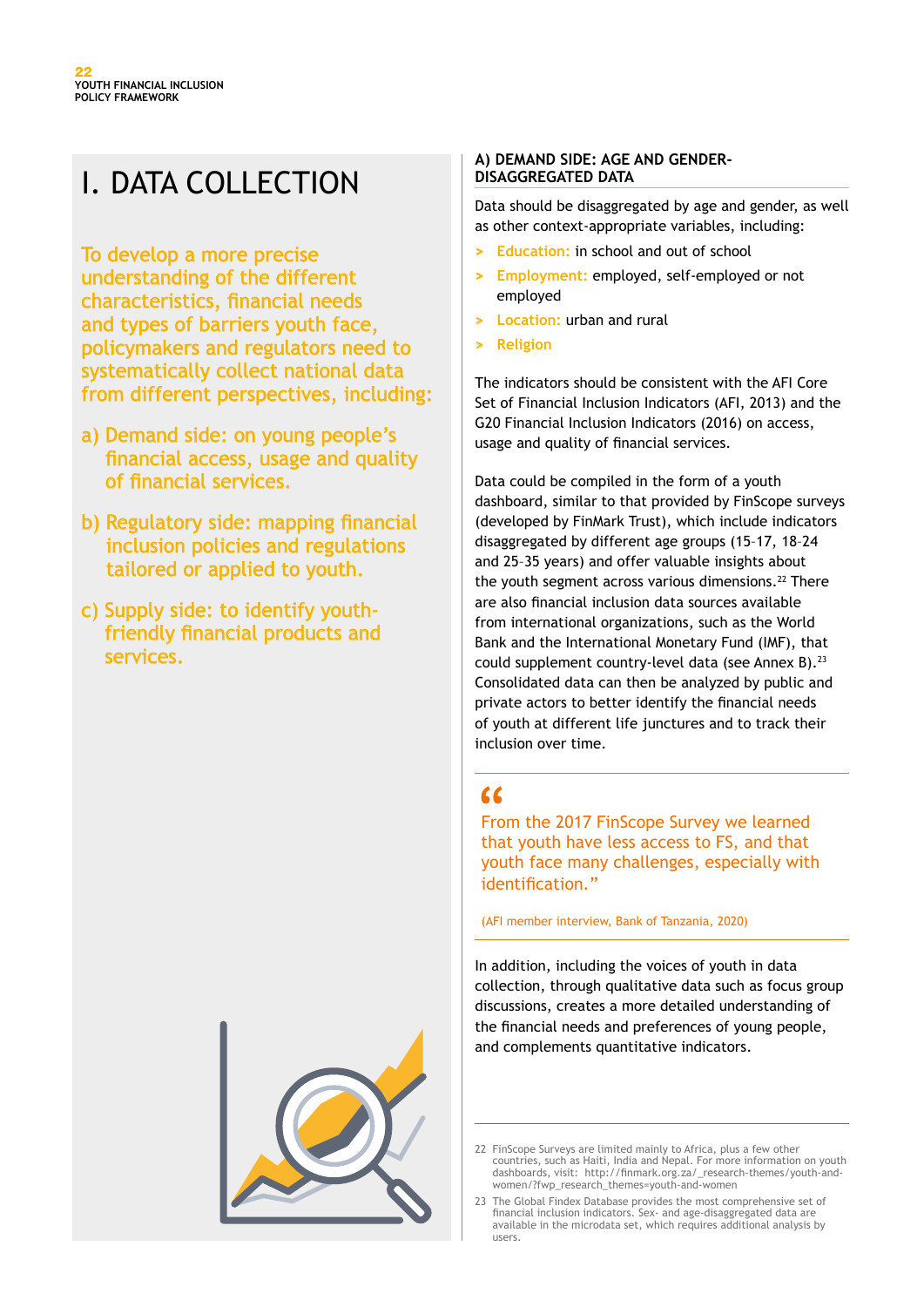#### **CASE STUDY:** BANGKO SENTRAL NG PILIPINAS

In the Philippines, the youth segment is embedded in the nationally representative Financial Inclusion Survey (FIS) conducted every two years by Bangko Sentral ng Pilipinas. FIS respondents are adults aged 15 years and older. Data is disaggregated by age as follows: 15–19, 20–29, 30–39, 40–49, 50–59 and 60 and above.

In 2016, Superintendencia de Banca, Seguros y AFP (SBS) Perú, conducted the National Survey of Financial Services Demand, which led to several studies and the publication of working documents. One of these documents was the SBS policy note, "For a Generation of Financially Inclusive and Responsible Youth" (SBS, 2019). The policy note reached several important conclusions: there were low levels of financial inclusion among young people; there was a positive relationship between sufficient financial behaviours and the use of savings accounts; and technology had a role to play in promoting frequent use of financial services. The results of another study that addressed the experiences of young people were published in the working paper, "Determinants of Voluntary Savings in Peru: Evidence from a Demand Survey" (SBS, 2020).

The National Survey of Potential Demand of Financial Services and Level of Financial Culture in Peru (2016) showed that 69 percent of young adults (aged 18 to 24) are financially excluded. Furthermore, there is a statistically significant gap of 10 percentage points in the level of financial inclusion between young adults and adults (25 years or older). While 28 percent of adults have an account and use it regularly, this is the case for only 18 percent of young adults.

69% The National Survey of Potential Demand of Financial Services and Level of Financial Culture in Peru (2016) showed that 69 percent of young adults (aged 18 to 24) are financially excluded. 10% GAP Furthermore, there is a statistically significant gap of 10 percentage points in the level of financial inclusion between young adults and adults (25 years or older).

 $28%$ 

While 28 percent of adults have an account and use it regularly, this is the case for only 18 percent of young adults.

# $35%$

In terms of barriers to youth financial inclusion, the National Survey found that 35 percent of young adults who are excluded identified the main limitations as lack of interest in the financial system and the absence of attractive advantages to accessing and using accounts.

In terms of barriers to youth financial inclusion, the National Survey found that 35 percent of young adults who are excluded identified the main limitations as lack of interest in the financial system and the absence of attractive advantages to accessing and using accounts.

The National Survey also revealed young peoples' perceptions of the financial system and how these influence their likelihood of accessing and using financial accounts. Among the youngest respondents, security is not a significant variable. However, availability of money is a determining factor in the decision to participate actively in the financial system.

#### **B) MAPPING OF FINANCIAL INCLUSION POLICIES AND REGULATIONS**

With this data in hand, a next step is to map the country-level barriers and opportunities for youth financial inclusion and to revisit and periodically update the mapping. This analysis should examine age restrictions, collateral, guarantees and KYC requirements, as well as youth-friendly policies and initiatives implemented to date and the implications for youth across different life stages (see Table 5).

#### **C) IDENTIFY YOUTH-FRIENDLY FINANCIAL PRODUCTS AND SERVICES**

Identifying the types of financial products available provides insights into the depth and breadth of the supply side. One tool for this assessment is the Child and Youth Friendly Banking Guidelines (CYFI, 2014) for financial institutions seeking to develop products and services for youth at different life stages (see Annex C). While the guidelines can be used as a framework for other financial products, they are intended primarily for bank accounts.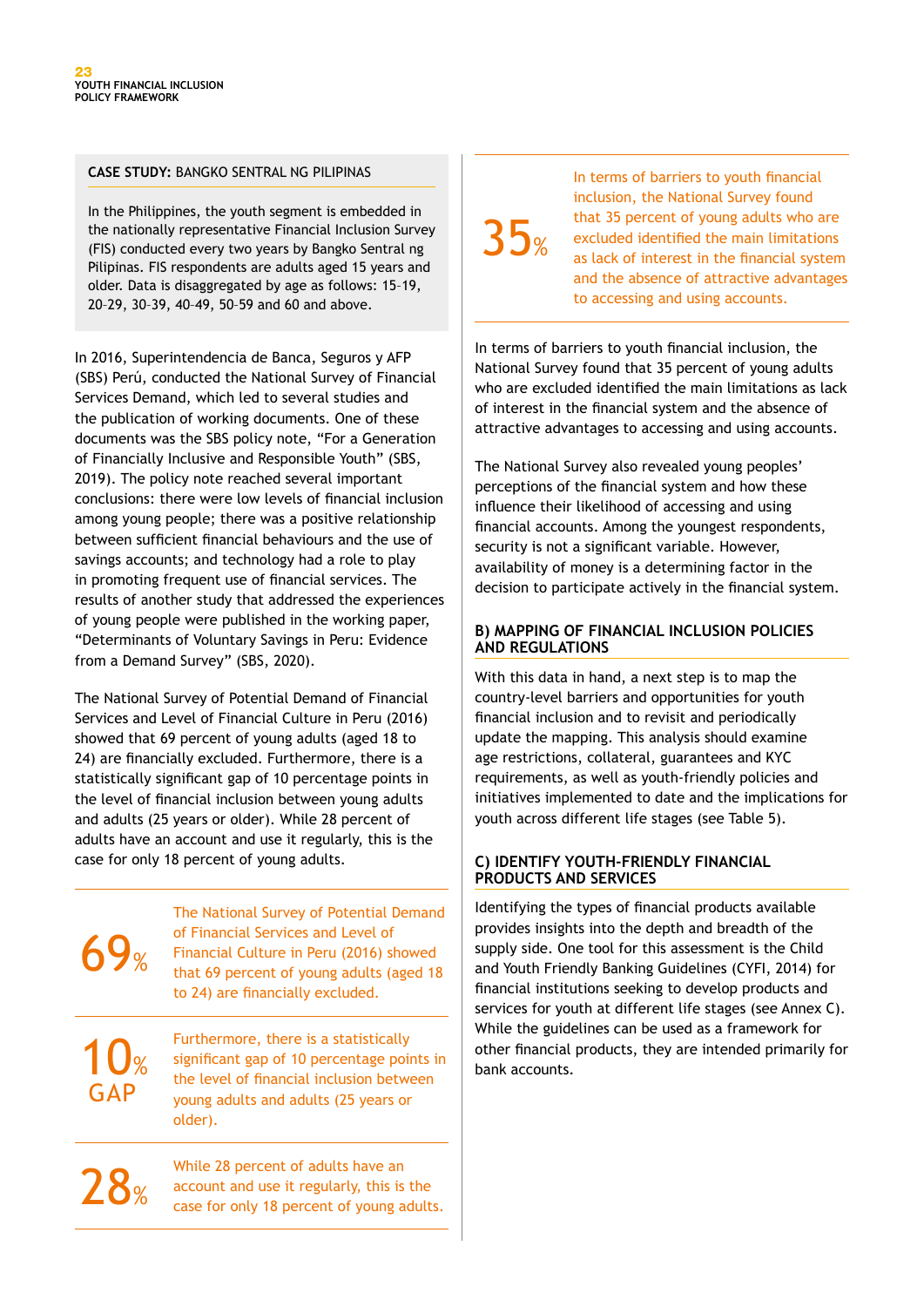|                                                                       | TABLE 5: FRAMEWORK FOR A POLICY AND REGULATORY LANDSCAPE ANALYSIS OF YOUTH FINANCIAL INCLUSION                                                                                                                                                              |                                                                                                |  |
|-----------------------------------------------------------------------|-------------------------------------------------------------------------------------------------------------------------------------------------------------------------------------------------------------------------------------------------------------|------------------------------------------------------------------------------------------------|--|
|                                                                       | <b>EARLY ADOLESCENCE</b><br><b>OLDER ADOLESCENTS</b><br>(12-14 YEARS)<br>(15-17 YEARS)                                                                                                                                                                      | <b>YOUNG ADULTS</b><br>(18-24 YEARS)                                                           |  |
| <b>LEGAL AGE FOR</b><br><b>FINANCIAL PRODUCTS</b><br>(SAVINGS/CREDIT) | Implications for youth under legal age: Is parental/guardian<br>approval required for transactions?                                                                                                                                                         | In many countries, youth<br>reach legal age at 18. In a few<br>countries, 21 is the legal age. |  |
| <b>LEGAL AGE FOR</b><br><b>ELECTRONIC WALLETS</b>                     | Implications for youth under legal age: Is parental/guardian<br>As with banking products, many<br>approval required for transactions?<br>countries have a minimum legal<br>age of 18 years for e-wallets, with<br>a few exceptions at 21 years.             |                                                                                                |  |
| <b>KYC REQUIREMENTS</b>                                               | Are KYC tiered? What are the different tiers? To what extent are the KYC requirements appropriate for<br>young people and do they permit access for youth?                                                                                                  |                                                                                                |  |
| <b>FINANCIAL EDUCATION</b><br><b>STRATEGIES</b>                       | To what extent is financial education content integrated in the national educational curriculum? Is<br>digital financial literacy addressed in financial education programs and strategies?                                                                 |                                                                                                |  |
| <b>MSME STRATEGIES</b>                                                | What MSME initiatives are in place to target young people? To what extent are these initiatives linked<br>to financial services?                                                                                                                            |                                                                                                |  |
| <b>INNOVATIONS</b>                                                    | What regulatory innovations, including regulatory sandboxes and crowdfunding, are available to<br>promote financial inclusion? To what extent are these regulatory innovations resulting in financial<br>products for young people and young entrepreneurs? |                                                                                                |  |
| <b>CONSUMER PROTECTION</b>                                            | What consumer protection measures are in place to address youth-specific needs, constraints and risks?                                                                                                                                                      |                                                                                                |  |

#### **TABLE 6:** INTEGRATION OF YOUTH IN NATIONAL FINANCIAL INCLUSION STRATEGIES IN THE AFI NETWORK

## HOW ARE YOUTH ADDRESSED IN YOUR NFIS?

| AS A PRIORITY GROUP      | Palestine, Jordan, Bangladesh, Peru, Burundi, Ghana, Fiji, Tanzania, Philippines, Tunisia,<br>Eswatini, Zambia, Mexico |
|--------------------------|------------------------------------------------------------------------------------------------------------------------|
| AS A CROSS-CUTTING THEME | Malaysia, Samoa                                                                                                        |
| NOT EXPLICITLY           | Cambodia, Afghanistan, El Salvador, Madagascar, Timor Leste, Papua New Guinea, Paraguay,<br>Pakistan                   |

**Note:** Five countries participating in the survey indicated they did not have an NFIS (Costa Rica, Ecuador, Maldives, Mauritania and Suriname)

**Source:** AFI YFI Survey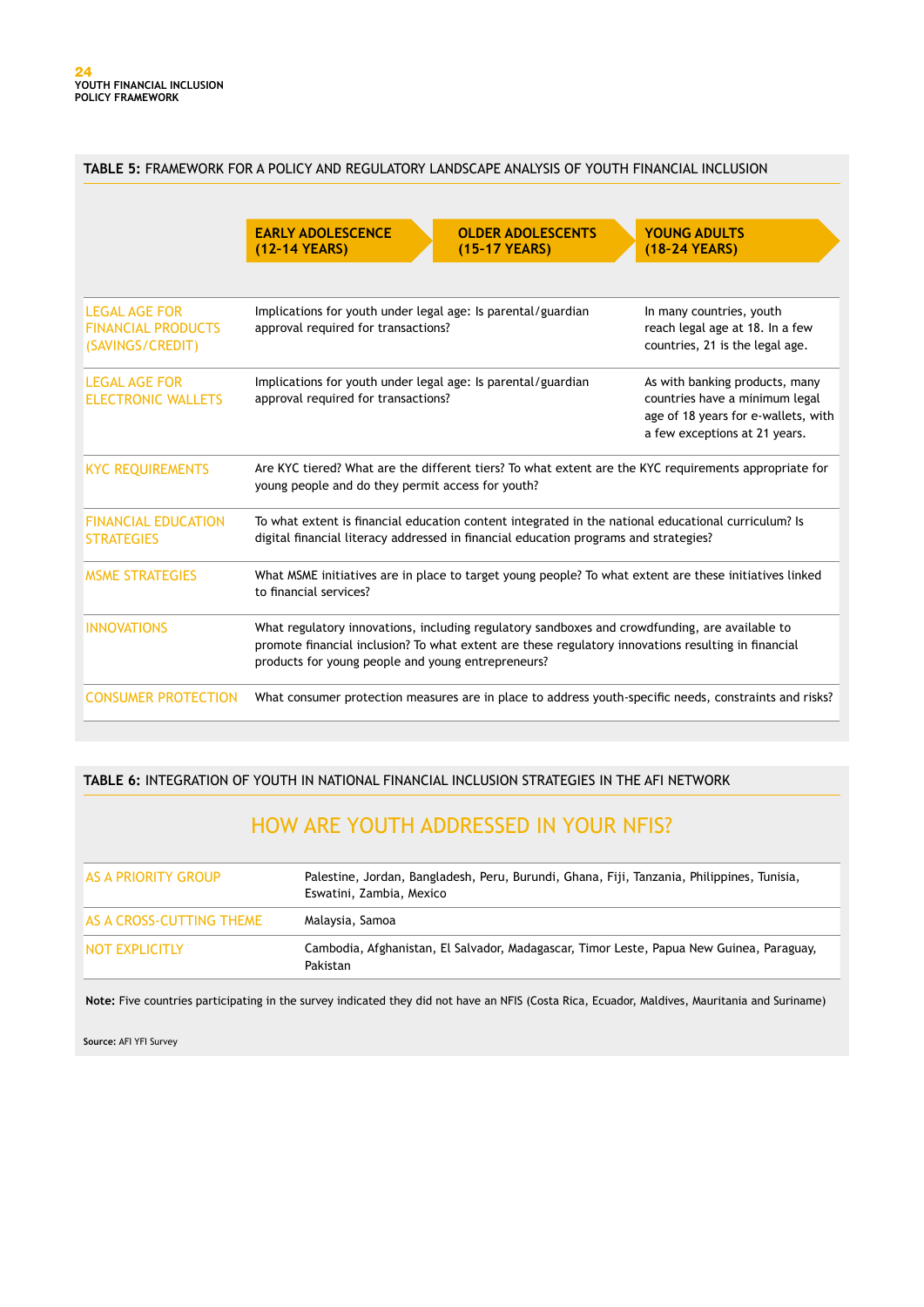# II. NATIONAL STRATEGIES

There are numerous policies and initiatives that promote and support young people, especially youth entrepreneurs. In addressing the financial needs of youth, countries have taken a variety of approaches that can be broadly categorized as follows:

- **>** Youth in National Financial Inclusion Strategies (NFIS);
- **>** Youth in National Financial Education Strategies (NFES); and
- **>** Youth financial inclusion in national youth development policies.

#### **YOUTH POLICY CONSIDERATIONS IN NATIONAL FINANCIAL INCLUSION STRATEGIES (NFIS)**

Countries that have addressed youth as part of an NFIS do so in recognition that youth represent a substantial proportion of the total population and have been disproportionately excluded from the formal financial system. According to the AFI YFI Survey, 13 countries have included youth as a priority group or as part of a cross-cutting theme (see Table 6).

Approaches vary by country, with some stipulating youth-specific strategies and targets. One example of youth-specific targets can be found in the Sierra Leone NFIS, which lists a target of five percent annual growth in the number of new accounts for youth aged 15 to 35. However, there are no specific mechanisms for achieving that target (Bank of Sierra Leone, 2017). The NFIS in Zambia is more specific, indicating that account design for young people should follow the Child and Youth-Friendly Banking Guidelines, and that the regulatory framework for account opening should be lowered to 16 years (Republic of Zambia, 2017). The Central Bank of Egypt (CBE) is in the process of developing its NFIS and has preliminarily included youth in its main targeted segments by enabling a regulatory framework and offering a wide range of financial products and services. Jordan's NFIS is another example of a youth-specific strategy (see case study below).

#### **CASE STUDY:** YOUTH POLICY CONSIDERATIONS IN THE JORDAN'S NFIS

The NFIS of Jordan gives special attention to young people as one of the country's most vulnerable segments. The NFIS emphasizes account opening for youth 15- to 18-year-olds and establishes financial inclusion targets for youth 15 to 22 years old (Central Bank of Jordan, 2018).

#### **FRAMEWORK FOR FINANCIAL INCLUSION IN JORDAN**



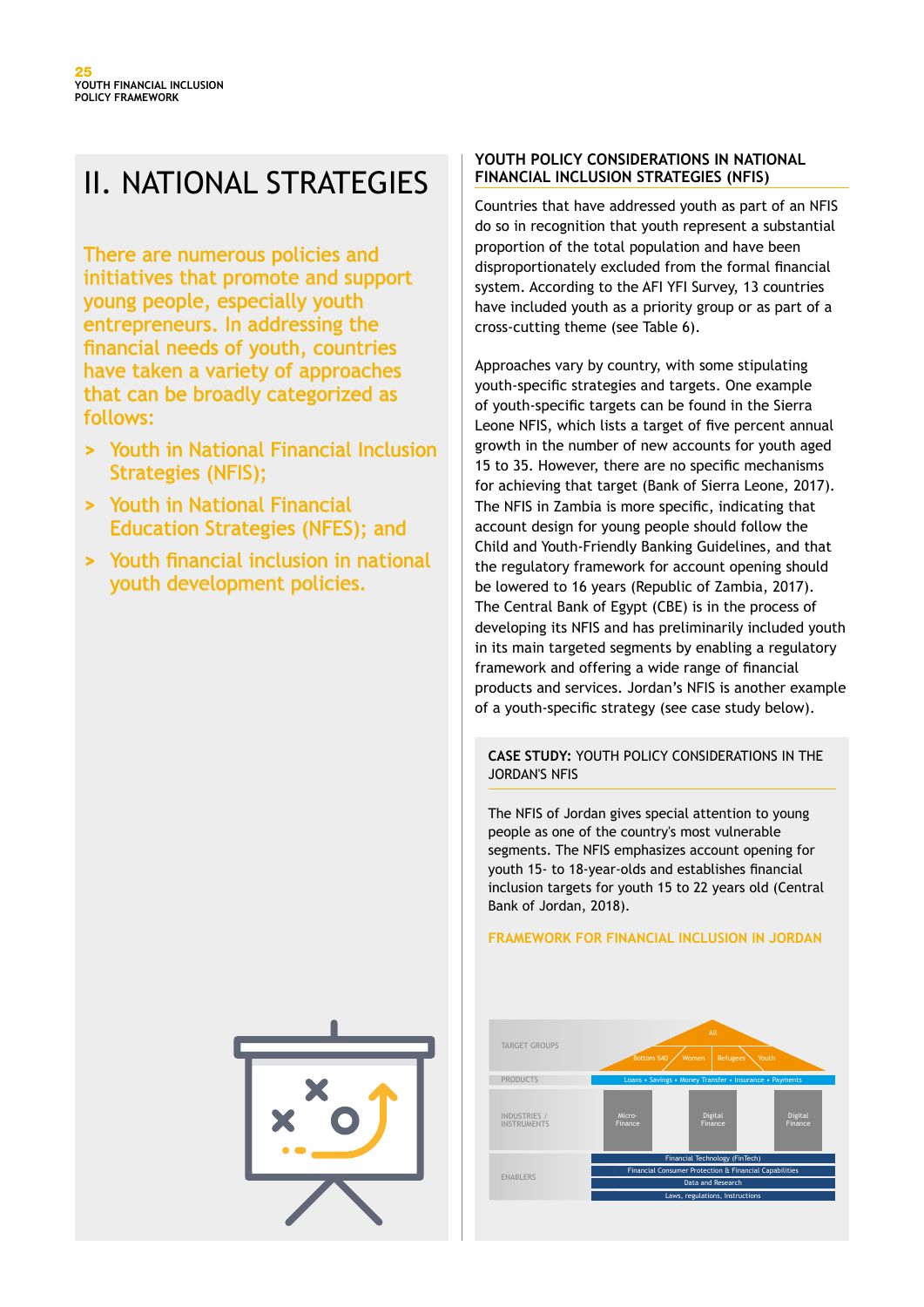#### **YOUTH POLICY CONSIDERATIONS IN NATIONAL FINANCIAL EDUCATION STRATEGIES (NFES)**

Increasingly, countries are developing NFES in recognition of the role financial capability plays in financial inclusion, especially for children and youth. The more young people understand basic money management principles, the better off they will be as they grow older and start earning their own money. One common component of an NFES is the integration of financial education in school curricula to promote financial management skills from an early age.

## $\epsilon$

In schools, they don't teach you how to use financial services. They should implement a curriculum to prepare us for real life."

(Young woman, 19 years old, Paraguay)

In Mexico, the Committee on Financial Education and the National Council on Financial Inclusion published a new National Policy on Financial Inclusion in March of 2020 that incorporates the country's NFES. One of the objectives is to strengthen the economic/financial competencies of the population, which is backed by a strategy to promote economic/financial competency education starting at school age. This strategy has two policy actions: to identify and develop a minimum set of learnings on economic/financial education, and to integrate economic/financial education content in mandatory education plans and programs.

Another common element in national financial education strategies is entrepreneurship components. In 2019, the Malaysian Government launched the National Strategy for Financial Literacy that included initiatives specifically targeting youth, one of which is Social Enterprise Literacy for Youth (SELFY). This annual program is focused on students in higher learning institutions and offers participants financial education and seed money to start an enterprise (Financial Education Network, 2019). A financial literacy program for youth has also been recently launched in Pakistan (see case study opposite).

National financial education strategies can be more effective if efforts are coordinated between relevant stakeholders. The Bank of Sierra Leone is developing a national financial literacy framework with a major focus on youth in partnership with multiple entities, including the Ministry of Education, Ministry of Youth, the Youth Commission and NGOs that work with youth (AFI member interview, 2020).

#### **CASE STUDY:** PAKISTAN'S NATIONAL FINANCIAL LITERACY PROGRAM FOR YOUTH

The National Institute of Banking and Finance in Pakistan has launched the National Financial Literacy Program for Youth (NFLP-Y) for youth and in-school children. The objective of NFLP-Y is to strengthen young people's money management knowledge and skills, while also connecting them to financial institutions. The program will target three age groups:

- **>** in-school children aged 9–12;
- **>** adolescents aged 13–17; and
- **>** young adults aged 18–29.

The program aims to reach 1.6 million participants through classroom training and digital learning platforms (National Institute of Banking and Finance, 2020).

## $\alpha$

Even though we don't have specific [youth financial inclusion] policies, we're working to develop a coordinated action among various ministries and agencies."

(AFI member interview, Bank of Sierra Leone, 2020)

#### **DIGITAL FINANCIAL LITERACY**

With the growth of fintech services, there is surging demand to build digital financial skills across all youth segments. Although young people tend to be early adopters of technology, not all know or understand how to use digital financial tools appropriately. Disparities are most notable between urban youth and young women in rural areas who tend to have less access to mobile phones. Given that youth are likely to adopt technology more quickly than their parents or adult relatives, and to have less experience with formal financial services, the need to understand the risks and opportunities of digital financial services is especially critical.

## $\epsilon$

The government should provide more [digital financial literacy] training for rural people, so that people can learn how easy it is to manage an account from a mobile phone"

(Young woman, 29 years old, Colombia)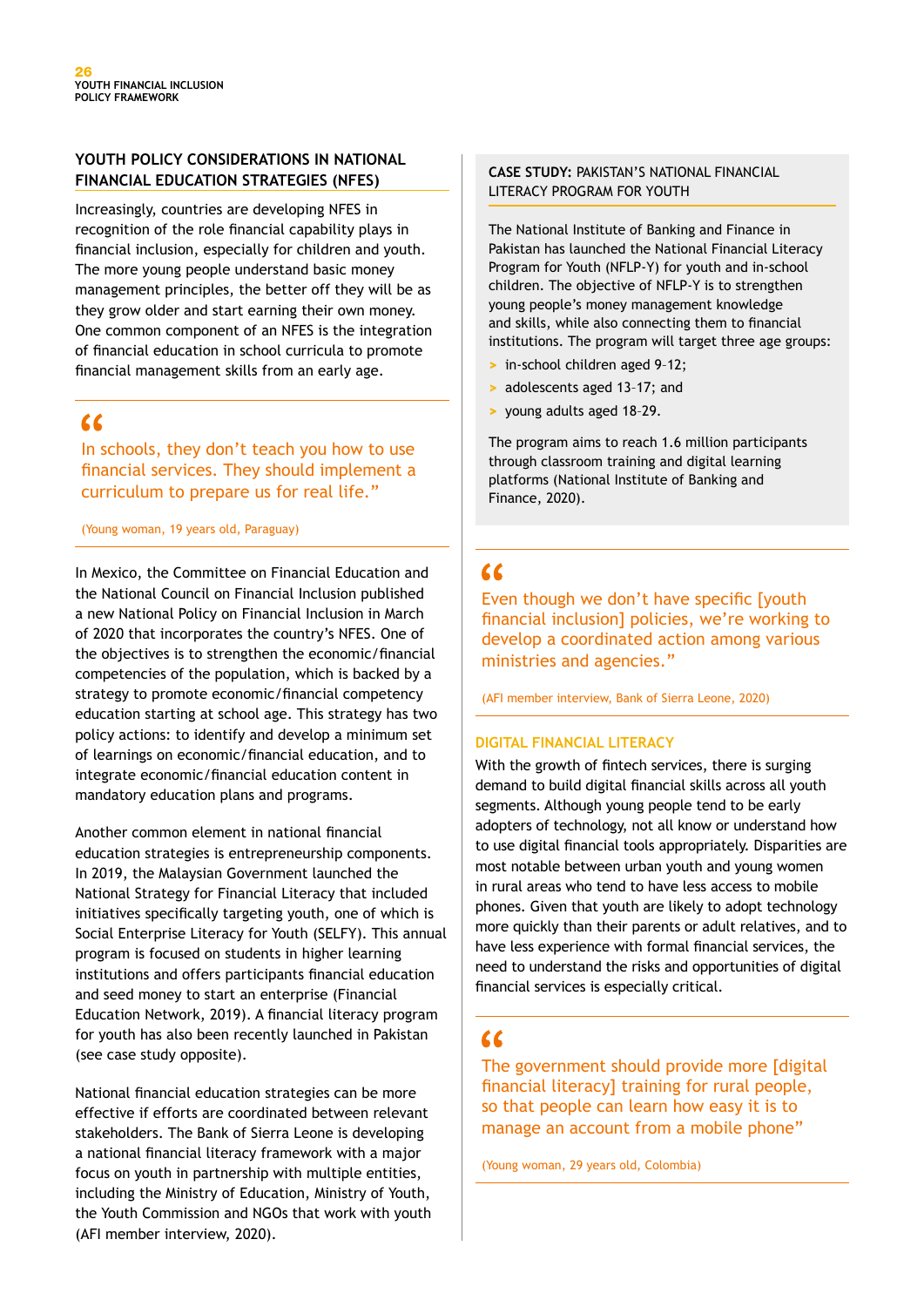A recent G20 policy brief indicates that national strategies focus mainly on traditional financial education concepts. The brief urges policymakers to define the concept of digital financial literacy and to develop and implement tools to measure it (Morgan, Huang and Trinh, 2020).

#### **YOUTH FINANCIAL INCLUSION IN NATIONAL YOUTH DEVELOPMENT POLICIES**

Embedding financial inclusion in broader youth development policies is rare. Only six respondents to the AFI YFI Survey indicated that they have incorporated financial inclusion in their national youth development policies.

One unique example is Vanuatu's National Youth Development Policy (2012-2022). The policy identifies young females as a priority group given the discrimination they often face. One of the objectives of the policy is the "provision of packages of financial and/or material assistance to female youths who have undergone training and have acquired skills for self- and sustainable employment".

By integrating financial inclusion in a variety of national youth strategies, countries can develop an integrated and comprehensive approach to other national policies. For instance, the

**>** Youth Entrepreneurship Act of 2014 from the Philippines promotes entrepreneurship and financial education among Filipino youth.

This law is one of four policy instruments promoting youth entrepreneurship. The other three are the:

- **>** Youth Development Plan 2017–2022
- **>** Go Negosyo Act (UNDESA, n.d.)
- **>** Philippine Innovation Act of 2019, which emphasizes stimulating innovation literacy and skills development for the country's workforce and entrepreneurs, including youth and women.

Similarly, Pakistan launched a National Youth Development Framework (NYDF) in 2019 for youthfocused initiatives in education, employment and engagement.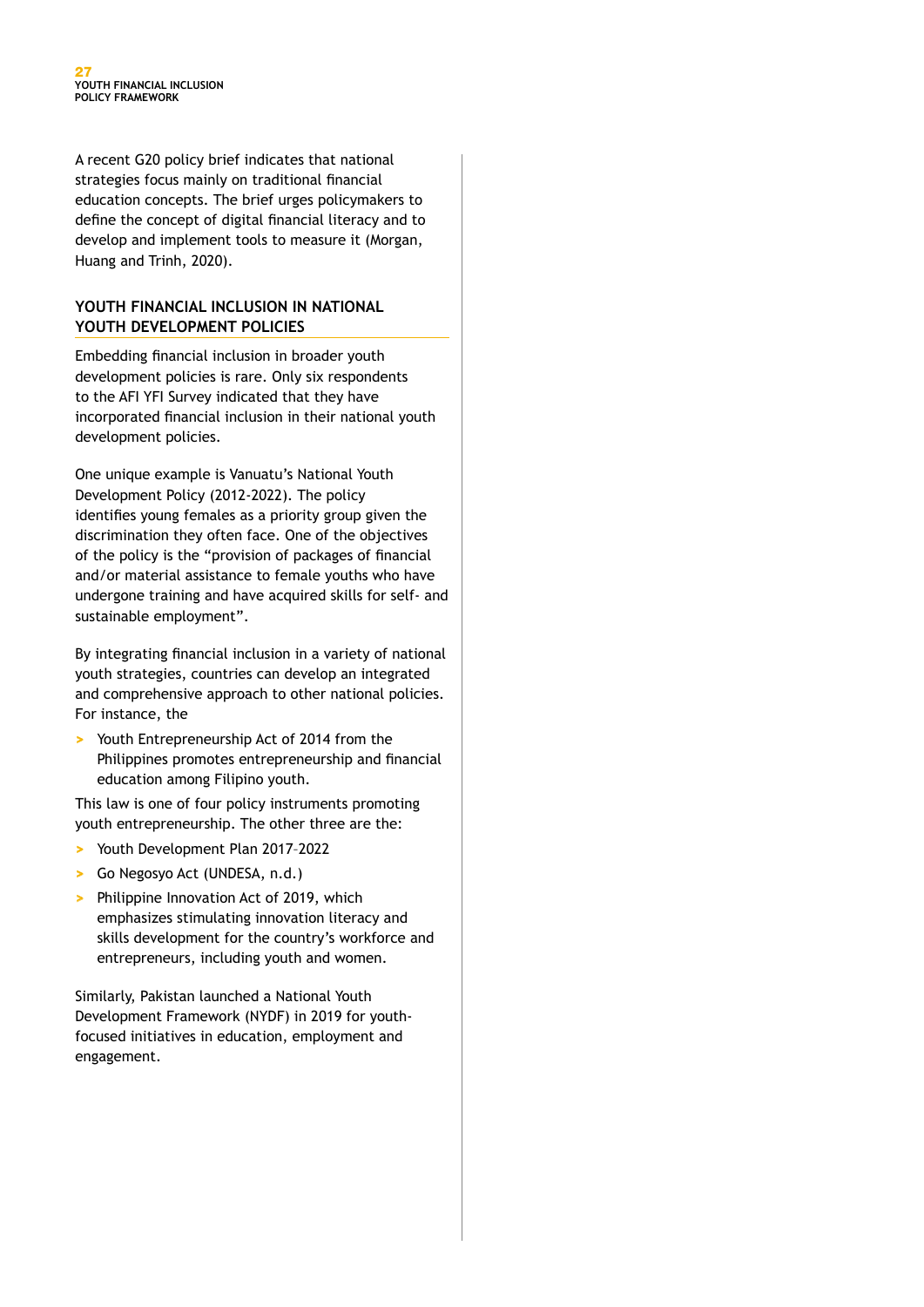# III. REGULATORY REFORMS

Advancing youth financial inclusion will require introducing a number of regulatory reforms. Most reforms will need to be youth friendly, that is, benefit youth and other excluded populations alike, since they cannot be exclusive. Only a few will be youth-specific and primarily impact young people because of specific age restrictions. The categories of reforms are outlined below, with an emphasis on how they can best contribute to financial inclusion for youth. They include:

- **>** Minimum age regulations;
- **>** KYC requirements;
- **>** Credit constraints;
- **>** Digital financial inclusion; and
- **>** Consumer protection and responsible finance.



#### **A) MINIMUM AGE REGULATIONS**

Maximum control by a minor is one of the guidelines for certifying financial products under the Child and Youth Friendly Banking Guidelines (CYFI, 2014). Countries should review their regulations to identify viable ways to offer youth autonomy while still ensuring appropriate, safe and secure financial protections.

In countries with large youth populations, lowering age requirements to access an account should be a top priority for regulators.

 $2<sub>ND</sub>$ YOUNGEST MEDIAN AGE GLOBALLY

In Uganda, which has the second youngest median age of any country in the world, the NFIS identifies the need for a legal amendment allowing youth (ages 15–17) to open savings accounts (NFIS Uganda).

A few countries have allowed some flexibility in financial access for young people under the statutory legal age. This is the case in Palestine, Burundi and Tanzania, which have set the minimum age for e-wallets at 16 years. $24$ 

In March 2020, the Mexican Government published legal modifications allowing those 15 to 17 years old to open bank deposit accounts. These accounts can only receive digital transfers from government scholarships or salaries from companies, they have a limit on yearly deposits and are exempt from commissions. The accounts can be opened in person or remotely. One representative of the young person must be notified of the opening of the account.

Some stakeholders have interpreted the opening of an account as a non-contractual process, thereby allowing access to accounts for minors. This is the case in Colombia, where minors as young as seven can open an account without the need for a co-signer (SIB Colombia, 2014). In the Philippines, the BSP, in partnership with the Bank Marketing Association of the Philippines (BMAP) and 17 partner banks, offers a kiddie/teen savings account for youth 19 years and under with a low opening amount and no balance requirements (BSP Financial Inclusion Initiatives, 2017).

In other contexts, the minimum age for account opening is aligned with the age deemed suitable for other adult activities. For instance, in Ethiopia, the

24 Based on the results of the AFI Youth Financial Inclusion Survey.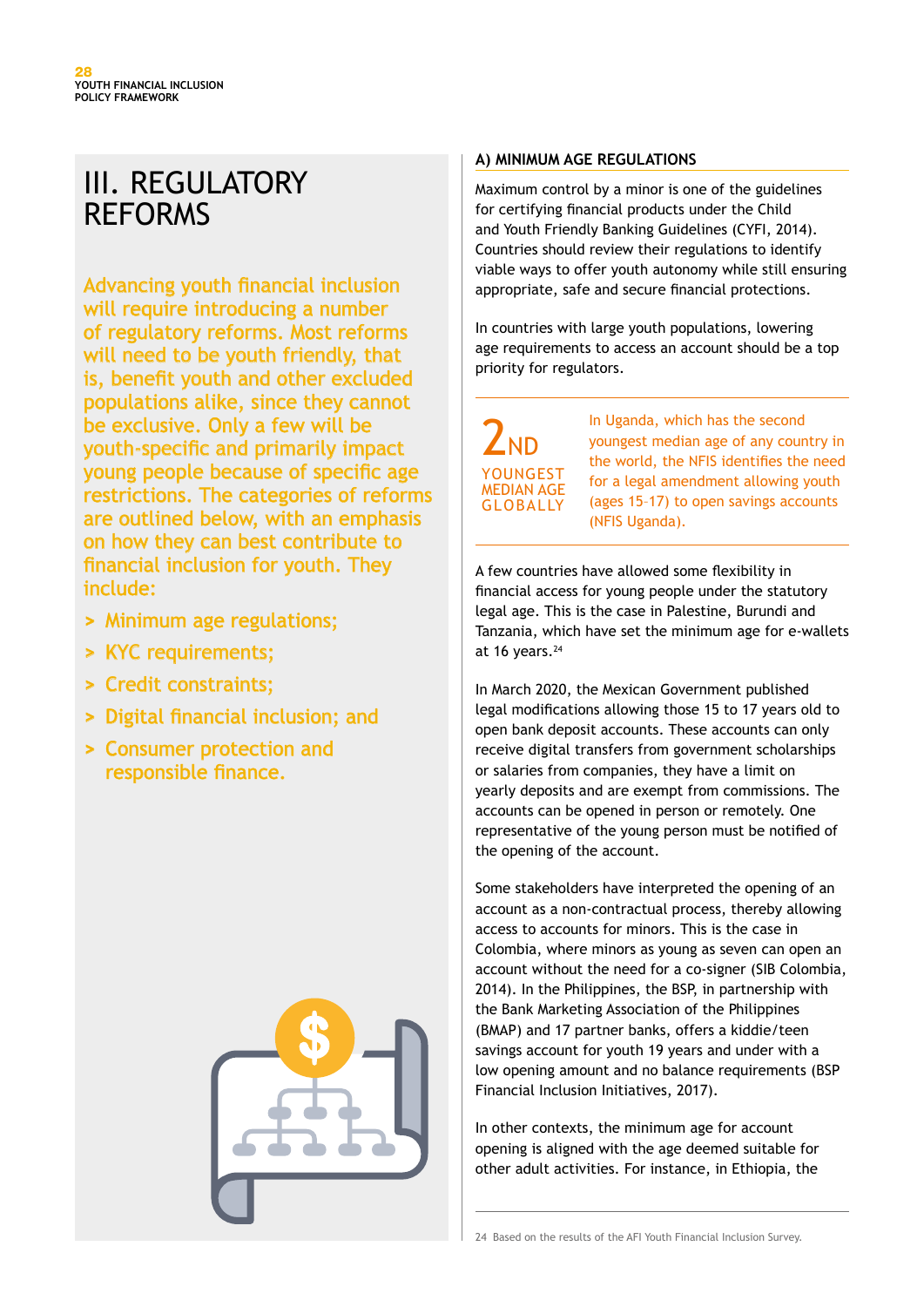minimum working age is 14 years, thereby allowing financial institutions to permit working 14 year olds to open their own account (UNCDF, 2012).

Even when minors are not allowed to open an account on their own, financial institutions can establish autonomous transaction control and privacy over their deposits and withdrawals while still maintaining minimum required balances to protect minors from overdraft penalties (Aldebot-Green and Sprague, 2014). For example, in Fiji, 16 year olds are provided a debit card and allowed to make withdrawals without parental consent, although the initial account opening require a parent's signature (AFI member interview, 2020). Similarly, in Pakistan, youth under the age of 18 can open an account after initial account opening with a parent's signature, and use a debit card without parental control within certain limits.

Some AFI members have also implemented a school banking component integrated with school-based financial education strategies. School banking serves the dual objective of building financial skills and (in some cases) providing a practical tool to apply that learning in the form of a savings account. School banking incentivizes youth to save from an early age while simultaneously teaching them how to manage their money.

#### **CASE STUDY:** BANK OF PAPUA NEW GUINEA: EFFORTS TO OPEN STUDENT ACCOUNTS

The Bank of Papua New Guinea, in collaboration with the Centre For Excellence in Financial Inclusion (CEFI), launched a national campaign, "Savings Campaign for Young Minds" aimed at youth up to 25 years old. Financial institutions were encouraged to partner with educational institutions (primary, secondary and tertiary) to reach young people and help them open student accounts. Meanwhile, educational institutions were encouraged to provide necessary support to financial institutions to conduct school banking operations. As a result, there are over 172,000 accounts open under this campaign (December 2019).

In conjunction with Youth International Day, the Central Bank of Egypt held a special two-week event during which banks were encouraged to reach out to youth by getting outside their branches, promoting their products and services and raising awareness of financial education.

#### **B) KYC REQUIREMENTS TO ADDRESS BARRIERS FOR YOUTH**

Risk-based, tiered KYC requirements are increasingly common, with simplified requirements for low-balance accounts, including e-wallets (AFI, 2019). While these new regulations are not youth-specific, young people stand to benefit substantially because they are at a life stage where they are more likely to need low-balance accounts and likely to own a mobile phone.

#### **CASE STUDY:** TANZANIA'S TIERED KYC

Through the 2015 National Payment Systems Act, the Bank of Tanzania oversees tiered KYC requirements for electronic money. These requirements are less onerous than those for traditional bank accounts, raising concerns among banks of an "uneven playing field". To address this, the NFIS outlines a National Risk Assessment that will rationalize approaches across all providers (AFI, 2016a; National Financial Inclusion Council, 2018).

In Mexico, there are four levels of KYC requirements, with the lowest level not requiring any type of identification (AFI member interview, 2020; Consejo Nacional de Inclusión Financiera, 2016). Some countries, such as Jordan, are also permitting virtual onboarding, enabling access to financial services through self-registration online and encouraging the use of quick response codes for both individuals and enterprises.<sup>25</sup>

However, regulatory changes alone may not be sufficient. It is up to financial institutions to understand these changes and develop financial products that take youth-friendly requirements into account. In response to a lack of financial sector understanding and uptake of revised regulations, the Central Bank of Egypt has held meetings with Egyptian banks to clarify that youth under the age of 16 may now open an account without parental consent (AFI member interview, 2020). Regulators need to ensure they clearly communicate the existence of, and rationale for, the new rules and may need to provide encouragement to apply them.

<sup>25</sup> Jordan quick to shield MSMEs amid COVID-19 downturn: https://www. afi-global.org/blog/2020/07/jordan-quick-shield-msmes-amid-covid-19 downturn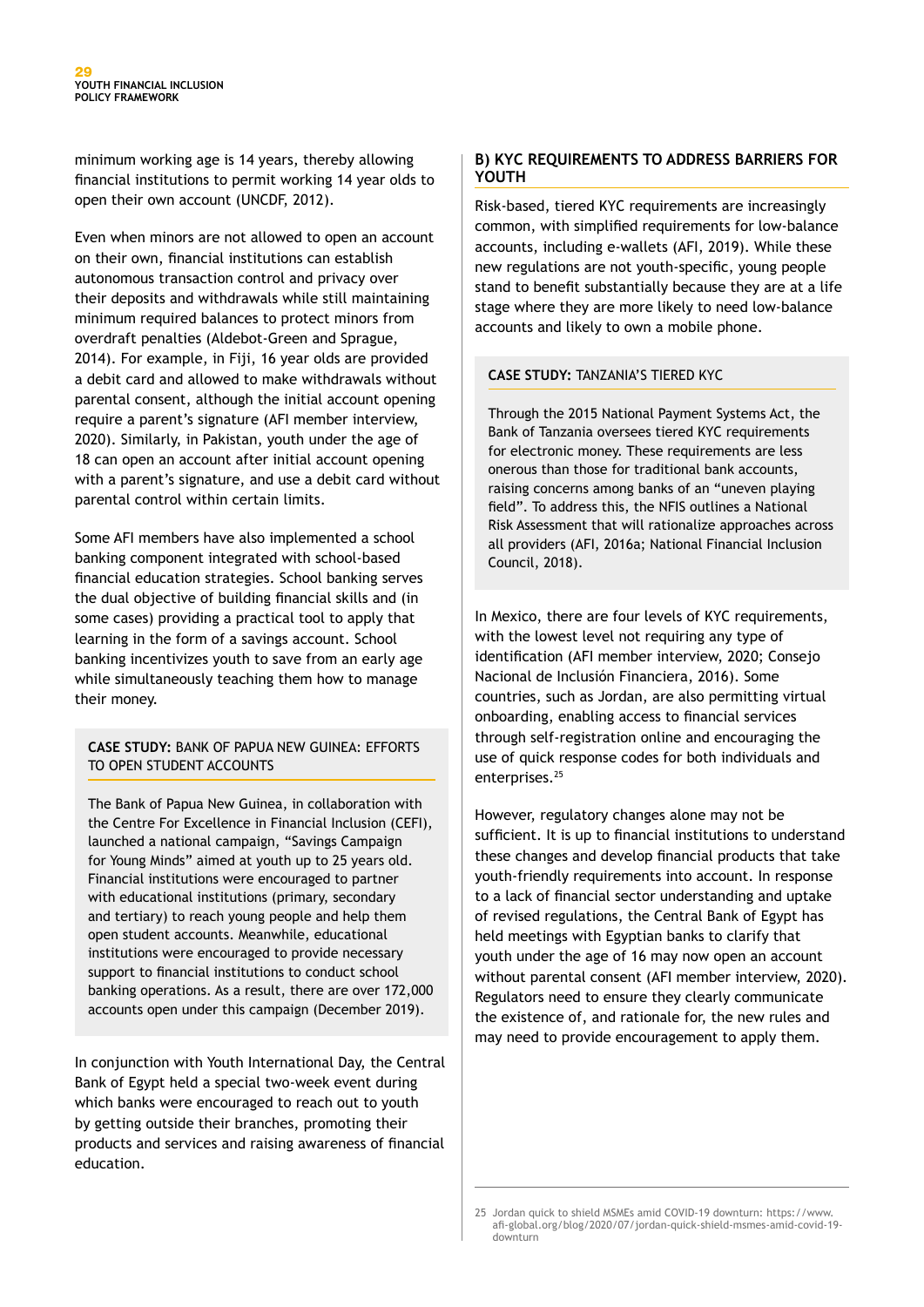An emerging innovation in KYC is digitally enabled customer identification and verification. Some countries have enabled electronic signatures and documents (eKYC) for financial transactions. In Egypt, eKYC is currently under development, driven by an "increasingly youthful tech-savvy population" (AFI, 2019).

# eKYC

By not requiring customers to appear in person, eKYC could have a very positive impact on the inclusion of young girls and women, particularly in cultures where women face cultural restrictions on their mobility.

India was one of the first countries to establish this groundbreaking process with its Aadhaar system, which issues a unique identification number for any resident of India, backed by a biometric process (AFI, 2018).

#### **CASE STUDY:** AL-AMAL MICROFINANCE BANK

A pioneer in Islamic microfinance, Al-Amal Microfinance Bank (Al-Amal) was established in October 2008 as the first microfinance bank in Yemen. Dedicated to providing poor microentrepreneurs with access to financial services, Al-Amal targets youth and women with microcredit, savings and insurance, among other services. To attract youth clients, the bank has lowered guarantee requirements and made its ID requirements more flexible since many youth do not have official ID.

#### **C) CREDIT CONSTRAINTS**

Credit constraints are some of the greatest barriers to youth financial inclusion. Overcoming these barriers will require financial mechanisms beyond traditional loans, and risk must be managed appropriately to avoid the deterioration of credit portfolios or the unfettered growth of informal lenders (Mehrotra and Yetman, 2015).

Some recent regulatory innovations can address the lack of traditional collateral among youth and facilitate access to credit. One solution is the use of non-conventional collateral (NCC), such as movable collateral (see case study box). In rural areas, even people in poverty, including young girls and women, often own some farm equipment, livestock or household assets. The use of this NCC does not require a regulatory framework per se, and most countries do not have regulation prohibiting the use of movable collateral (MEDA, 2020).

#### **CASE STUDY:** GHANA'S MOVABLE COLLATERAL REGISTRY

The Bank of Ghana, with the support of IFC, established an online collateral registry that has equipped financial and non-bank financial institutions, especially MFIs, to expand their lending operations to the MSME segment, with significant success. More than 10,000 women entrepreneurs have been granted loans secured with movable property, mostly business equipment, household assets and vehicles. (Alvarez de la Campa, n.d.)

In the Philippines, the Personal Property Security Act was enacted to expand the range of properties that the agriculture and MSME sectors can use as loan collateral, including movable assets.

In Mexico, Nacional Financiera, a state development bank, offers credit to youth (18 to 35 years) to grow a business or entrepreneurial project. These credits need a guarantor or joint obligor, but not property collateral.

To facilitate the use of NCC, some countries have created regulatory frameworks and NCC registry systems to make it a more viable option. Among AFI members, Ghana, Peru, Rwanda and Sierra Leone have established, or are in the process of establishing, an NCC registry. According to its NFIS, Burundi is also preparing legislation on personal property securities to be used as collateral. A World Bank study found that the introduction of a collateral registry effectively increases access to finance (Love, Peria and Singh, 2016). Leasing or asset financing, whereby the client can use the proceeds from the leased asset to service the lease payment (MEDA, 2020), is another solution facilitated by a NCC registry. Setting up a NCC registry may not be sufficient, however, and training may be needed for public and private stakeholders to use the registry in effectively (FSD Africa, 2017).

#### **D) DIGITAL FINANCIAL INCLUSION**<sup>26</sup>

With the explosion of innovation in DFS, there is a growing expectation that digital solutions can bridge the financial inclusion gap, especially for youth who tend to embrace new technology. Technology and innovation can tackle some financial inclusion barriers for youth through a variety of mechanisms.

<sup>26</sup> AFI defines digital financial inclusion as "the use and promotion of digital financial services (DFS) to advance financial inclusion," and digital financial services is defined as "the broad range of financial services accessed and delivered through digital channels, including payments, credit, savings, remittances and insurance. The digital financial services (DFS) concept includes mobile financial services (MFS)." (AFI, 2016).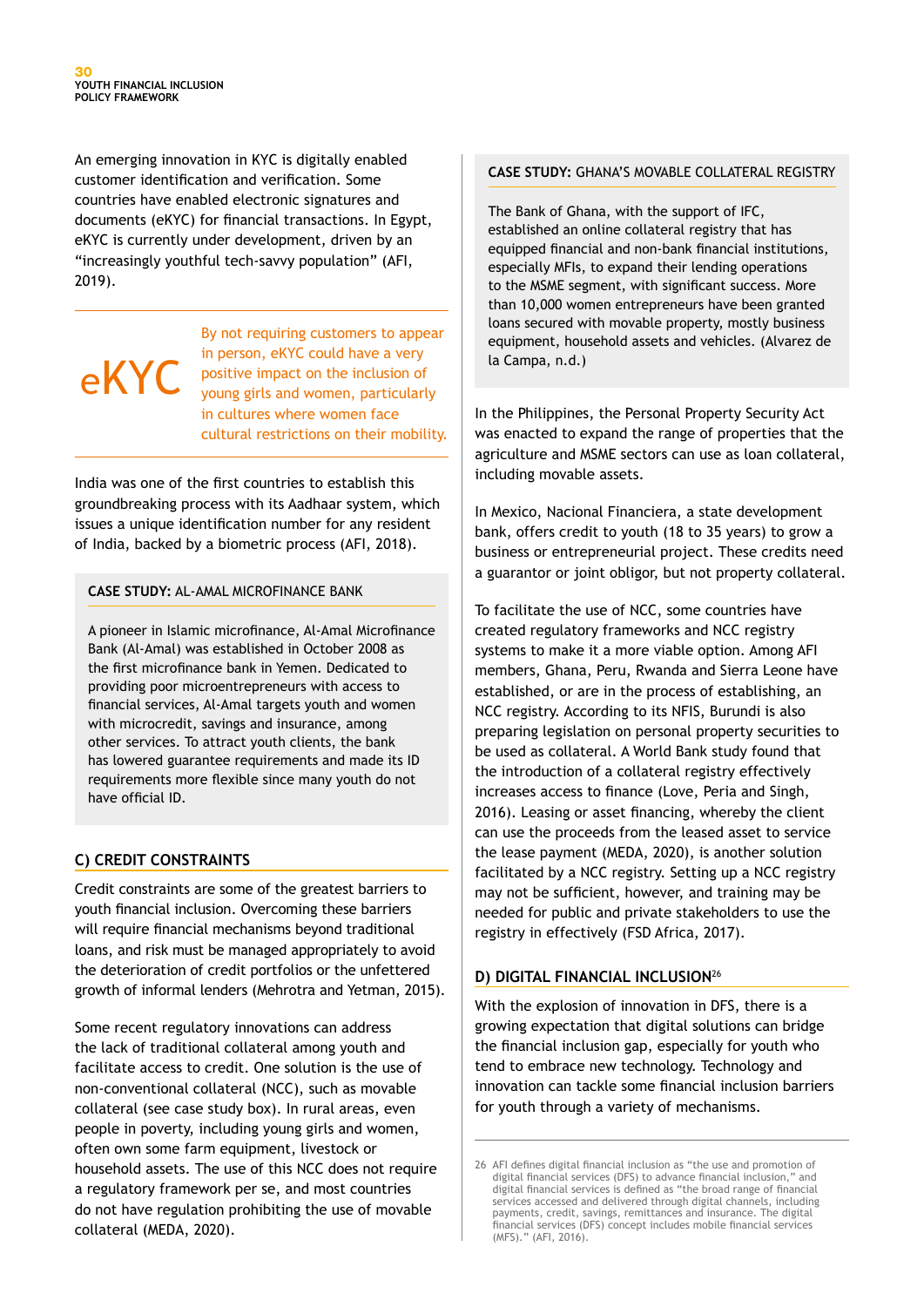These include mobile money to access a variety of financial services, credit algorithms to overcome information asymmetries and crowdfunding as an alternative to bank loans. However, these innovations need to be enabled, and consumers protected, by appropriate regulatory frameworks. The role of regulators and policymakers is challenging, as they must strike a healthy balance between stimulating innovation while also protecting the financial system and consumers. There are various mechanisms for regulating and fostering innovation that leverage technology, including FinTech laws, regulatory sandboxes and innovation offices.

In addition, DFS are ideal for complying with health and safety protocols in the context of COVID-19.

The next section begins by exploring the ways in which digital solutions can address the specific barriers that youth face, followed by an overview of the regulations that can support these innovations.

#### **MOBILE MONEY**

Mobile money facilitates access to payments and money transfers for young people. The need to send and receive money is often the main reason to open a mobile money account. This is backed by research in Africa that showed youth in Uganda and Zambia register for a mobile money account primarily to transfer money (Heitmann, Peterson and Kizinger, 2018). However, not all youth, especially young girls and women in rural areas, have access to mobile money.

### $\epsilon$

I really like the bank app. After I downloaded it, I found it very easy to use. I no longer have to go out to make payments or money transfers for my business, which is better right now because of the pandemic."

#### (Young entrepreneur, 19 years old, Paraguay)

Mobile money accounts, in the form of electronic wallets (e-wallets), also allow account users to save small amounts of money as deposits. For instance, the same study found that youth in Ghana, Senegal, Uganda and Zambia deposit money in their mobile money accounts to save. For young people who are earning small amounts of money, the low balances that can be kept in a mobile money account are often sufficient to meet basic needs.

Mobile wallets can also facilitate access to formal financial services. However, they are only effective when the account is designed to meet the needs of young people, namely, low balances and low or no fees (Heitmann et al., 2018). M-Shwari is a case in point: M-Shwari links a mobile wallet to a savings account with low balances and flexibility. As a result, it is a very popular product among young people.

#### **CREDIT ALGORITHMS**

Financial innovations, such as credit algorithms, can equip lenders with alternative mechanisms to replace traditional credit records and make appropriate risk assessments for issuing credit.<sup>27</sup> These innovations rely on alternative sources of data, which can bridge the information asymmetries that contribute to lenders requiring high levels of collateral. Credit algorithms facilitate access to financing for excluded populations in general, but they could have greater benefits for youth financial inclusion in particular. This is because youth are new to financial services and while they have little or no credit history, they tend to have a greater digital footprint.

### $\epsilon$

When we talk about MSMEs, start-ups, they are mainly youth-led. Even contactless payments will also benefit mostly youth."

(AFI member interview, Central Bank of Jordan, 2020)

However, these innovations will not benefit youth universally. Urban youth are more likely to have access to mobile or internet access and thus have a digital data history, whereas youth in rural areas, especially young women, are less likely to own a phone, let alone one with data access.

<sup>27</sup> LenddoEFL is a good example of a credit algorithm solution. LenddoEFL's digital process leverages the digital footprint that consumers leave through their mobile- or internet-based transactions. The algorithms use non-traditional data, such as smartphone data, digital profiles and psychometric assessments, to predict financial behaviors and creditworthiness.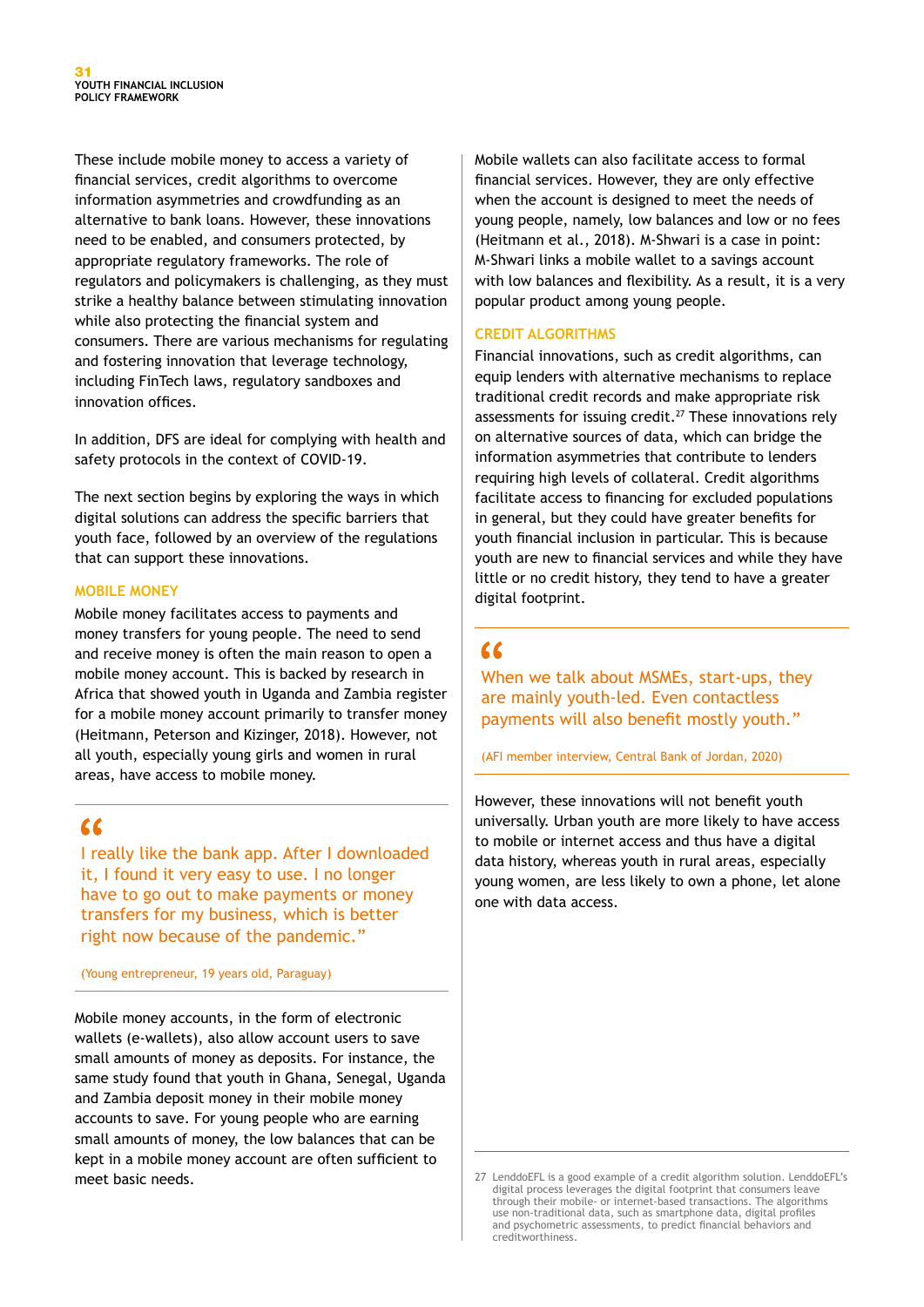#### **CROWDFUNDING**

Crowdfunding is another promising mechanism to finance young entrepreneurs since funds can be raised from large numbers of people with few regulatory requirements and with alternative credit scoring mechanisms (GPFI, 2016; Jenik, Lyman and Nava, 2017). Over time, crowdfunding loans may become a gateway to traditional financial services by building the credit history of young people. In the AFI network, an emerging example of this innovative approach can be found in the Middle East where the Central Bank of Jordan is working on drafting crowdfunding instructions (AFI member interview, 2020).

Despite the benefits, crowdfunding exposes users to some risks, including over-indebtedness. Limited knowledge of this mechanism and limited access to internet-enabled technology may also prevent youth who are most excluded from accessing this type of platform (Jenik et al., 2017).

#### **DFS REGULATIONS**

There are different approaches to regulating innovations in DFS. In some cases, a single overarching law encompasses a variety of approaches, for example, the 2018 FinTech Law in Mexico. In most instances, however, regulators have addressed innovations on a piecemeal basis, typically starting with electronic money (e-money). This section will discuss DFS regulations broadly, and then focus on those that have direct implications for youth.

Regulators and policymakers must address multiple regulatory and prudential aspects of e-money. These include: establishing a definition of e-money, regulating the types of entities that can issue e-money, determining the proof of identification needed and setting up safeguard mechanisms for client funds, among others (AFI, 2019a). While all these regulations have an impact on the population at large, the regulation governing identification has the most significant implication for youth. When tiered KYC requirements are applied to mobile money, young people are better able to open an e-wallet. For instance, State Bank of Pakistan (SBP) allows tiered KYC requirements for certain branchless banking accounts with low transaction limits to support the adoption of branchless banking. Digital onboarding can also facilitate access for young women whose mobility outside the home can be limited.

Alternative credit scoring, crowdfunding and similar innovations can be covered under an overarching FinTech regulation. The Policy Framework for

FinTech developed by the AFI network identifies four main pillars of financial inclusion: building digital identification and e-KYC systems; developing a digital payment infrastructure; digitizing government payments and services; and designing digital financial markets and systems (AFI, 2018). In addition to identification and e-KYC systems, youth are likely to be the group most affected by an extensive digital payments infrastructure. This is because young people are frequently involved in small commerce and the gig economy, which benefit most from a robust digital payment infrastructure.

For example, the Government of Fiji has partnered with Vodafone to enable a QR-based payment system through the mobile money app M-PAiSA, which youth can use to make and receive payments and money transfers. Although the technology is not restricted by age, the government expects tech-savvy youth to take up this type of technology (AFI member interview, 2020).

#### **REGULATORY SANDBOXES**

Another regulatory mechanism to promote innovation in digital financial services and FinTech is a regulatory sandbox. A sandbox offers a regulation-free space for companies to experiment with new business models for a limited period where there is currently no legal framework. Examples include Egypt, Jordan and Mexico.

This framework provides security to FinTech investors and can expedite the development of projects while testing their business feasibility. While there is no guarantee that the innovations that emerge from a regulatory sandbox will directly benefit young people, the innovations themselves are often driven by young entrepreneurs and incorporate the perspective, proclivities and objectives of the youth segment. According to CGAP, there are currently 28 regulatory sandboxes that have either been proposed or formally established (Jenik and Lauer, 2017).

#### **E) CONSUMER PROTECTION AND RESPONSIBLE FINANCE**

When facilitating access to and usage of financial services, regulators and policymakers must incorporate consumer protection policies for young people, as well as mechanisms to protect the financial viability of financial providers—a concept known as responsible finance (McKee, Lahaye and Koning, 2011). With many youth using financial services for the first time through a mobile app, they are at risk of excessive costs, overindebtedness, unauthorized use of their personal data and identity theft.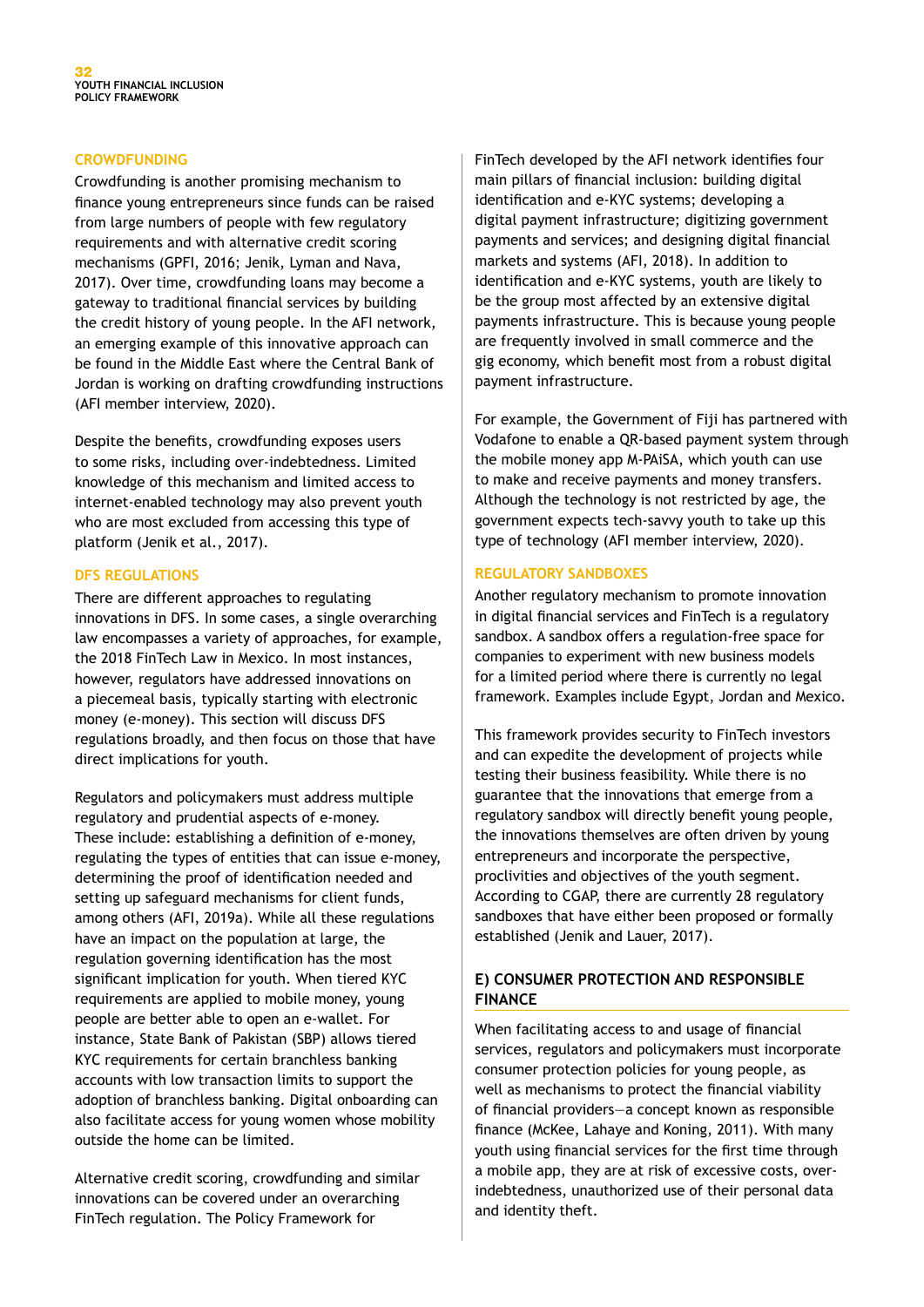The adoption of technological innovations can exacerbate existing risks associated with digital data and even create new ones. An effective consumer and data protection framework should reinforce trust in digital financial tools and encourage responsible use. Regulations should also ensure there are adequate complaint and redress systems so that youth can exercise their consumer rights effectively.

Of the countries represented in the AFI YFI Survey, the majority do not have youth-specific responsible finance, consumer protection or data protection mechanisms. Those that do focus almost entirely on financial education strategies. However, appropriate regulations are still needed to ensure the onus of consumer protection is not on youth. Regulators and policymakers should ensure, at minimum, that consumer protection regulations apply to young consumers, such as children and youth with savings accounts.

## $\alpha$

The government should consider youth in their plans and [regulation] of mobile apps. In Kenya we have apps to get loans, but when we access them and cannot repay, we cannot get a loan from elsewhere, because we are reported to the Credit Reference Bureau."

#### (Young woman, 21 years old, Kenya)

Although many countries already have consumer protection guidelines, they do not always consider young people's limited experience with formal financial services. One source of youth-focused consumer protection guidelines is UNCDF, which has adapted the Smart Campaign's Client Protection principles for young people (Perdomo, 2013).<sup>28</sup> Some youth-specific adaptations include techniques for ensuring that minors opening a bank account have the same access to account information as their parents or guardian; staff training for working with young clients to ensure they understand their rights and responsibilities; and restrictions on account overdrafts.

## $\epsilon$

The government should make sure that for loans they give us enough time to repay and they should lower the interest."

(Young woman, 24 years old, Kenya, owner of a copy center)

Meanwhile, on the supply side, financial providers should offer services that are appropriate and viable for young people. In practice, this means that even with regulatory reforms, some youth will not be able to access credit for all their financial needs, especially to fund an enterprise. Depending on their life stage, youth may need to first tap into savings and possibly nanoloans. This would enable youth to build financial capability and confidence and learn money management skills, while also avoiding overindebtedness at a young age. Over time, young people can gain access to a wider array of financial products.

<sup>28</sup> UNCDF-YouthStart Technical Note. Client Protection for Youth Clients. See: https://www.smartcampaign.org/tools-a-resources/821-clientprotection-for-youth-clients-uncdf-youthstart-technical-note

<sup>29</sup> Initiated by the CYFI in 2012, it is now organised by the OECD International Network on Financial Education (OECD/INFE).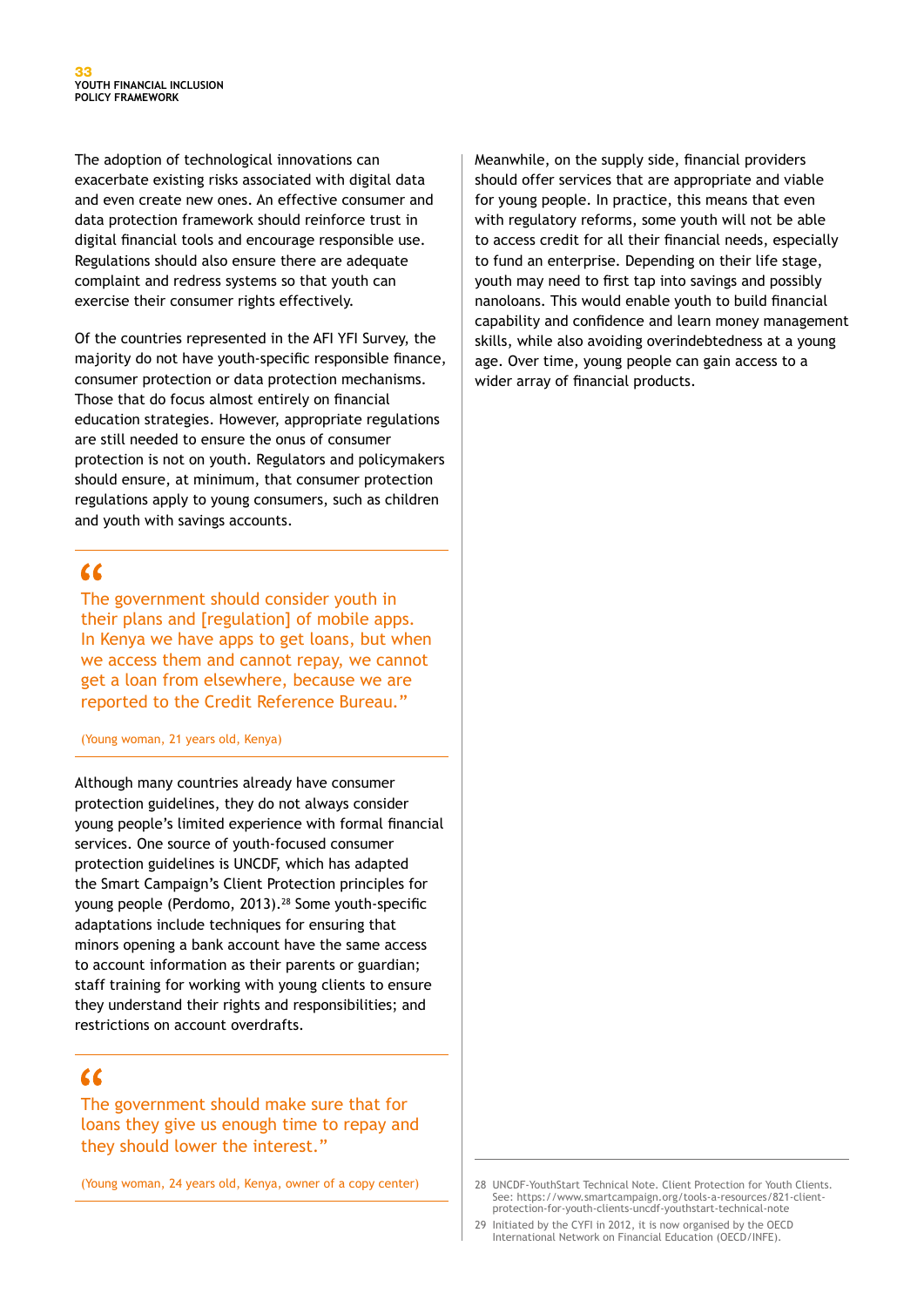# IV. PUBLIC POLICIES AND NON-REGULATORY INTERVENTIONS

Youth financial inclusion can also be advanced through public policies and non-regulatory mechanisms. According to the AFI YFI Survey, public policies aimed at promoting the financial capability of youth vary widely, from savings campaigns to financial education strategies (see Figure 9).



#### **A) FINANCIAL LITERACY**

The AFI YFI Survey found that the most commonly cited barrier for youth financial inclusion is a lack of financial literacy. Policymakers need to address this issue by reaching youth early with financial education.

#### **CASE STUDY:** YOUTH BANKING WEEK IN PALESTINE

The Palestine Monetary Authority organized a Child and Youth Banking Week in cooperation with the Ministry of Education and Higher Education, the Association of Banks in Palestine and the Education Program of the United Nations Relief and Works Agency for Palestine Refugees in the Near East (UNRWA). More than 98,000 students from schools across the West Bank and Gaza Strip joined in the activities in 2019 (Palestine Monetary Authority, 2019).

Low financial literacy leaves people ill-equipped to make appropriate financial decisions that could have tremendous adverse effects, not only in their personal financial lives, but ultimately for global financial resilience (OECD, 2009). Increasingly, central banks, often in partnership with the private sector, are instituting financial literacy campaigns targeting young people. One example is Global Money Week (GMW), an annual financial awareness campaign designed to inspire children and young people to learn about money matters, livelihoods and entrepreneurship.

Among AFI members, Jordan has been a pioneer in financial education curriculum for school-age children. The curriculum covers basic information related to entrepreneurship and startups, and aims to enhance the financial capabilities of youth and teenagers.

In Mexico, the National Commission for the Protection and Defense of the Users of Financial Services (CONDUSEF) has organized the National Week on Financial Education every year since 2008. Although this event is for the general public, it includes exhibits and material designed specifically for the school-age population and youth.

29 Initiated by the CYFI in 2012, it is now organised by the OECD International Network on Financial Education (OECD/INFE).

<sup>28</sup> UNCDE-YouthStart Technical Note. Client Protection for Youth Clients. See: https://www.smartcampaign.org/tools-a-resources/821-clientprotection-for-youth-clients-uncdf-youthstart-technical-note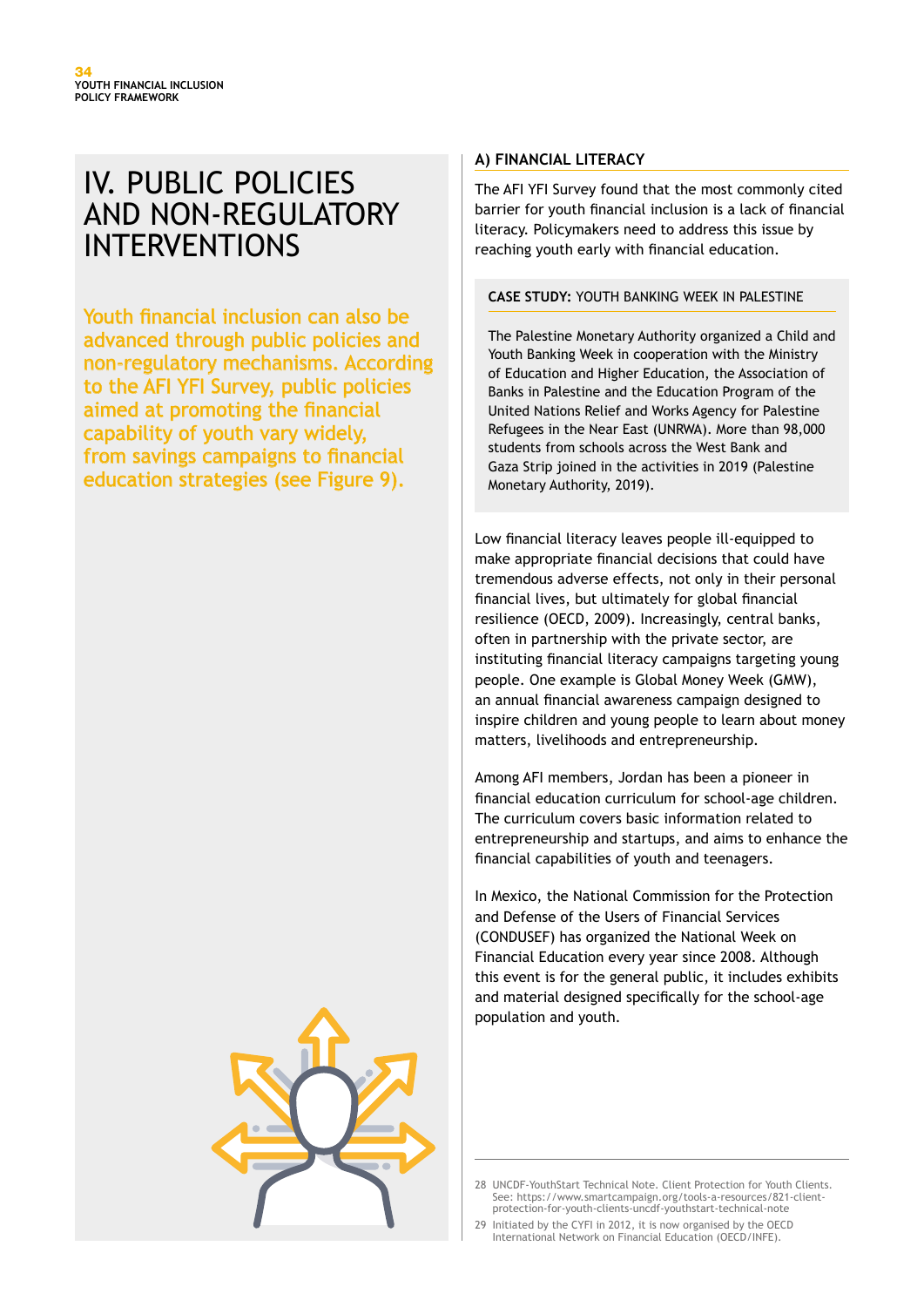



#### **TABLE 7:** AFI MEMBER INITIATIVES FOR YOUTH MSMEs

#### **FINANCIAL INCLUSION INITIATIVES TARGETING YOUTH MSMEs**

| <b>SPECIAL SCHEMES</b>                                    |    |
|-----------------------------------------------------------|----|
| <b>GRANTS</b>                                             |    |
| <b>TAX CONCESSIONS</b>                                    |    |
| <b>CREDIT GUARANTEES</b>                                  |    |
| <b>ALTERNATIVE LENDING REGULATION</b>                     |    |
| PUBLIC SUPPORT FOR YOUTH ENTREPRENEURS' BUSINESS PLANNING |    |
| PUBLIC SUPPORT FOR FINANCIAL CAPABILITY                   | 16 |
| NO SPECIFIC ACTIONS                                       | 14 |

**Source:** AFI YFI Survey

#### **B) INVESTMENTS IN YOUTH MSMEs**

Many countries have prioritized providing support to MSMEs, although this support is not necessarily agespecific. For instance, in Egypt, banks are required to dedicate 20 percent of their portfolio to SMEs, but there are no age limits for the MSMEs (AFI member interview, 2020). Similarly, banks in the Philippines are mandated to allocate at least 10 percent of their total loan portfolio to MSME lending. While the law governing this mandatory credit allocation lapsed in 2018, there are pending legislative proposals to renew it.

In cases where there are youth-specific MSME initiatives, they tend to focus primarily on training in entrepreneurship, with some limited funds in the form of grants or loans for youth MSMEs. Table 7 shows the different types of initiatives for youth MSMEs reported in the AFI YFI Survey.

A credit guarantee scheme, often in the form of a publicly funded partial guarantee, is one mechanism that facilitates access to credit, including (but usually not limited to) for young entrepreneurs. Credit guarantees remain rare. Globally, credit guarantee programs reach only 1.6 percent of SMEs and only 0.3 percent in Africa (Abraham and Schmukler, 2017).<sup>30</sup>

30 Data is not available for microenterprises.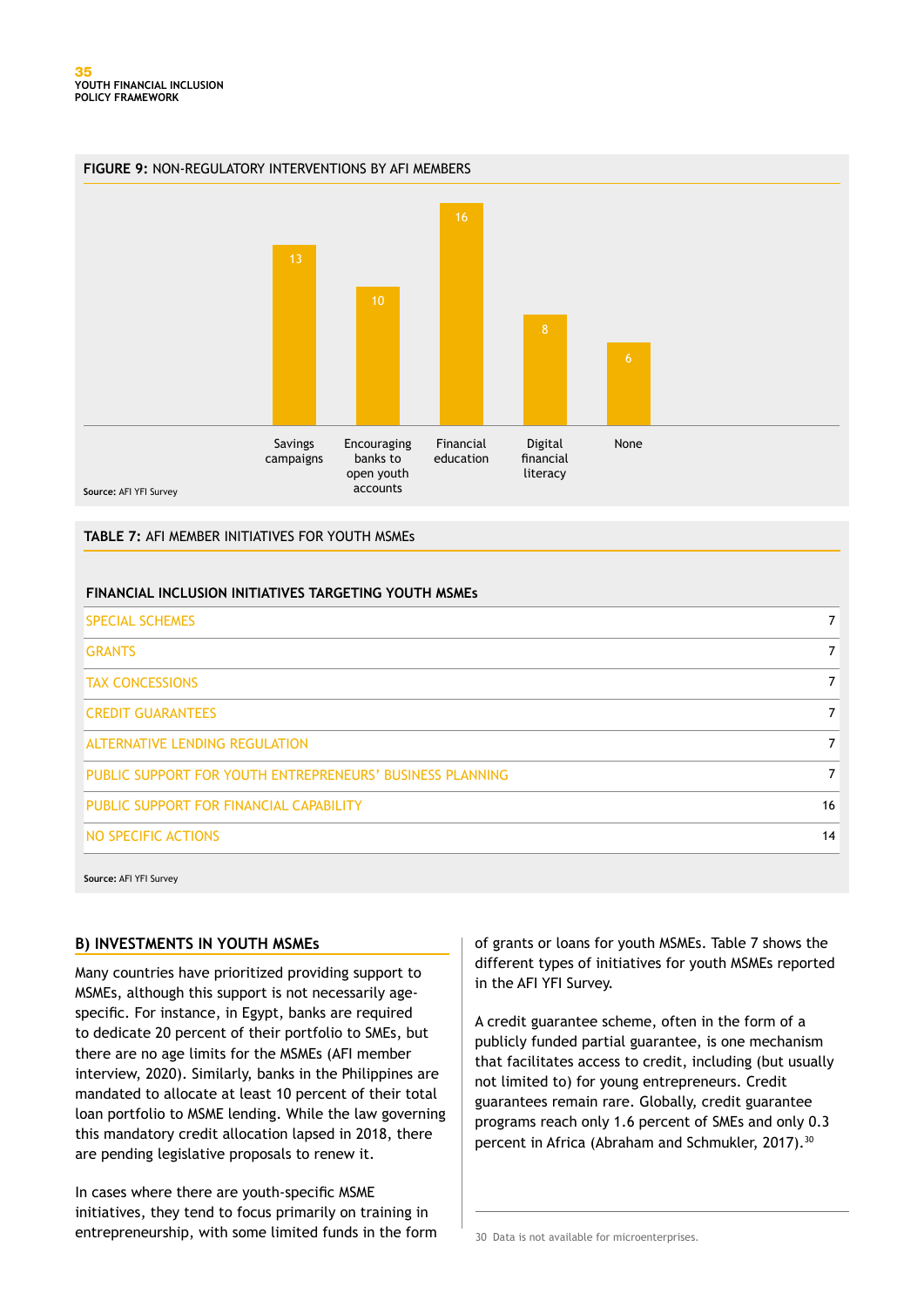The African Guarantee Fund (AGF), for example, is an African Development Bank (AfDB) initiative that is funded by several countries to support SMEs throughout Africa. While the AGF does not currently have specific targets for youth, as of 2018, youth owned 60 percent of the SMEs supported by the fund (African Guarantee Fund, 2018).

These financing schemes are difficult to implement, however, and there are often strict conditions and requirements even with the guarantee in place (Dang and Chuc, 2019). There is therefore an unmet need for credit guarantees that focus specifically on youthowned MSMEs.

## $\alpha$

Youth in Burundi cannot rely on getting a job, so they become self-employed. But youth face difficulties to get capital to invest in their [businesses]."

(AFI member interview, Bank of the Republic of Burundi, 2020)

Another financing option for young entrepreneurs is a dedicated financial entity, such as Burundi's Youth Investment Bank (BIJE), which launched in 2020. This bank will provide guarantees to youth groups through financial institutions, but will still require collateral (AFI member interview, 2020). This initiative complements financial capability programs, such as the Burundi Business Incubator, which focuses on financial education and coaching for small entrepreneurs (Republic of Burundi, 2014).

Funding for youth is also provided through publicprivate partnerships with international organizations. For instance, Youth Business International has partnered with the Inter-American Development Bank (IADB) to offer young entrepreneurs technical support, mentorship, technical assistance and small loans through private member institutions in Argentina, Colombia and Mexico Pakistan's YES! Program (Kamyab Jawan) is another example (see the case study box).

Yet another example is the Central Bank of Egypt, which has funded the "NilePreneurs" initiative, which provides financial and technical support for youth-led startups. Implemented by Nile University, the initiative aims to enhance the ecosystem for entrepreneurs in Egypt through different programs with the support of banks, government entities and international organizations.<sup>31</sup> 31 Nilepreneurs provides beneficiaries multiple offerings to help them

#### **CASE STUDY:** PAKISTAN YES! (KAMYAB JAWAN PROGRAM)

In Pakistan, the Prime Minister has launched the Youth Entrepreneurship Scheme (YES!), designed to provide loans to young entrepreneurs to set up a new business or expand an existing one under the guidance and supervision of the State Bank of Pakistan.

The loans are provided in three tiers depending on the size of the loan and the amount of the support provided by the government. In the lowest tier, the government bears credit losses (principal portion only) of up to 50 percent on the disbursed portfolio of the banks.

The program is a public-private partnership with the Pakistan Poverty Alleviation Fund, the State Bank of Pakistan and three other banks, including one private bank (NYDP, n.d.).

A few countries have also set up competition programs that provide funding to the winners. For instance, Fiji has established a Young Entrepreneurship scheme for young people between 18 and 40 with unique business ideas.32

#### **POLICIES TO MITIGATE CLIMATE CHANGE THROUGH YOUTH MSMES**

Environmental degradation and climate change have an impact on young people's livelihoods, economic opportunities and other aspects of their development, in some cases exacerbating existing inequalities.

#### **CASE STUDY:** THE YOUTH SOCIAL ENTERPRISE INCUBATOR PROGRAM IN SRI LANKA

This program is designed for young social entrepreneurs between the ages of 18 and 34 interested in starting businesses that address social or environmental issues. Through Lanka Social Ventures (LSV), both programs provide individual business coaching, mentoring and specialized training combined with exposure visits and on-site training. In addition, LSV assists entrepreneurs in accessing start-up grants and connecting with FSPs (ILO, 2020).

achieve their targets and enhance the ecosystem for entrepreneurs, including innovation accelerators, training and digital awareness business development services and entrepreneurial support.

<sup>32</sup> For more information, visit: https://yes.gov.fj/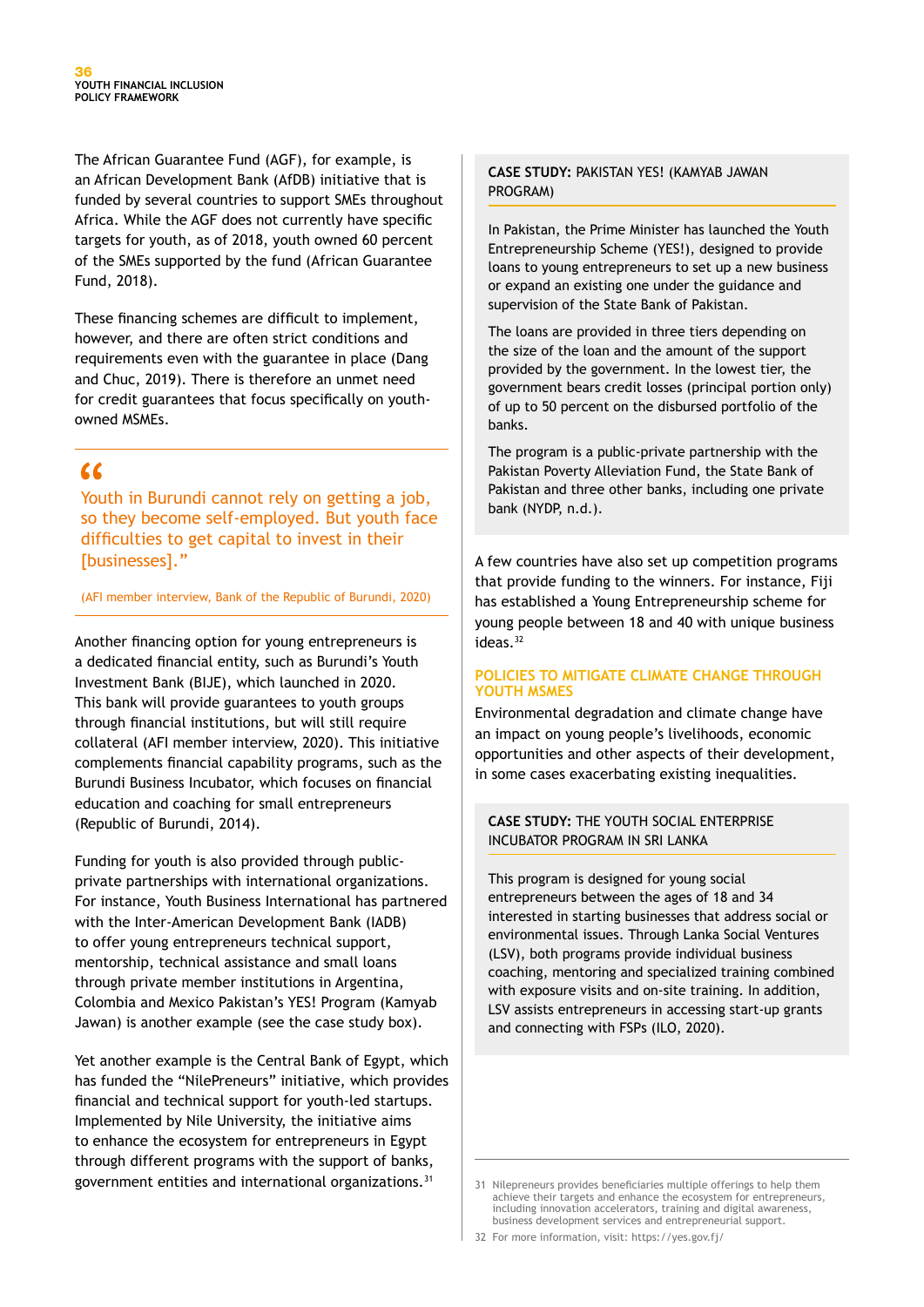Most of the world's youth live and work in rural areas (FAO, 2015) where crop and climate risk insurance are strategically important to eradicating extreme poverty and increasing shared prosperity. Financial inclusion can support long-term resilience, mitigation and adaptation to the negative impacts of climate change while at the same time addressing youth unemployment.

#### **C) INSTITUTIONAL CAPACITY BUILDING OF FSPs**

Even when appropriate regulations and mechanisms are in place, financial institutions might not be motivated enough to reach out to youth as a target market, due to lack of capacity or negative biases about youth. Financial institutions would benefit from technical support to learn more about the youth segment and to determine how best to serve them, for example, through client-centric design. Child and Youth Finance International, for instance, conducted youth-friendly product development workshops with financial institutions and government agencies in numerous countries to improve their understanding of the youth segment and how they could offer child and youthfriendly products (CYFI, 2017; CYFI, 2018).33

## $\epsilon$

One of the elements under the Women Mainstreaming Policy that will be launched is to encourage banks to see the various life cycles stages that women go through, be mindful of products and services that they develop, for example, for a young college-age girl or a young woman who just started to work."

(AFI member interview, State Bank of Pakistan, 2020)

Macro-level stakeholders can prioritize finding partners to build local capacity and improve understanding of the business case within their financial inclusion sector. For instance, the Bank of Zambia has conducted product development workshops with financial institutions to sensitize them about developing youth-centric products (AFI member interview, 2020).

It is even more important that FSPs recognize the double barriers young women face: first because of their age and second because of their gender. The needs of young women, especially young mothers, are therefore starkly different than those of young men who do not yet have families. FSPs need to recognize these differences and call for distinct product designs. 33 In 2017 and 2018, CYFI product development workshops were held in

#### **D) LINKAGES BETWEEN FORMAL AND SEMI-FORMAL FINANCIAL SERVICES**

The importance of community-based financial mechanisms, such as savings groups, in advancing financial inclusion should not be underestimated. These semi-formal mechanisms often provide the first opportunity for young people to save and borrow in a systematic way. With the support of international and national agencies, savings groups have evolved to become robust and reliable. Most importantly, women tend to dominate these groups, which gives young women a boost in building their financial management skills.

However, savings groups do have limitations and should be viewed as a gateway to financial inclusion rather than an end goal. Drawbacks to savings groups include: risk of theft or loss of funds (even when placed in a lockbox); limited availability of loans (funds are available to just a few members based on the group's total savings); and the limited duration of each cycle (the point at which all savings and group revenues are distributed). The best strategies treat savings groups as a stepping stone for youth financial inclusion and include partnerships and linkages that pave the way to formal financial services.

Linkages between formal and semi-formal financial services require partnerships with financial institutions and can benefit from technical support. The participation of mobile network operators (MNOs) can be useful to facilitate mobile-based transactions for savings groups in rural areas. To be effective, financial institutions need to offer a product that meets the needs and preferences of savings group members. There are also some additional challenges to consider, such as the need to access deposits as needed. Savings group members need to be trained in how formal financial services work and what they can expect. To this end, the Banking for Change initiative, which has managed one of the largest savings group programs worldwide, has issued a set of principles on linking savings groups with formal financial institutions that is applicable to youth savings groups.34

Lebanon, Cameroon, Chile, Peru, Kenya, Madagascar, Malawi, Georgia, Pakistan, Rwanda and Zimbabwe.

<sup>34</sup> For more information, visit: https://www.careinternational.org.uk/ linking-for-change/images/linking for change savings charter.pdf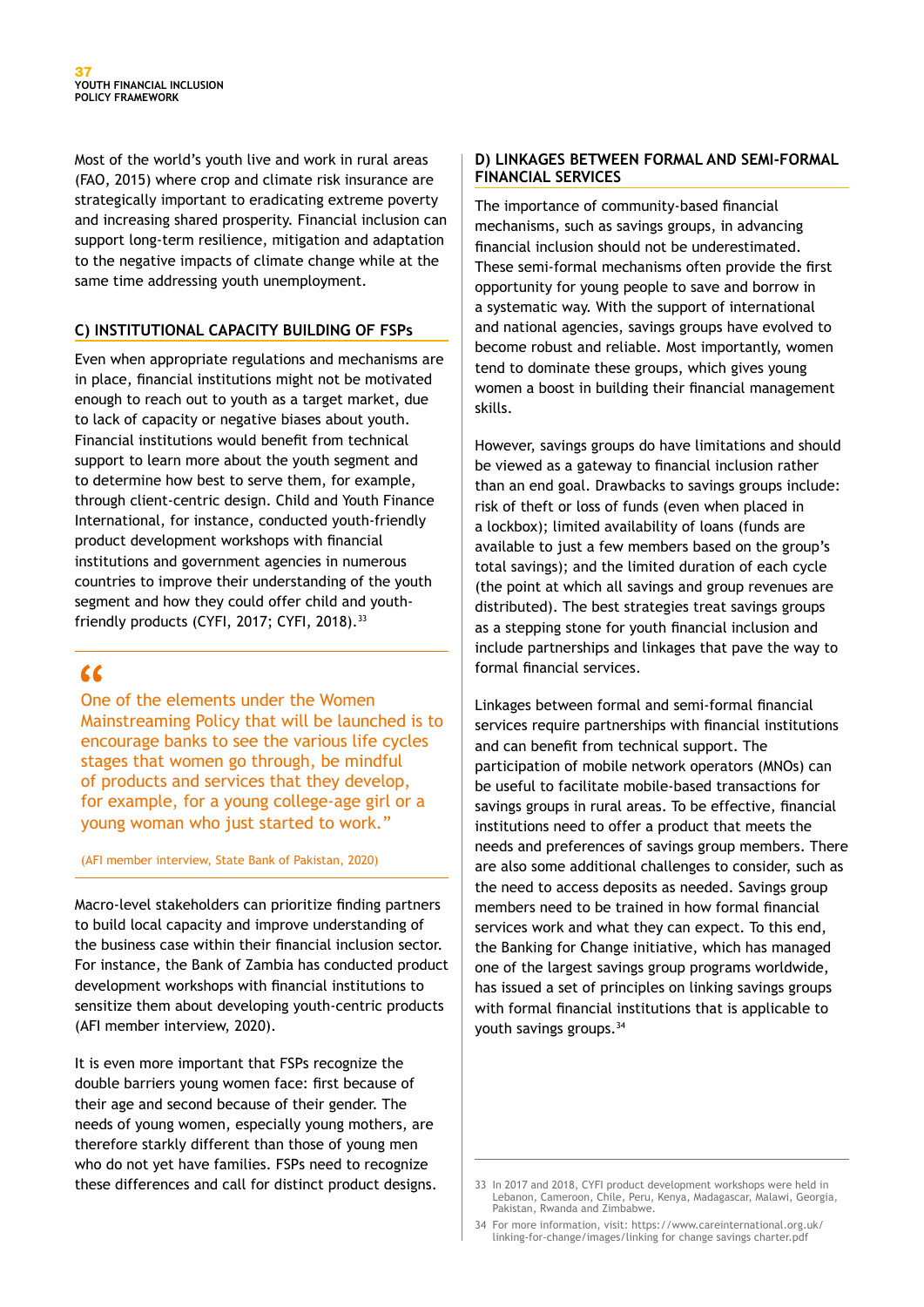# THE IMPACT OF COVID-19

The AFI YFI Survey asked members about their strategies for addressing the COVID-19 pandemic, specifically ones aimed at youth and/or youth MSMEs. Only five respondents indicated they were implementing some form of regulatory intervention.

The five AFI members taking some measures are focused primarily on MSME credit, including youth-led MSMEs. Their measures include:

- **>** Special lending programs targeting SMEs, including youth;
- **>** Facilitating access to loans for MSMEs led by youth and women;
- **>** Encouraging FSPs to relax enforcement on loan repayments (for clients with good repayment history);
- **>** Easing some prudential regulations so that service providers have adequate capabilities to adopt measures;
- **>** Financial sector regulatory adjustments to stimulate bank lending to MSMEs;
- **>** Fiscal measures to provide liquidity; and
- **>** Measures to improve access to finance, such as concessional loans and guarantee fund programs.

# $66$

In response to the COVID-19 situation, we allow digital onboarding to open accounts or mobile wallets directly online, with a grace period of 3 months at any point in time so they can visit the bank and give them a copy of their ID. It is under study right now whether to extend it."

(AFI member interview, Central Bank of Egypt, 2020)

Additional measures are also underway. Egypt is allowing online onboarding for account opening, with the caveat that an ID must be presented within three months (AFI member interview, 2020), and the Zimbabwe Government is providing \$10 million for MSMEs, youth, women and the elderly (AFI, 2020).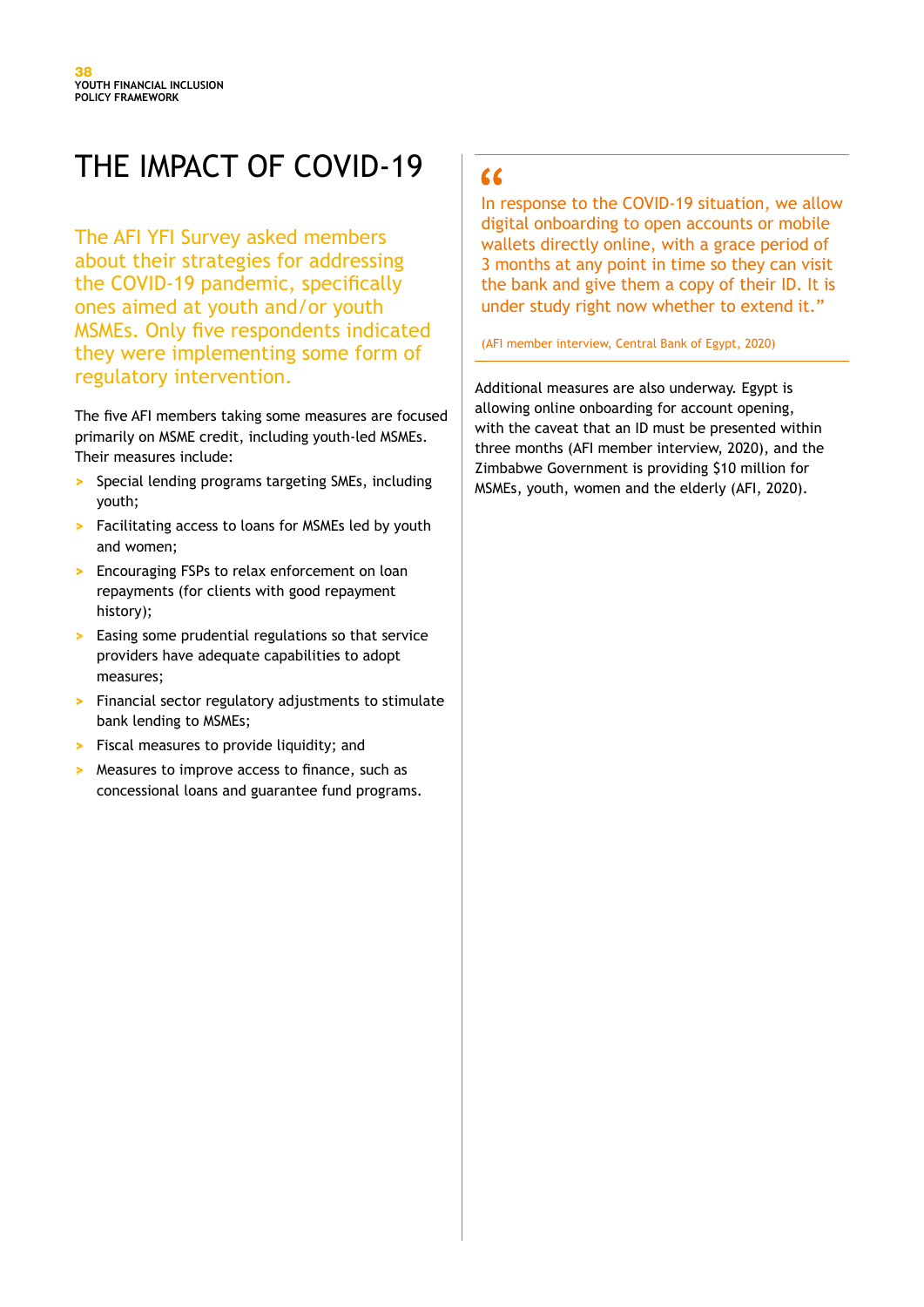# ACRONYMS

| <b>AFI</b>   | Alliance for Financial Inclusion           |
|--------------|--------------------------------------------|
| <b>CYFI</b>  | Child and Youth Finance International      |
| <b>DFS</b>   | Digital Financial Services                 |
| FI           | <b>Financial Institution</b>               |
| <b>FSP</b>   | <b>Financial Service Provider</b>          |
| <b>GPFI</b>  | Global Partnership for Financial Inclusion |
| <b>KYC</b>   | Know Your Customer                         |
| ILO          | International Labour Organization          |
| <b>LMIC</b>  | Low- and Middle-Income Country             |
| <b>MSME</b>  | Micro, Small and Medium Enterprise         |
| <b>NCC</b>   | Non-Conventional Collateral                |
| <b>NEET</b>  | Not in Employment, Education or Training   |
| <b>NFES</b>  | National Financial Education Strategy      |
| <b>NFIS</b>  | National Financial Inclusion Strategy      |
| UN           | <b>United Nations</b>                      |
| <b>UNCDF</b> | United Nations Capital Development Fund    |
| <b>VSLA</b>  | Village Savings and Loan Association       |
| YFI          | Youth Financial Inclusion                  |

# BIBLIOGRAPHY

#### **Abraham, F. and Schmukler, S.L. 2017.** Are Public

Credit Guarantees Worth the Hype? World Bank Research and Policy Briefs (121486). Available at: http://documents1.worldbank.org/curated/ en/431261511201811430/pdf/Are-public-creditguarantees-worth-the-hype.pdf

**AFI. 2013.** Measuring Financial Inclusion Core Set of Financial Inclusion Indicators. Guideline Note No. 4. Financial Inclusion Data Working Group. Available at: https://www.afi-global.org/sites/default/files/ publications/fidwg-core-set-measuring-fi.pdf

**AFI. 2016.** Guideline Note No. 19. Digital Financial Services Terminology. Available at: https://www. afi-global.org/publications/2344/Guideline-Note-19- Digital-Financial-Services-DFS-Basic-Terminology

**AFI. 2016a.** Tanzania Narrows the Financial Inclusion Gender Gap: A Case Study of Policy Change to Support Women's Financial Inclusion. Available at: https://www. afi-global.org/sites/default/files/publications/2016- 08/2016-casestudy-btg-tanzania.pdf

**AFI. 2018.** Fintech for Financial Inclusion: A Framework for Digital Financial Transformation. Available at: https://www.afi-global.org/publications/2844/FinTechfor-Financial-Inclusion-A-Framework-for-Digital-Financial-Transformation

**AFI. 2019.** KYC Innovations, Financial Inclusion and Integrity in Selected AFI Member Countries. Available at: https://www.afi-global.org/publications/2984/ KYC-Innovations-Financial-Inclusion-and-Integrity-in-Selected-AFI-Member-Countries

**AFI. 2019a.** Policy Model for E-Money. Available at: https://www.afi-global.org/publications/3088/Policy-Model-for-E-Money

**AFI. 2020.** Impacts of COVID-19 on Women and MSMEs in Zimbabwe. Available at: https://www.afi-global.org/ blog/2020/06/impacts-covid-19-women-and-msmeszimbabwe

**AFI. 2020a.** Kigali Statement: Accelerating Financial Inclusion for Disadvantaged Groups. Available at: https://www.afi-global.org/sites/default/files/ publications/2020-05/Kigali\_FS\_20\_AW\_digital.pdf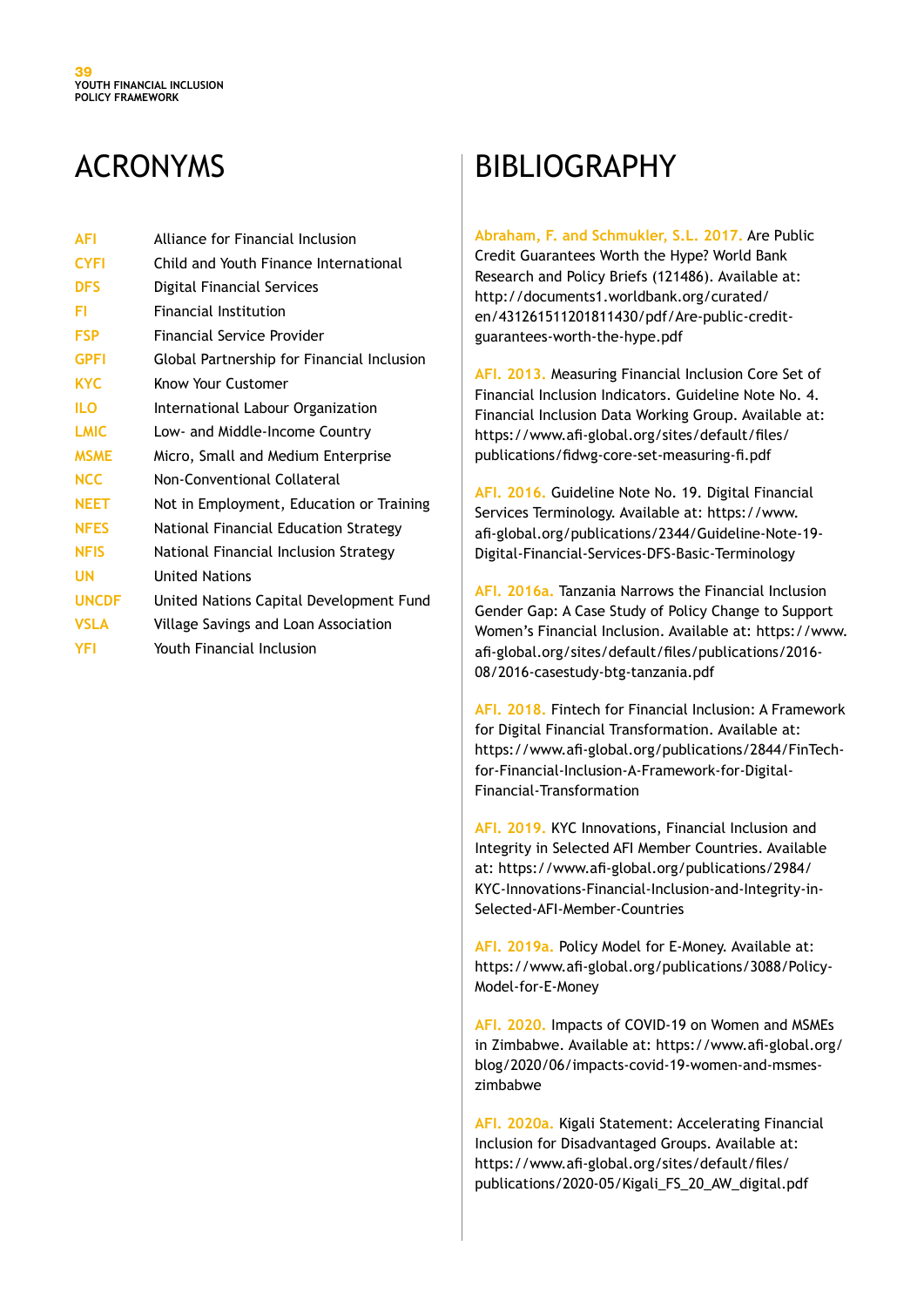**AFI. 2020.** Guideline Note No. 38. Integrating Youth into a National Financial Inclusion Strategy. Available at: https://www.afi-global.org/publications/3485/ Integrating-Youth-Into-A-National-Financial-Inclusion-Strategy

**Aflatoun International. 2019.** Exploring the Social and Economic Empowerment of Children and Youth: Six Evidence-based Strategies. Available at: https://www. aflatoun.org/wp-content/uploads/2019/11/Exploringthe-social-and-economic-empowerment-of-childrenand-youth-OnlineVersion.pdf

#### **African Center for Economic Transformation. 2019.**

Promoting Women and Youth Financial Inclusion for Entrepreneurship and Job Creation: Comparative Study of Selected Sub-Saharan African Countries. Available at: https://acetforafrica.org/acet/wp-content/uploads/ publications/2020/01/Financial-Inclusion-Synthesis-7.6.pdf

**African Guarantee Fund. 2018.** Annual Report and Financial Statements. Available at: https:// africanguaranteefund.com/wp-content/ uploads/2019/09/AGF-Annual-Report-2018.pdf

**Aldebot-Green, S. and Sprague, A. 2014.** Regulatory Environments for Youth Savings in the Developing World. Available at: https://static.newamerica.org/ attachments/634-regulatory-environments-for-youthsavings-in-the-developing-world/Regulatory\_ Environments for Youth Savings Developing World Youthsave.pdf

**Alvarez de la Campa, A. (n.d.)** "How to Empower Women Entrepreneurs Through Access to Credit - Collateral Registries Can Help!" SME Forum Blog. Available at: https://www.smefinanceforum.org/post/ how-to-empower-women-entrepreneurs-through-accessto-credit-collateral-registries-can-help

**Anderson, J., Hopkins, D. and Valenzuela, M. 2019.**  The Role of Financial Services in Youth Education and Employment. Working Paper. CGAP. Available at: https://www.cgap.org/research/publication/rolefinancial-services-youth-education-and-employment

**Bank of Sierra Leone. 2017.** National Strategy for Financial Inclusion. Available at: http://www.bsl.gov.sl/ SL%20FI%20Strategy%202017%20-%202020.pdf

**Burjorjee, D.M. and Scola, B. 2015.** A Market Systems Approach to Financial Inclusion: Guidelines for Funders. CGAP.

**Cavero, D. and Ruiz, C. 2016.** Do Working Conditions in Young People's First Jobs Affect their Employment Trajectories? The Case of Peru. International Labor Organization.

**Center for Excellence in Financial Inclusion. January 16, 2019.** Papua New Guinea's Financial Inclusion Journey. CEFI Blog. Available at: https://www.thecefi. org/2019/01/16/new-1/

**Central Bank of Jordan. 2018.** The National Financial Inclusion Strategy. Available at: https://www.cbj.gov. jo/EchoBusv3.0/SystemAssets/PDFs/2018/The National Financial Inclusion Strategy A9.pdf

**CGAP. 2020.** Interactive Map of Regulatory Sandboxes. Available at: https://www.cgap.org/regulatorysandbox/interactive-map

**Chen, R. and Divanbeigi, R. 2019.** Can Regulation Promote Financial Inclusion? The World Bank. Available at: https://openknowledge.worldbank.org/bitstream/ handle/10986/31179/WPS8711.pdf?sequence=1

**Chiapa, C., Prina, S. and Parker, A. 2014.** The Effects of Financial Inclusion Beyond Financial Outcomes. Available at: https://www.researchgate.net/ publication/260246411\_The\_Effects\_of\_Financial\_ Inclusion\_Beyond\_Financial\_Outcomes

**Child Youth Finance International. 2010.** The Word on the Street: Views on Finance for Children and Youth. Available at: https://issuu.com/ childfinanceinternational/docs/2010\_the-word-on-thestreet

**Child Youth Finance International. 2014.** Banking a New Generation: Developing Responsible Retail Banking Products for Children and Youth. Available at: https:// www.findevgateway.org/sites/default/files/ publications/files/mfg-en-toolkit-banking-a-newgeneration-developing-responsible-retail-bankingproducts-for-children-and-youth-mar-2014.pdf

**Child Youth Finance International. 2016a.** CYFI Landscape Series: Economic Citizenship Education for Children and Youth.

**Child Youth Finance International. 2017.** CYFI Annual Report 2017. Available at: https://issuu.com/ childfinanceinternational/docs/annual\_report\_2017

**Child Youth Finance International. 2018.** CYFI Annual Report 2018. Available at: https://issuu.com/ childfinanceinternational/docs/annual\_report\_2018\_final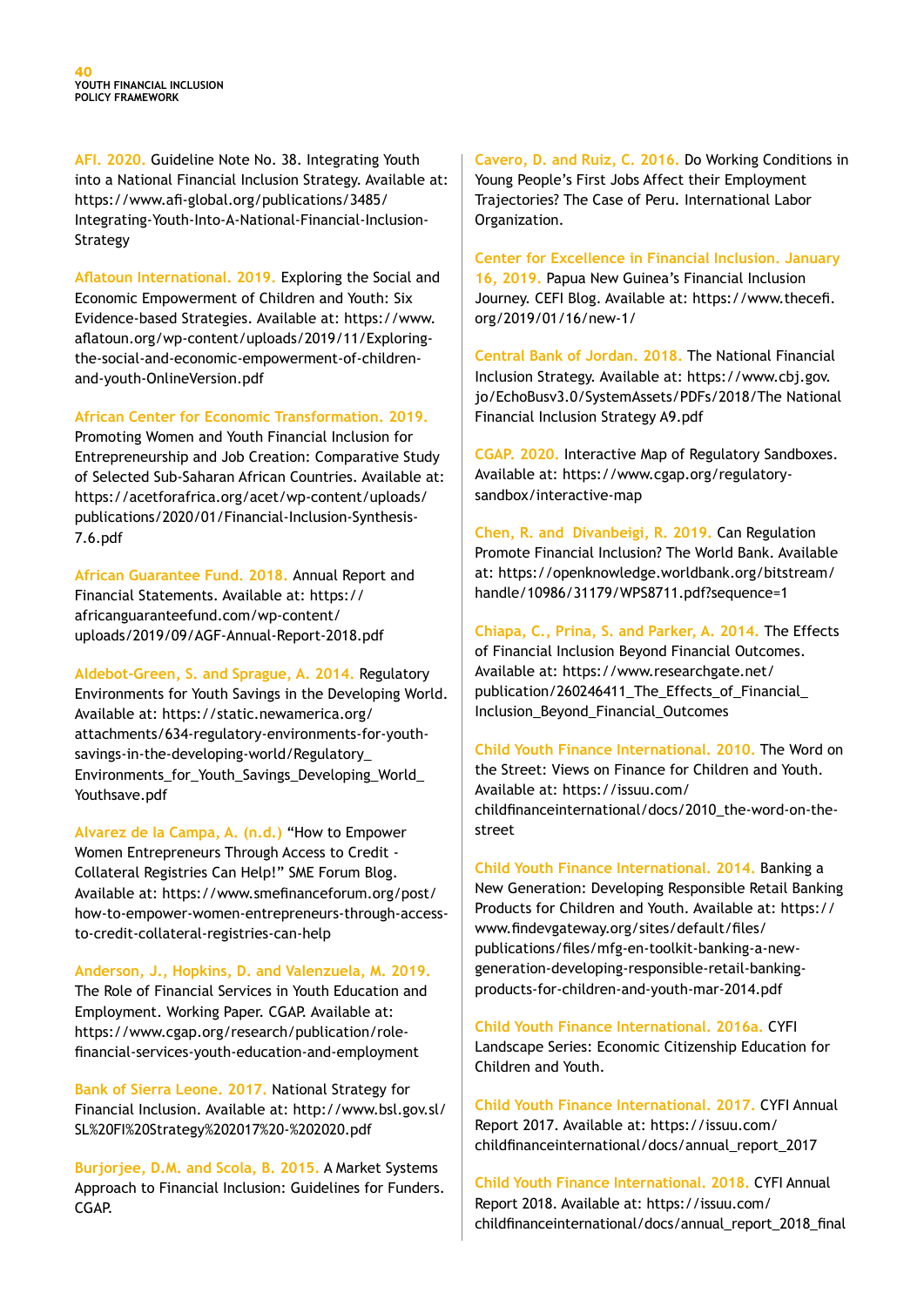**Cho, Y. and Honorati, M. 2013.** Entrepreneurship Programs in Developing Countries: A Meta Regression Analysis. The World Bank. Available at: https://www. econstor.eu/bitstream/10419/71724/1/742096548.pdf

**Cho, Y., Robalino, D. and Watson, S. 2016.** Supporting Self-employment and Small-scale Entrepreneurship: Potential Programs to Improve Livelihoods for Vulnerable Workers. IZA Journal of Labor Policy, 5(1), 7. Available at: https://link.springer.com/article/10.1186/ s40173-016-0060-2

**CNBV. 2020.** Artículo 59 de la Ley de Instituciones de Crédito. Comisión Nacional Bancaria y de Valores. Available at: https://www.cnbv.gob.mx/Normatividad/ Ley%20de%20Instituciones%20de%20Cr%C3%A9dito.pdf and http://www5.diputados.gob.mx/index.php/esl/ Comunicacion/Boletines/2020/Marzo/10/3449- Aprueban-reformas-para-que-mayores-de-15-y-menoresde-18-anos-abran-cuentas-bancarias.

#### **Consejo Nacional de Inclusión Financiera. 2016.**

Politica Nacional de Inclusión Financiera. Available at: https://www.gob.mx/cms/uploads/attachment/ file/110408/PNIF\_ver\_1jul2016CONAIF\_vfinal.pdf

**Cull, R., Ehrbeck, T. and Holle, N. 2014.** Financial Inclusion and Development: Recent Impact Evidence (No. 88169, pp. 1–12). The World Bank. Available at: https://www.cgap.org/sites/default/files/FocusNote-Financial-Inclusion-and-Development-April-2014.pdf

**Curley, J., Ssewamala, F. and Han, C.K. 2010.** Assets and Educational Outcomes: Child Development Accounts (CDAs) for Orphaned Children in Uganda. Children and Youth Services Review, 32(11), 1585–1590. Available at: https://www.ncbi.nlm.nih.gov/pmc/articles/ PMC2976060/

**Dabla-Norris, M.E., et al. 2015.** Financial Inclusion: Zooming in on Latin America (No. 15–206). International Monetary Fund. Available at: https://www.imf.org/ external/pubs/ft/wp/2015/wp15206.pdf

**Dang, L.N. and Chuc, A.T. 2019.** Challenges in Implementing the Credit Guarantee Scheme for Small and Medium-Sized Enterprises: The Case of Viet Nam. ADBI Working Paper 941. Available at: https://www. adb.org/publications/challenges-implementing-creditguarantee-scheme-sme-vietnam and https://www.adb. org/sites/default/files/publication/496271/adbi-wp941. pdf

**Deshpande, R., Kibe, J. and Kaaria, L. 2020.** COVID-19 Exposes Risks and Opportunities in Kenya's Gig Economy.

**CGAP Blog.** Available at: https://www.cgap.org/blog/ covid-19-exposes-risks-and-opportunities-kenyas-gigeconomy

**Deshpande, R. 2020b.** Financial Services for Gig Workers: An Intersection of Needs in Kenya. CGAP Blog. Available at: https://www.cgap.org/blog/financialservices-gig-workers-intersection-needs-kenya

**Demirguc-Kunt, A., Klapper, L. and Singer, D. 2017.**  Financial Inclusion and Inclusive Growth: A Review of Recent Empirical Evidence. The World Bank. Available at: http://documents1.worldbank.org/curated/ en/403611493134249446/pdf/WPS8040.pdf

**Dueck-Mbeba, R. and DasGupta, N. 2015.** Financial Services for Young People: Prospects and Challenges. The MasterCard Foundation. Available at: https:// mastercardfdn.org/wp-content/uploads/2018/06/ Youth-Financial-Services-Accessible.pdf

**Filmer, D. and Fox, L. 2014.** Youth Employment in Sub-Saharan Africa. The World Bank. Available at: https://openknowledge.worldbank.org/bitstream/ handle/10986/16608/9781464801075.pdf?sequence

**Financial Education Network. 2019.** Malaysia National Strategy for Financial Literacy 2019–2023. Available at: https://www.fenetwork.my/wp-content/ uploads/2019/07/National-Strategy-English.pdf

**Frisancho, V. 2020.** Is School-Based Financial Education Effective? Short and Long-Term Impacts on Students, Parents, and Teachers.

**FSD Africa. 2017.** Agricultural Leasing Market Scoping Study for Sub-Saharan Africa. Available at: https:// www.fsdafrica.org/publication/agricultural-leasingmarket-scoping-study-for-sub-saharan-africa/

**Food and Agriculture Organization. 2018.** FAO's Integrated Country Approach for Promoting Decent Rural Employment. Results and Stories from the Field. Available at:http://www.fao.org/policy-support/ tools-and-publications/resources-details/ en/c/1178568/

**G20. 2016.** G20 Leaders' Communiqué: Hangzhou Summit. Available at:http://www.g20.utoronto. ca/2016/160905-communique.html

**Goldin, N., et al. 2015.** Toward Solutions for Youth Employment: A 2015 Baseline Report. Available at: https://www.ilo.org/wcmsp5/groups/public/---ed\_ emp/documents/publication/wcms\_413826.pdf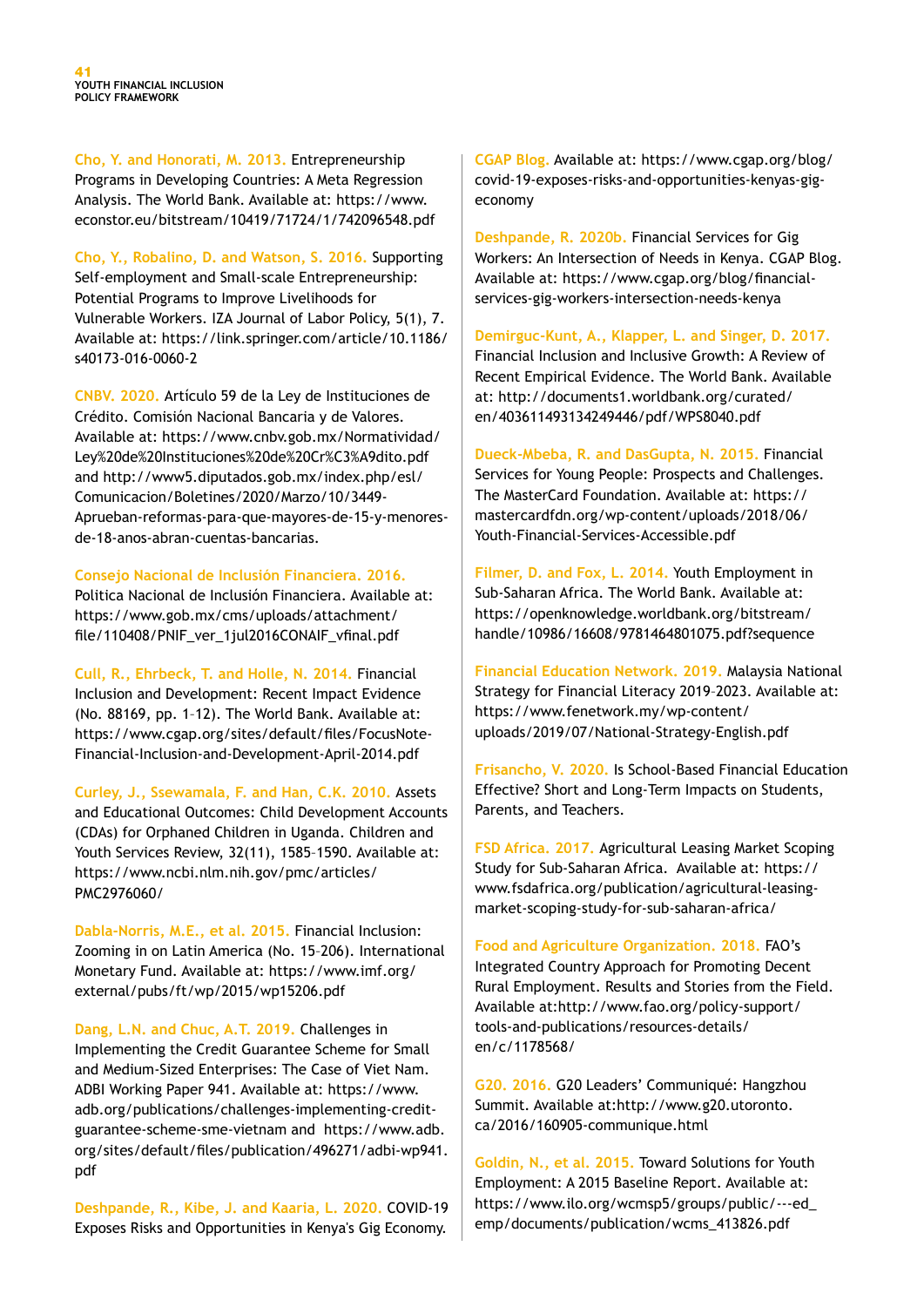**GPFI. 2016.** Global Standard-Setting Bodies and Financial Inclusion: The Evolving Landscape. Available at: https://www.gpfi.org/sites/gpfi/files/documents/ GPFI\_WhitePaper\_Mar2016.pdf

**GPFI. 2017.** 2017 Financial Inclusion Action Plan. Available at: https://www.gpfi.org/sites/gpfi/files/ documents/2017%20G20%20Financial%20Inclusion%20 Action%20Plan%20final.pdf

**GPFI. 2020.** Saudi Arabia's G20 Presidency 2020 Priorities Paper. Available at: http://www.gpfi.org/ sites/gpfi/files/documents/GPFI%20Saudi%202020%20 Priorities%20Paper.pdf

**GSMA. 2015.** Bridging the Gender Gap: Mobile Access and Usage in Low- and Middle-Income Countries. Available at: https://www.gsma.com/ mobilefordevelopment/wp-content/uploads/2016/02/ Connected-Women-Gender-Gap.pdf

**Hardgrove, A., et al. 2014.** Youth Vulnerabilities in Life Course Transitions. UNDP. Available at: http://hdr.undp. org/en/content/youth-vulnerabilities-life-coursetransitions

**Heitmann, S., Peterson, Z.W.S. and Kinzinger, J.P.** 

**2018.** Banking on the Future: Youth and Digital Financial Services in Sub-Saharan Africa (No. 134164, pp. 1–15). The World Bank. Available at: https://www. ifc.org/wps/wcm/connect/8ad08e2b-ada4-4bfb-baad-1c0e2753c089/IFC\_MCF\_Field+Note+9\_ DFS+and+Youth+in+Africa. pdf?MOD=AJPERES&CVID=mvbZ2M6

**ID4D. 2020.** Identification for Development. World Bank. Available at: https://id4d.worldbank.org/ global-dataset/visualization

**International Fund for Agricultural Development.** 

**2015.** How to Do: Youth Access to Rural Finance. Available at: https://www.ifad.org/ documents/38714170/40184033/ htdn+Youth+access+to+rural+finance.pdf/12f21585 a827-4c1f-bc07-9eb962ff0951

**International Fund for Agricultural Development. 2019.** 2019 Rural Development Report: Creating Opportunities for Rural Youth. Available at: https:// www.ifad.org/ruraldevelopmentreport/

**ILO. 2019b.** World Employment and Social Outlook: Trends 2019. Available at: https://www.ilo.org/ wcmsp5/groups/public/---dgreports/---dcomm/---publ/ documents/publication/wcms\_670542.pdf

**ILO. 2019c.** Spotlight on Work Statistics. No. 5, March 2019. Available at: https://ilo.org/wcmsp5/groups/ public/---dgreports/---stat/documents/publication/ wcms\_676196.pdf

**ILO. 2020.** Global Employment Trends for Youth 2020: Technology and the Future of Jobs. Available at: https://www.ilo.org/wcmsp5/groups/public/-- dgreports/---dcomm/---publ/documents/publication/ wcms\_737648.pdf

**ILO. 2020.** Growing Green. Fostering a Green Entrepreneurial Ecosystem for Youth. Available at: https://www.ilo.org/wcmsp5/groups/public/---ed\_ emp/documents/publication/wcms\_755851.pdf

**ILO. 2020.** Youth & COVID-19: Impacts on Jobs, Education, Rights and Mental Well-being. Available at: https://www.ilo.org/wcmsp5/groups/public/---ed\_ emp/documents/publication/wcms\_753026.pdf

**Jenik, I., Lyman, T. and Nava, A. 2017.** Crowdfunding and Financial Inclusion. CGAP. Available at: https:// responsiblefinanceforum.org/wp-content/ uploads/2017/04/Working-Paper-Crowdfunding-and-Financial-Inclusion-Mar-2017.pdf

**Jenik, I. and Lauer, K. 2017.** Regulatory Sandboxes and Financial Inclusion. CGAP. Available at: https://www. cgap.org/sites/default/files/Working-Paper-Regulatory-Sandboxes-Oct-2017.pdf

**Kilara, T., Magnoni, B. and Zimmerman, E. 2014.** The Business Case for Youth Savings: A Framework. Focus Note 96. CGAP. Available at: https://www.cgap.org/ sites/default/files/Focus-Note-Business-Case-for-Youth-Savings-A-Framework-Jul-2014.pdf

**Lauer, K. and Lyman, T. 2015.** Digital Financial Inclusion: Implications for Customers, Regulators, Supervisors, and Standard-Setting Bodies (No. 95210, pp. 1–4). The World Bank. Available at: https://www. cgap.org/sites/default/files/Brief-Digital-Financial-Inclusion-Feb-2015.pdf

**Loupeda, C. 2014.** Show Me the Money: Cost and Revenues of Youth Savings and Financial Education Services Offered by Credit Unions in Mali and Ecuador. Available at: https://www.freedomfromhunger.org/sites/ default/files/documents/AIMyouth\_CostingStudy\_Eng.pdf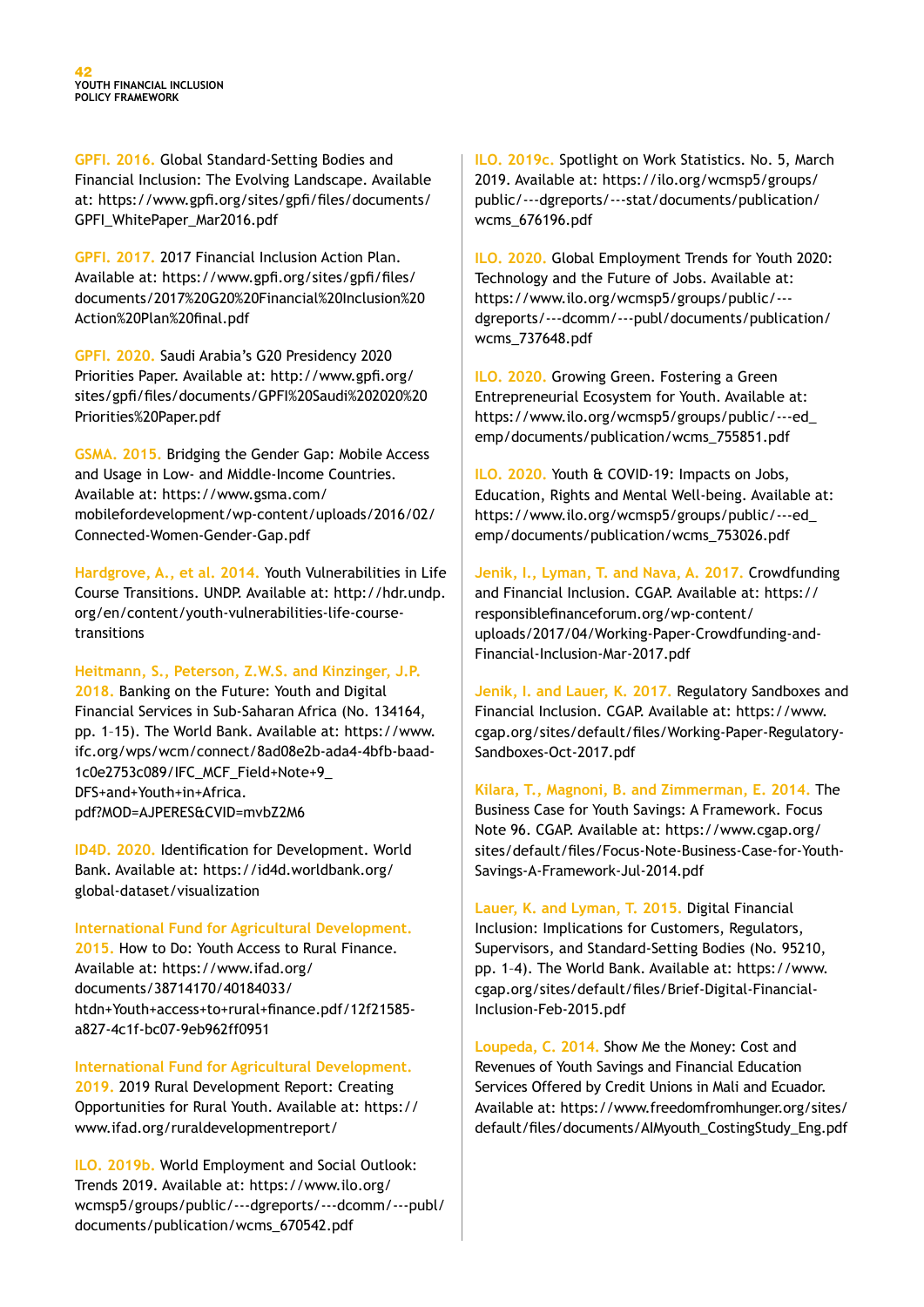**Love, I., Pería, M.S.M. and Singh, S. 2016.** Collateral Registries for Movable Assets: Does Their Introduction Spur Firms' Access to Bank Financing? Journal of Financial Services Research, 49(1), 1–37. Available at: https://link.springer.com/content/pdf/10.1007/s10693- 015-0213-2.pdf https://blogs.worldbank.org/ allaboutfinance/does-introduction-movable-collateralregistries-increase-firms-access-finance

**Making Cents. 2009.** State of the Field in Youth Enterprise, Employment and Livelihoods Development. Available at: https://youtheconomicopportunities.org/ sites/default/files/sotf/

**MEDA. 2020.** Experiences in Gender-Sensitive Solutions to Collateral Constraints. Available at: http://www. ruralfinanceandinvestment.org/sites/default/files/ Experiences in Gender-Sensitive Solutions to Collateral Constraints - MEDA INNOVATE Learning Series Paper.pdf

**Mehrotra, A. N. and Yetman, J. 2015.** Financial Inclusion: Issues for Central Banks. BIS Quarterly Review March. Available at: https://www.bis.org/publ/ qtrpdf/r\_qt1503h.pdf

**MicroSave. 2019.** Making Digital Credit Truly Responsible: Insights from Analysis of Digital Credit in Kenya.

**Morgan, P.J., Huang, B. and Trinh, L.Q. 2020.** Minding the Gaps in Digital Financial Education Strategies. G20. Available at: https://www.g20-insights.org/policy\_ briefs/minding-the-gaps-in-digital-financial-educationstrategies/

**Moulds, J. 2020.** Gig Workers Among the Hardest Hit by Coronavirus Pandemic. World Economic Forum Blog. Available at: https://www.weforum.org/ agenda/2020/04/gig-workers-hardest-hit-coronaviruspandemic/

**National Financial Inclusion Council. 2018.** National Financial Inclusion Framework, 2018–2022: A Public-Private Stakeholders Initiative. Available at: https:// www.fsdt.or.tz/wp-content/uploads/2019/01/National-Financial-Inclusion-Framework-NFIF-2018-2022.pdf

**National Institute of Banking and Finance. 2020.**  National Financial Literacy Program for Youth. Available at: https://nflpy.pk/about-us/

**National Youth Development Program.** n.d. Youth Entrepreneurship Scheme (YES!). Available at: https:// kamyabjawan.gov.pk/home/yesprogram

**Newnham, R. 2020.** Five Key Financial Inclusion Policy Trends for 2020. AFI. Available at: https://www. afi-global.org/blog/2020/01/five-key-financialinclusion-policy-trends-2020

**OECD. 2020.** PISA 2018 Results (Volume IV): Are Students Smart about Money? Available at: https://doi. org/10.1787/48ebd1ba-en

**OECD. 2020.** Advancing the Digital Financial Inclusion of Youth. Available at: http://www.oecd.org/daf/fin/ financial-education/advancing-the-digital-financialinclusionof-youth.htm

**OECD. 2009.** Financial Literacy and Consumer Protection: Overlooked Aspects of the Crisis. Available at: http://www.oecd.org/finance/financialmarkets/43138294.pdf

**Perdomo, M. 2013.** Client Protection for Youth Clients: UNCDF-YouthStart Technical Note. UNCDF. Available at: https://www.uncdf.org/article/575/client-protectionfor-youth-clients-migration

**Republic of Burundi. 2014.** National Financial Inclusion Strategy. Available at: https://www.afi-global.org/sites/ default/files/publications/nfis-english\_version\_final.pdf

**Republic of Uganda. 2017.** National Financial Inclusion Strategy 2017–2022. Available at: https://www.bou.or. ug/bou/bouwebsite/bouwebsitecontent/publications/ special\_pubs/2017/National-Financial-Inclusion-Strategy.pdf

**Republic of Zambia. 2017.** National Financial Inclusion Strategy 2017–2022. Available at: https://www.boz.zm/ National-Financial-Inclusion-Strategy-2017-2022.pdf

Sarker, S.A. and Foysal, T.Y. 2018. Case Study on School Banking: The Cost and Management. 46 (2). Available at: http://www.icmab.org.bd/wp-content/ uploads/2019/12/6-Contemporary-Financial.pdf

**SEEP. 2013.** Understanding Youth and their Financial Needs. Available at: https://seepnetwork.org/files/ galleries/1058\_Understanding\_Youth\_and\_their\_ Financial\_Needs\_April\_2013.pdf

**Superintendencia de Banca, Seguros y AFP (SBS) Perú. 2019.** Policy Note: For a Generation of Financially Inclusive and Responsible Youth. Available at: https:// www.sbs.gob.pe/Portals/4/jer/PUB-NOTA POLITUCA/ Inclusi%C3%B3n%20y%20j%C3%B3venes.pdf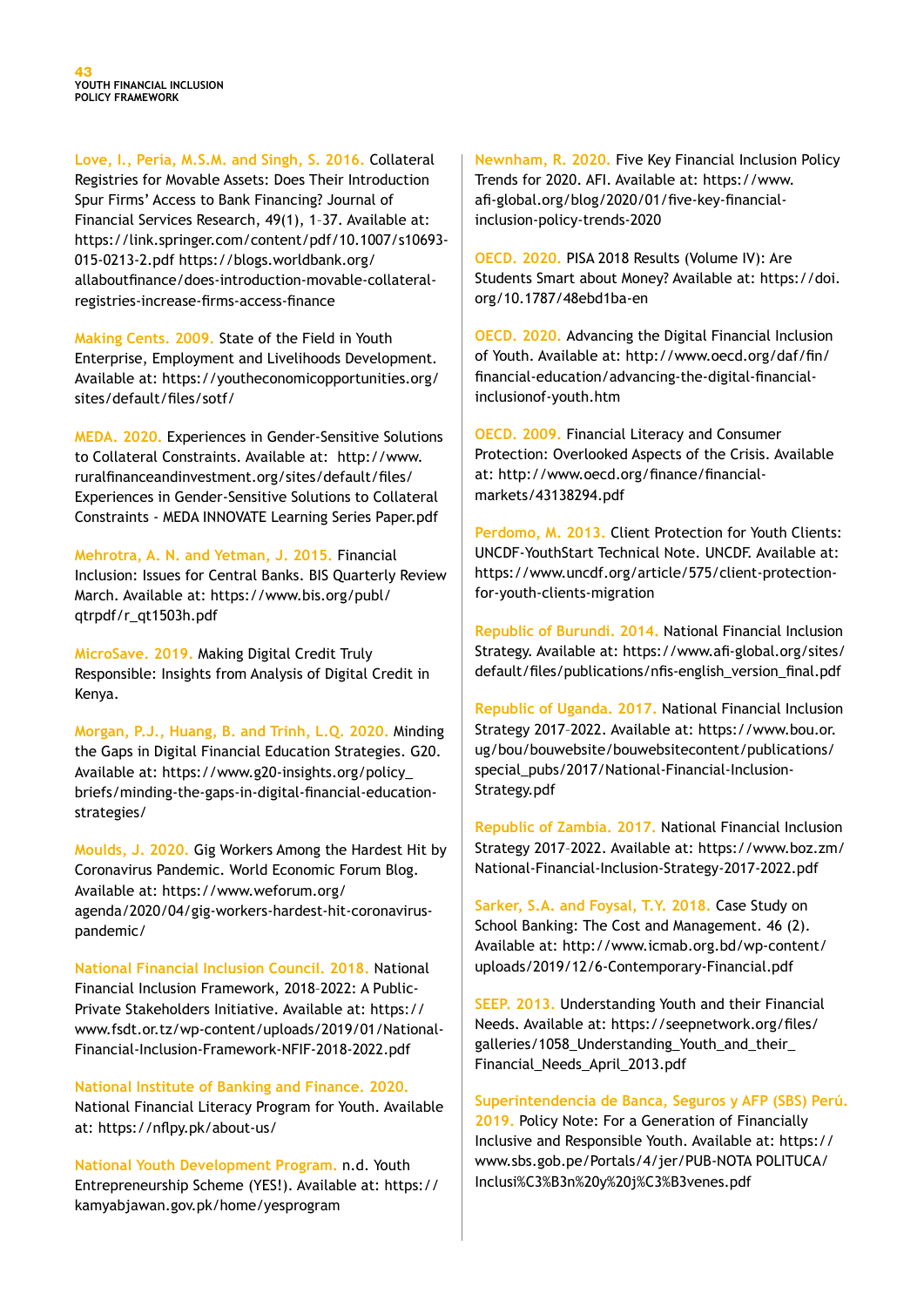**Superintendencia de Banca, Seguros y AFP (SBS) Perú.** 

**2020.** Determinants of Voluntary Savings in Peru: Evidence from a Demand Survey. Available at: https:// www.sbs.gob.pe/Portals/4/jer/PUB-ESTUDIOS-INVESTIGACIONES/Determinantes%20del%20ahorro%20 voluntario%20en%20el%20Peru\_DT-001-2020\_2.pdf

**Superintendencia Financiera de Bancos, Colombia.**

n.d. Doctrinas y Conceptos Financieros 2004: Cuentas de Ahorro. Available at: https://www.superfinanciera. gov.co/publicacion/18996

**Sykes, J., Elder, S., Gurbuzer, Y. and Principi, M. 2016.** Exploring the Linkages Between Youth Financial Inclusion and Job Creation. Evidence from the ILO School-to-Work Transition Surveys. ILO. Available at: https://www.ilo.org/wcmsp5/groups/public/---ed\_ emp/documents/publication/wcms\_533567.pdf

**UNCDF. 2015.** Final Evaluation of the YouthStart Program. Available at: https://www.uncdf.org/ article/831/final-evaluation-of-the-youthstartprogramme

**UNCDF. 2018.** Examining Customer Journeys at Financial Institutions in Cambodia: Using Big Data to Advance Women's Financial Inclusion. Available at: https://www.uncdf.org/article/3852/cjar2018

**UNCDF. 2018b.** Youth Entrepreneurship and Financial Inclusion: Outlook for ASEAN and SAARC. Available at: https://www.uncdf.org/article/3890

**UNDESA.** n.d. Exploring Youth Entrepreneurship. Available at: https://sustainabledevelopment.un.org/ content/documents/26070Youth\_ Entrepreneurship\_23Mar20v2\_1.pdf

**UNDESA. 2018.** World Youth Report: Youth and the 2030 Agenda for Sustainable Development. Available at: https://www.un.org/development/desa/youth/ world-youth-report/wyr2018.html

**UNDESA. 2019.** World Population Prospects 2019: Highlights. Available at: https://population.un.org/ wpp/Publications/Files/WPP2019\_Highlights.pdf

**UNDESA. 2019b.** World Population Prospects 2019, Volume II: Demographic Profiles. Available at: https:// population.un.org/wpp/Publications/Files/WPP2019\_ Volume-II-Demographic-Profiles.pdf

**UNDP. 2013.** Growth and Employment in the Post-2015 Agenda: Messages from a Global Consultation. Available at: https://issuu.com/undp/docs/final\_report\_growth employment\_post

**UNESCAP. 2017.** Financial Regulatory Issues for Financial Inclusion. Available at: https://www.unescap. org/sites/default/files/S6\_Regulatory-Issues-for-FI.pdf

**United Nations. 2015.** Addis Ababa Action Agenda of the Third International Conference on Financing for Development. Available at: https:// sustainabledevelopment.un.org/index. php?page=view&type=400&nr=2051&menu=35

**United Nations. 2020.** Policy Brief: Education During COVID-19 and Beyond. Available at: https://www.un. org/development/desa/dspd/wp-content/uploads/ sites/22/2020/08/sg\_policy\_brief\_covid-19\_and\_ education\_august\_2020.pdf

**World Bank.** n.d. Credit Registry. Available at: https:// www.worldbank.org/en/publication/gfdr/gfdr-2016/ background/credit-registry

**World Bank. 2017.** Getting Credit: Credit Information. Doing Business 2017. Available at: https://www. doingbusiness.org/content/dam/doingBusiness/media/ Annual-Reports/English/DB17-Chapters/DB17-CS-Getting-credit-information.pdf

**Youth Business international. 2010.** Beyond Collateral: How to Increase Access Capital for Young Entrepreneurs. Available at: https://www.youthbusiness.org/wpcontent/uploads/2012/08/BeyondCollateral.pdf)

**YouthSave Initiative. 2015.** YouthSave 2010–2015: Findings from a Global Financial Inclusion Partnership. Available at: https://www.newamerica.org/assetbuilding/policy-papers/youthsave-2010-2015-findingsfrom-a-global-financial-inclusion-partnership/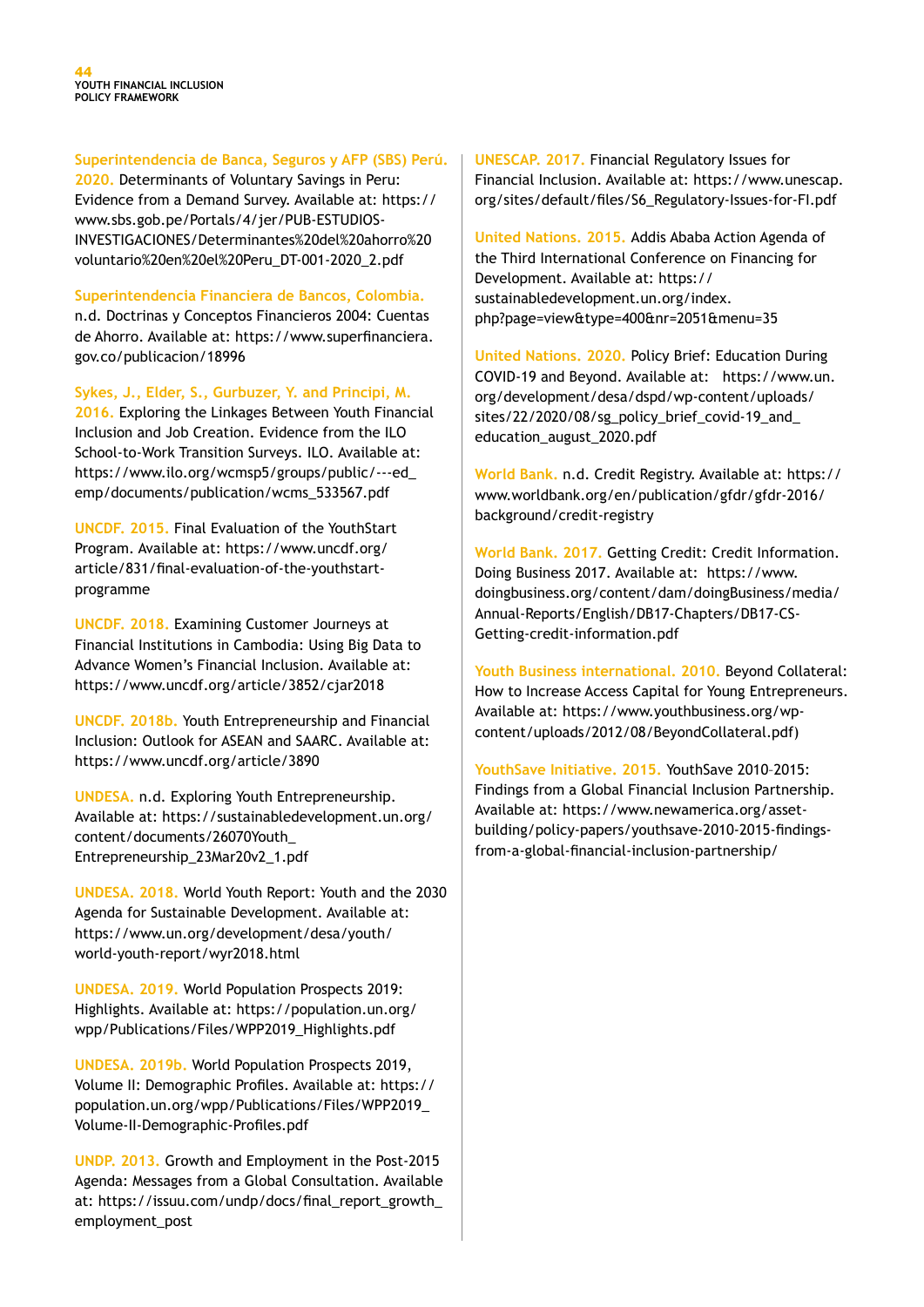# ANNEX A: MINIMUM AGE FOR FINANCIAL ACCESS (AFI MEMBERS)

|                    | <b>LEGAL AGE</b> | <b>NON-BANKING FSP</b> | <b>BANKING FSP</b>   | E-WALLET |
|--------------------|------------------|------------------------|----------------------|----------|
| <b>AFGHANISTAN</b> | 18               | 18                     | 18                   | $18\,$   |
| <b>ANGOLA</b>      | 18               | 18                     | 18                   | $18\,$   |
| <b>BANGLADESH</b>  | 18               | 18                     | 18                   | $18\,$   |
| <b>BURUNDI</b>     | 18               | 18                     | 18                   | 16       |
| <b>CAMBODIA</b>    | $18\,$           | $18\,$                 | $18$                 | $18\,$   |
| <b>COSTA RICA</b>  | $18$             | $\Box$                 | 18                   |          |
| <b>ECUADOR</b>     | 15               | 18                     | 18                   | $18\,$   |
| <b>ESWATINI</b>    | 18/21            | 18                     | 18                   | $18\,$   |
| <b>FIJI</b>        | 16               | $18$                   | 18                   |          |
| <b>GHANA</b>       | 18               | $18$                   | $18\,$               |          |
| <b>MADAGASCAR</b>  | $21$             | $\Box$                 | 18                   | $18\,$   |
| <b>MALAYSIA</b>    | 15               | 18                     | 18                   | 18       |
| <b>MALDIVES</b>    | 16               | 18                     | 18                   | $18\,$   |
| <b>MAURITANIA</b>  | 14               | 18                     | 18                   | $\Box$   |
| <b>MEXICO</b>      | $18\,$           | 18                     | 15                   | $18\,$   |
| <b>MOZAMBIQUE</b>  | ä,               | $21$                   | $21$                 | 21       |
| <b>PALESTINE</b>   | 18               | 18                     | 18                   | $16\,$   |
| PAPUA NEW GUINEA   | 18               | $18$                   | $18\,$               | $18\,$   |
| <b>PARAGUAY</b>    | 18               | 18                     | $18\,$               | 18       |
| <b>PERU</b>        | 14               | $\blacksquare$         | $\ddot{\phantom{1}}$ |          |
| <b>PHILIPPINES</b> | 18               | ä,                     | $18$                 |          |
| <b>SAMOA</b>       | 17               | L                      | L.                   |          |
| <b>SURINAME</b>    | $21$             | ä,                     | 21                   | 21       |
| <b>TANZANIA</b>    | $18\,$           | $18$                   | $18\,$               | 16       |
| <b>TIMOR LESTE</b> | $17$             | $17$                   | 17                   | 17       |
| <b>TUNISIA</b>     | $18\,$           | $\Box$                 | $\Box$               |          |
| <b>ZAMBIA</b>      | $18\,$           | 18                     | 18                   |          |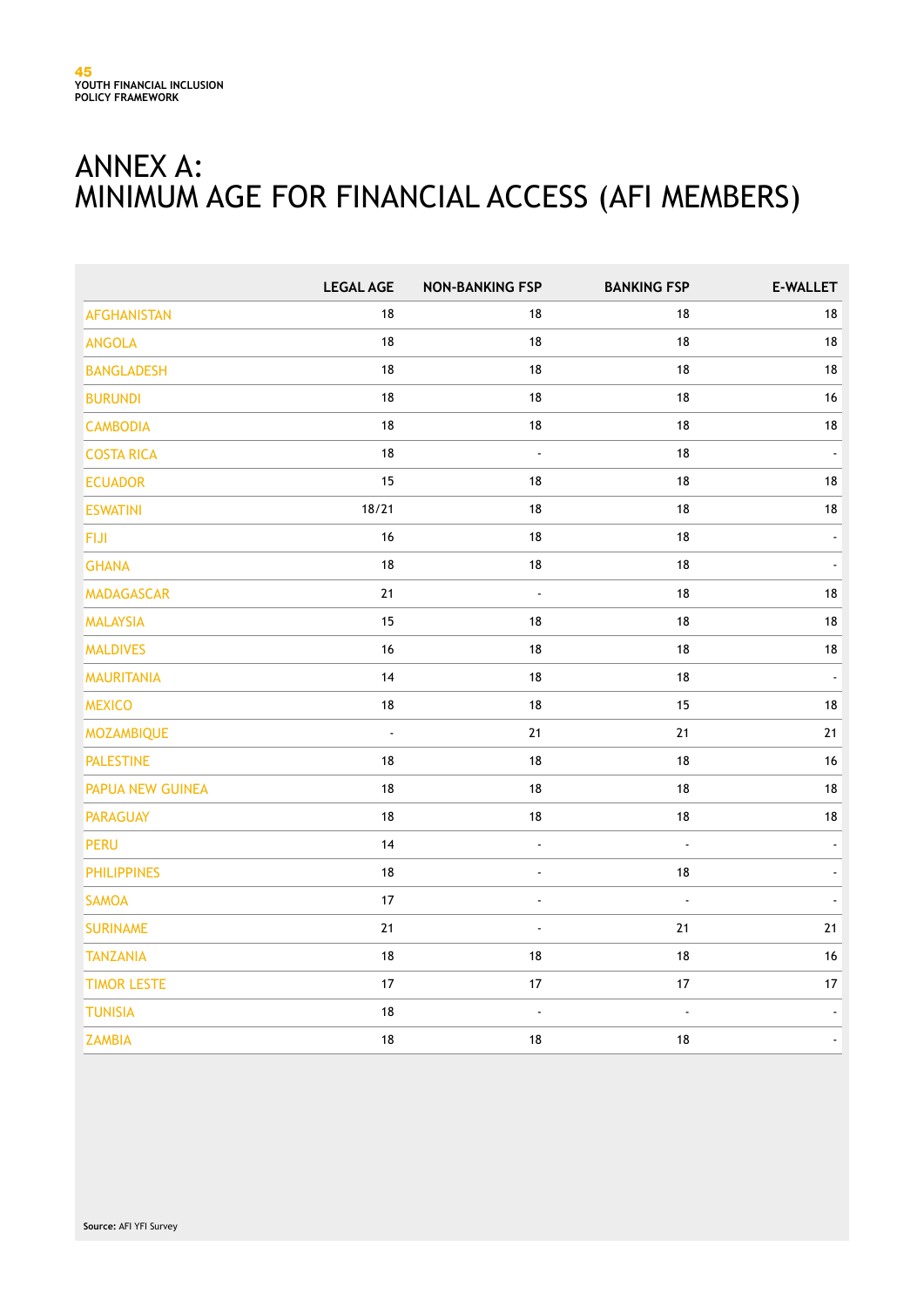# ANNEX B: FINANCIAL INCLUSION DATA AND INFORMATION SOURCES

| <b>SOURCE</b>                                  | <b>TYPE OF DATA</b>                                             | <b>USE OF DATA</b>                                            | <b>GEOGRAPHY, AGE AND GENDER</b><br><b>DISAGGREGATION</b>                                                                                                                                                            |
|------------------------------------------------|-----------------------------------------------------------------|---------------------------------------------------------------|----------------------------------------------------------------------------------------------------------------------------------------------------------------------------------------------------------------------|
| <b>GLOBAL FINDEX</b>                           | Demand-side financial<br>inclusion indicators for<br>people 15+ | Assess extent of access<br>and usage of financial<br>services | > Global<br>> Age disaggregation for all indicators<br>> Age and gender disaggregation available only<br>in the microdata database, which requires<br>additional calculations for country and regional<br>aggregates |
| <b>FINSCOPE</b>                                | Demand-side financial<br>inclusion indicators for<br>people 15+ | Assess extent of access<br>and usage of financial<br>services | > Available only for a few countries<br>> Age disaggregation for numerous indicators<br>> Age and gender disaggregation not widely<br>available                                                                      |
| <b>FINANCIAL ACCESS</b><br><b>SURVEY - IMF</b> | Supply-side financial<br>inclusion indicators for<br>people 15+ | Assess extent of<br>available financial<br>services           | > Gender, but not age disaggregation                                                                                                                                                                                 |
| <b>ILOSTAT</b>                                 | Labor indicators for<br>people 15+                              | <b>Extent of employment</b><br>and labor                      | $\triangleright$ Global<br>> Age and gender disaggregation, but country<br>and regional aggregates require additional<br>calculations                                                                                |

| <b>TYPE OF INFORMATION</b>                        | USEFUL REFERENCES                                                                                                                                         |
|---------------------------------------------------|-----------------------------------------------------------------------------------------------------------------------------------------------------------|
| <b>BUSINESS CASE FOR YOUTH SAVINGS</b>            | The Business Case for Youth Savings: A Framework (CGAP, 2014)                                                                                             |
| <b>BUSINESS CASE FOR YOUTH FINANCIAL SERVICES</b> | Building the Business Case for Youth Financial Services: Further<br>Insights from the YouthStart Programme (UNCDF, 2015)                                  |
| <b>BUSINESS CASE FOR YOUTH SAVINGS</b>            | Show Me the Money: Cost and Revenues of Youth Savings and<br>Financial Education Services Offered by Credit Unions in Mali and<br>Ecuador (Loupeda, 2014) |
| YOUTH CONSUMER PROTECTION GUIDELINES              | Client Protection for Youth Clients: UNCDF-YouthStart Technical<br>Note (UNCDF, 2013)                                                                     |
| <b>CHILD AND YOUTH-FRIENDLY BANKING PRODUCTS</b>  | Banking a New Generation: Developing Responsible Retail Banking<br>Products for Children and Youth (CYFI, 2014)                                           |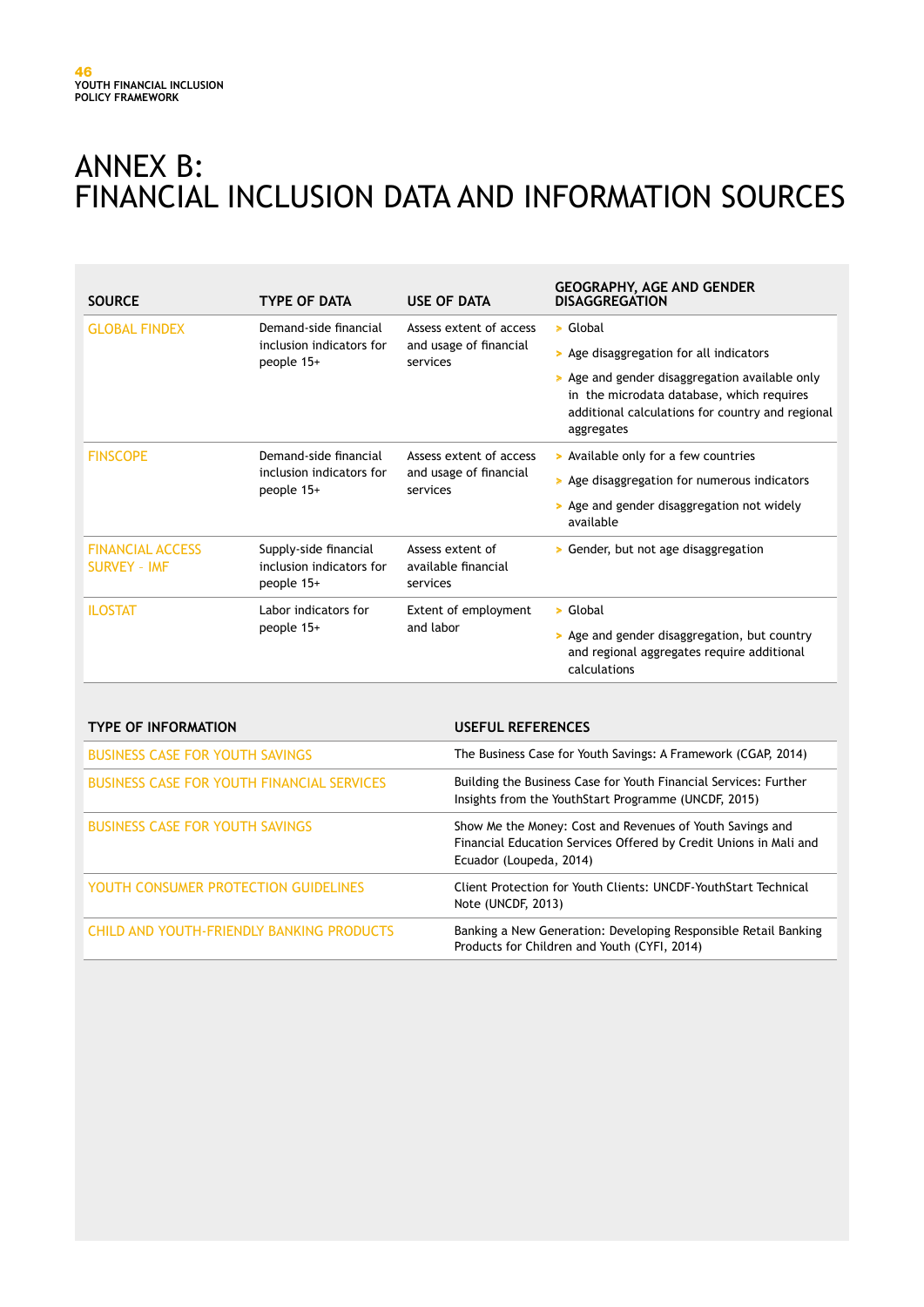# ANNEX C: CYFI CHILD AND YOUTH FRIENDLY BANKING PRINCIPLES

| <b>PRINCIPLE</b>                                                               | <b>PRODUCT CHARACTERISTICS</b>                                                                                                                                                                                                                                                                                 |
|--------------------------------------------------------------------------------|----------------------------------------------------------------------------------------------------------------------------------------------------------------------------------------------------------------------------------------------------------------------------------------------------------------|
| <b>AVAILABILITY AND ACCESSIBILITY</b><br><b>FOR CHILDREN AND YOUTH</b>         | They are widely available and accessible to children and youth despite their economic,<br>social, cultural, or religious situation, gender, age, or ability.                                                                                                                                                   |
| <b>MAXIMUM CONTROL TOCHILDREN</b><br><b>AND YOUTH</b>                          | They provide the maximum possible control to children and youth within the boundaries<br>of local jurisdiction and ensure financial ownership.                                                                                                                                                                 |
| <b>POSITIVE FINANCIAL INCENTIVEFOR</b><br><b>CHILDREN AND YOUTH</b>            | To build confidence as children and youth enter the financial system, positive financial<br>incentives (e.g. no overdraft and relatively higher interest rates) are important.                                                                                                                                 |
| REACHING UNBANKED CHILDRENAND<br>YOUTH                                         | The financial institution will proactively reach out to unbanked children and youth<br>in vulnerable communities as part of a larger financial inclusion agenda, within the<br>boundaries of local jurisdiction.                                                                                               |
| <b>EMPLOYING CHILD AND</b><br>YOUTHFRIENDLY COMMUNICATION<br><b>STRATEGIES</b> | The communication and marketing materials around the product will be child and youth<br>centered, connecting to their needs, interests and level of comprehension. This will be<br>complemented by the ability of all staff within a financial institution to interact in a<br>child and youth friendly manner |
| A COMPONENT OF ECONOMIC<br><b>CITIZENSHIP EDUCATION</b>                        | In combination with the product, children and youth are offered a component of<br>Economic Citizenship Education, with elements of financial, life skills, and livelihoods<br>education.                                                                                                                       |
| MONITORING OF CHILD AND YOUTH<br><b>SATISFACTION</b>                           | The financial institution monitors the extent to which the product and relating services<br>satisfy the needs and interests of children and youth                                                                                                                                                              |
| <b>INTERNAL CONTROL</b>                                                        | The financial institution has internal controls in place on all these principles                                                                                                                                                                                                                               |